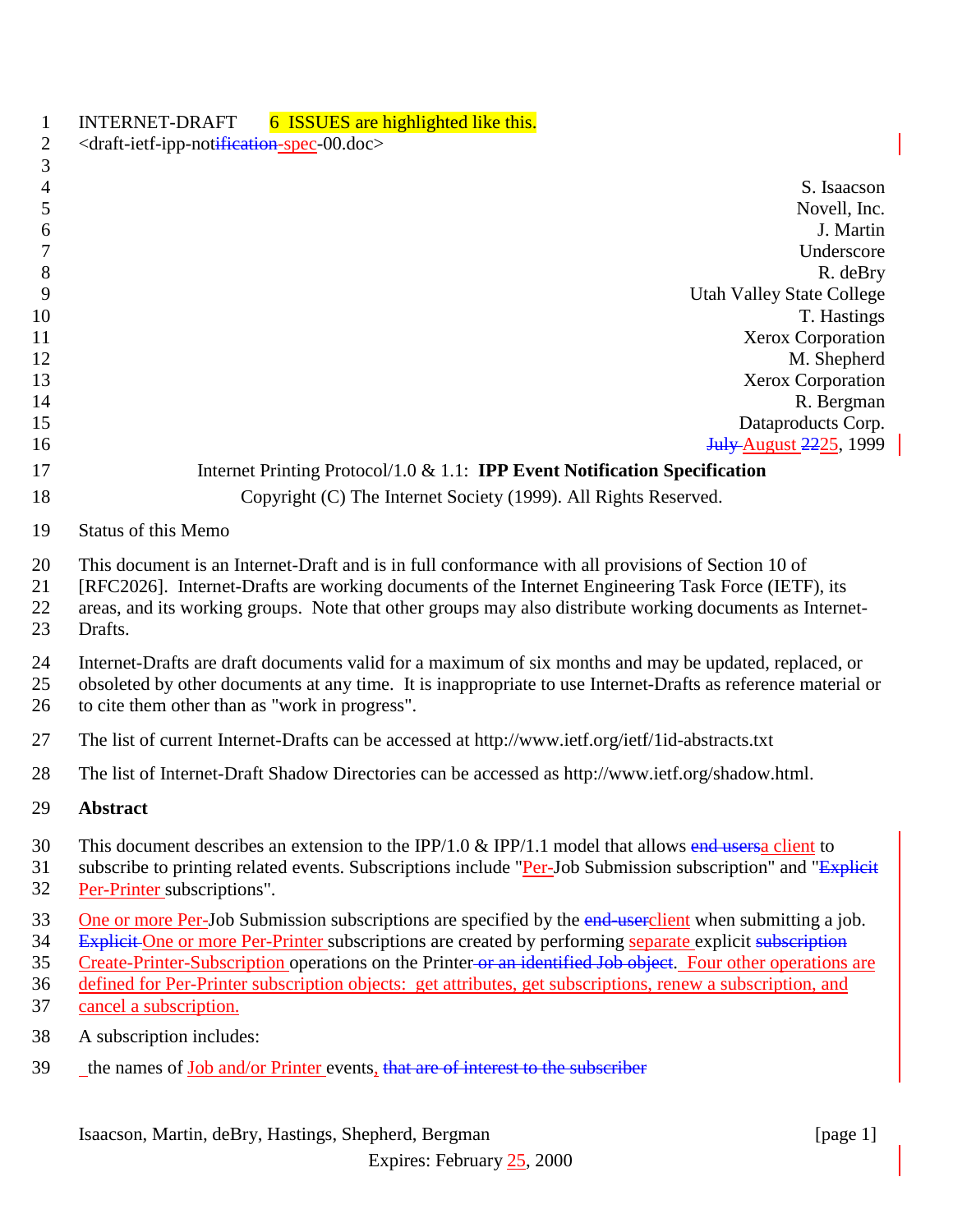| 40             | the delivery methods and addresses to use for notifications (socket, email, etc.) Notification Recipient URL,                                                                                                                                                                                                             |
|----------------|---------------------------------------------------------------------------------------------------------------------------------------------------------------------------------------------------------------------------------------------------------------------------------------------------------------------------|
| 41             | the Notification content MIME type,                                                                                                                                                                                                                                                                                       |
| 43<br>44       | 42 possibly some opaque data and the charset and natural language. In addition, the Per-Printer subscription<br>includes: the requested lease time and persistency for the subscription. Job Submission Subscriptions: A<br>simple method is provided for subscribing to printing related events when a job is submitted: |
| 45             | -Two new subscription attributes are supplied by the client as part of an IPP create request (Print-Job,                                                                                                                                                                                                                  |
| 46             | Print-URI, Create-Job, Validate-Job): "notify-recipients (1setOf uri)" and "notify-events (1setOf                                                                                                                                                                                                                         |
| 47             | type2 keyword)".                                                                                                                                                                                                                                                                                                          |
| 48             | An event is some occurrence (either expected or unexpected) within the printing system. Events can be                                                                                                                                                                                                                     |
| 49             | classified along two dimensions:                                                                                                                                                                                                                                                                                          |
| 50<br>51<br>52 | -Either as Job Events or Printer Events, and<br>-Either as Errors, Warnings, or Reports                                                                                                                                                                                                                                   |
| 53             | "Explicit Subscriptions": Three new Printer operations are specified: Subscribe Job, Subscribe Printer,                                                                                                                                                                                                                   |
| 54             | Renew-Subscription, and Unsubscribe. The semantics of the two subscription Operation attributes                                                                                                                                                                                                                           |
| 55             | ("notify-events" and "notify-recipients") used in create operations is preserved. These two subscription                                                                                                                                                                                                                  |
| 56             | attributes are supplied by the client as operation attributes in this new Subscribe operation, along with a                                                                                                                                                                                                               |
| 57             | new "notify lease time" operation attribute.                                                                                                                                                                                                                                                                              |
| 58             | A client can remove a subscription explicitly using the Unsubscribe operation or can let the lease time                                                                                                                                                                                                                   |

- 59 expire. A client can extend the lease time for a subscription using the Renew-Subscription operation.
- 60
- 61 When the event occurs, a notification is generated and delivered using the information specified in the  $j\theta b's$
- 62 subscription which was submitted with the job.

63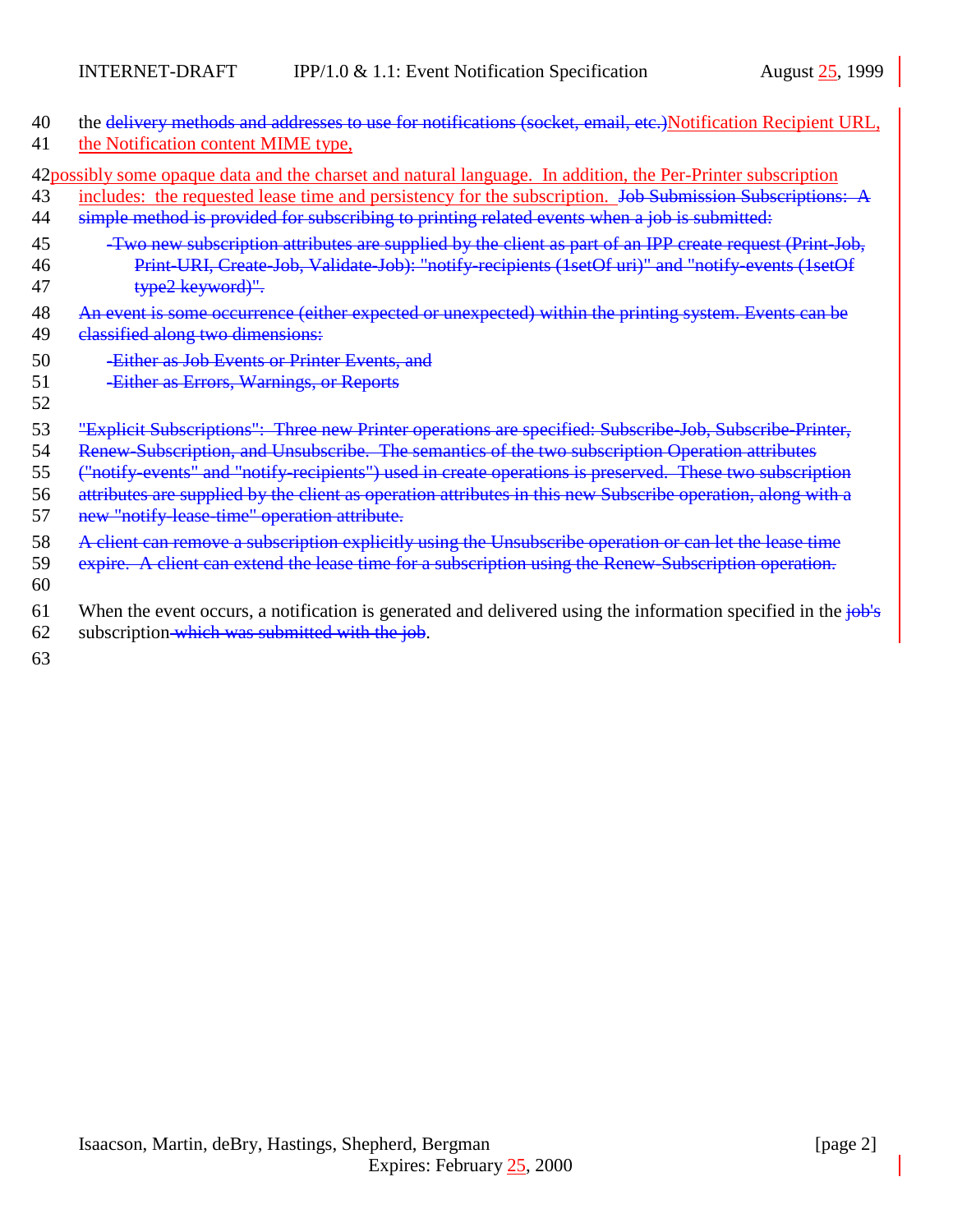- The full set of IPP documents includes:
- Design Goals for an Internet Printing Protocol [IPP-REQ]
- Rationale for the Structure and Model and Protocol for the Internet Printing Protocol [IPP-RAT]
- Internet Printing Protocol/1.1: Model and Semantics [IPP-MOD]
- Internet Printing Protocol/1.1: Encoding and Transport [IPP-PRO]
- Internet Printing Protocol/1.0: Implementer's Guide [IPP-IIG]
- Mapping between LPD and IPP Protocols [IPP LPD]
- The "Design Goals for an Internet Printing Protocol" document takes a broad look at distributed printing
- functionality, and it enumerates real-life scenarios that help to clarify the features that need to be included
- in a printing protocol for the Internet. It identifies requirements for three types of users: end users,
- operators, and administrators. It calls out a subset of end user requirements that are satisfied in IPP/1.0.
- Operator and administrator requirements are out of scope for version 1.0. A few OPTIONAL operator
- operations have been added to IPP/1.1.
- The "Rationale for the Structure and Model and Protocol for the Internet Printing Protocol" document describes IPP from a high level view, defines a roadmap for the various documents that form the suite of
- IPP specifications, and gives background and rationale for the IETF working group's major decisions.
- The "Internet Printing Protocol/1.1: Model and Semantics", describes a simplified model with abstract
- objects, their attributes, and their operations that are independent of encoding and transport. It introduces a Printer and a Job object. The Job object optionally supports multiple documents per Job. It also addresses
- security, internationalization, and directory issues.
- The "Internet Printing Protocol/1.1: Encoding and Transport" document is a formal mapping of the abstract operations and attributes defined in the model document onto HTTP/1.1. It defines the encoding rules for a new Internet MIME media type called "application/ipp". This document also defines the rules for transporting over HTTP a message body whose Content-Type is "application/ipp". This document defines a new scheme named 'ipp' for identifying IPP printers and jobs. Finally, this document defines
- interoperability rules for supporting IPP/1.0 clients.
- The "Internet Printing Protocol/1.0: Implementer's Guide" document gives insight and advice to
- implementers of IPP clients and IPP objects. It is intended to help them understand IPP/1.0 and some of
- the considerations that may assist them in the design of their client and/or IPP object implementations. For example, a typical order of processing requests is given, including error checking. Motivation for some of the specification decisions is also included.
- The "Mapping between LPD and IPP Protocols" document gives some advice to implementers of gateways between IPP and LPD (Line Printer Daemon) implementations.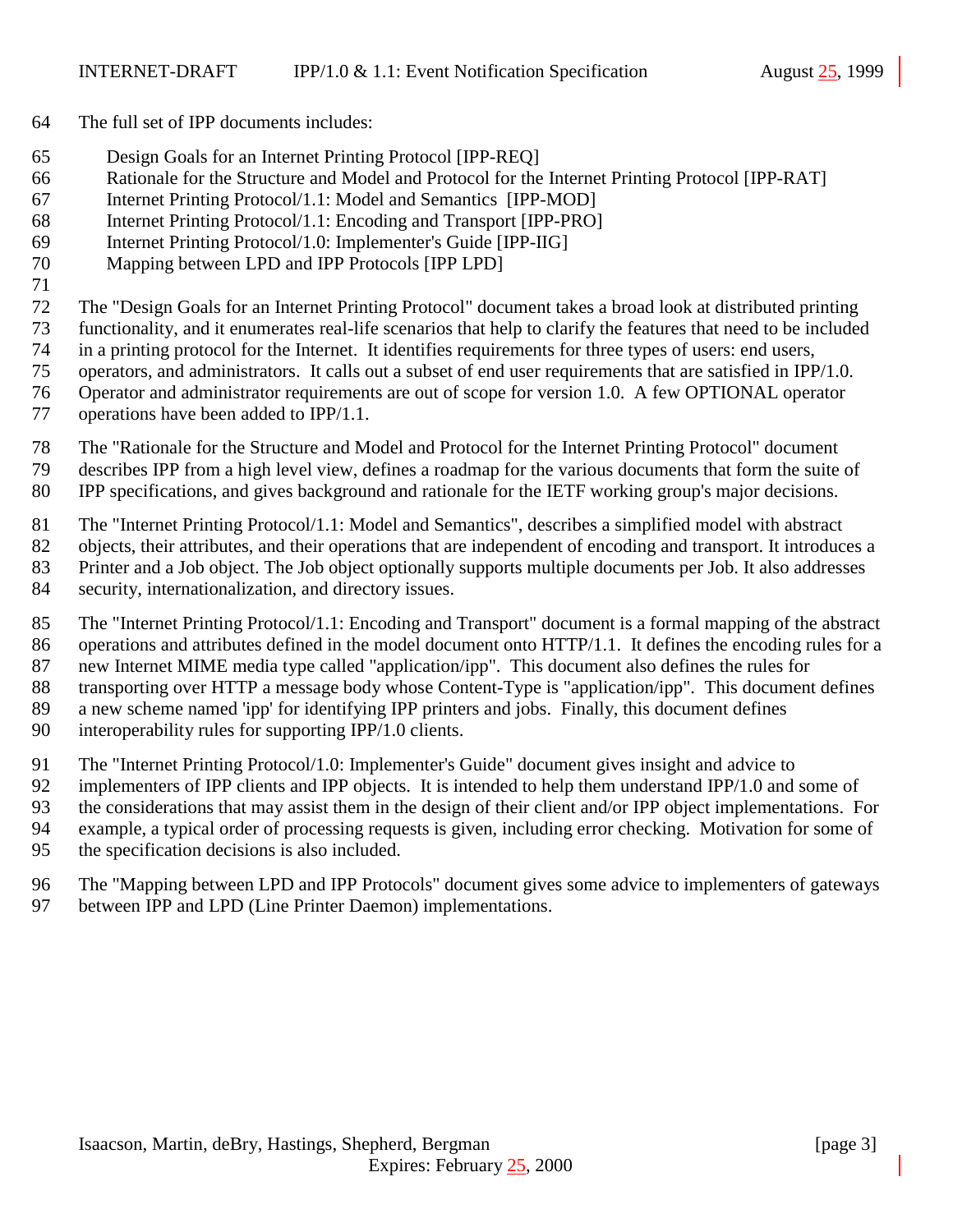| 98<br>99   |                | <b>Table of Contents</b>                                                             |           |  |  |  |
|------------|----------------|--------------------------------------------------------------------------------------|-----------|--|--|--|
| 100        | 1              |                                                                                      |           |  |  |  |
| 101        |                |                                                                                      |           |  |  |  |
| 102        | 2              |                                                                                      |           |  |  |  |
| 103        |                |                                                                                      |           |  |  |  |
| 104        |                |                                                                                      |           |  |  |  |
| 105        |                | 2.3 Relationship between the Printer object and the Notification Delivery Service 10 |           |  |  |  |
| 106        | 3              |                                                                                      |           |  |  |  |
| 107        |                |                                                                                      |           |  |  |  |
| 108        |                |                                                                                      |           |  |  |  |
| 109        |                |                                                                                      |           |  |  |  |
|            | $\overline{4}$ |                                                                                      |           |  |  |  |
| 110        |                |                                                                                      |           |  |  |  |
| 111        | 5              |                                                                                      |           |  |  |  |
| 112        |                |                                                                                      |           |  |  |  |
| 113        |                |                                                                                      |           |  |  |  |
| 114        |                |                                                                                      |           |  |  |  |
| 115        |                | notify-recipient (uri)<br>5.3.1                                                      | 18        |  |  |  |
| 116        |                | notify-events (1setOf type2 keyword)<br>5.3.2                                        | 20        |  |  |  |
| 117        |                | 5.3.3<br>notify-content-type (mimeMediaType)                                         | 23        |  |  |  |
| 118        |                | subscriber-user-data (octetString(63))<br>5.3.4                                      | 24        |  |  |  |
| 119        |                | notify-attributes-charset (charset)<br>5.3.5                                         | 24        |  |  |  |
| 120        |                | notify-attributes-natural-languages (naturalLanguage)<br>5.3.6                       | 24        |  |  |  |
| 121<br>122 |                | 5.3.7<br>request-id                                                                  | 25<br>.25 |  |  |  |
| 123        |                | subscription-id (integer (1:MAX))<br>5.4.1                                           | 25        |  |  |  |
| 124        |                | notify-lease-expiration-time (integer(0:MAX))<br>5.4.2                               | 25        |  |  |  |
| 125        |                | printer-uri (uri)<br>5.4.3                                                           | 26        |  |  |  |
| 126        |                | subscriber-user-name (name(MAX))<br>5.4.4                                            | 26        |  |  |  |
| 127        |                | 5.4.5<br>notify-printer-up-time (integer(1:MAX))                                     | 26        |  |  |  |
| 128        |                |                                                                                      | .26       |  |  |  |
| 129        |                | notify-schemes-supported (1setOf uriScheme)<br>5.5.1                                 | 27        |  |  |  |
| 130        |                | notify-events-default (1setOf type2 keyword)<br>5.5.2                                | 27        |  |  |  |
| 131        |                | notify-events-supported (1setOf type2 keyword)<br>5.5.3                              | 27        |  |  |  |
| 132        |                | max-events-supported (integer(5:MAX))<br>5.5.4                                       | 27        |  |  |  |
| 133        |                | 5.5.5<br>max-job-subscriptions-supported (integer(1:MAX))                            | 28        |  |  |  |
| 134        |                | 5.5.6<br>max-printer-subscriptions-supported (integer(0:MAX))                        | 28        |  |  |  |
| 135        |                | notify-lease-time-supported (rangeOfInteger(0:MAX))<br>5.5.7                         | 28        |  |  |  |
| 136        |                | notify-lease-time-default (integer(0:MAX))<br>5.5.8                                  | 28        |  |  |  |
| 137        |                | persistent-jobs-supported (boolean)<br>5.5.9                                         | 28        |  |  |  |
| 138        |                | 5.5.10 persistent-subscriptions-supported (boolean)                                  | 28        |  |  |  |
| 139        |                | 5.5.11 printer-state-change-time (integer(1:MAX))                                    | 29        |  |  |  |
| 140        |                | 5.5.12 printer-state-change-date-time (dateTime)                                     | 29        |  |  |  |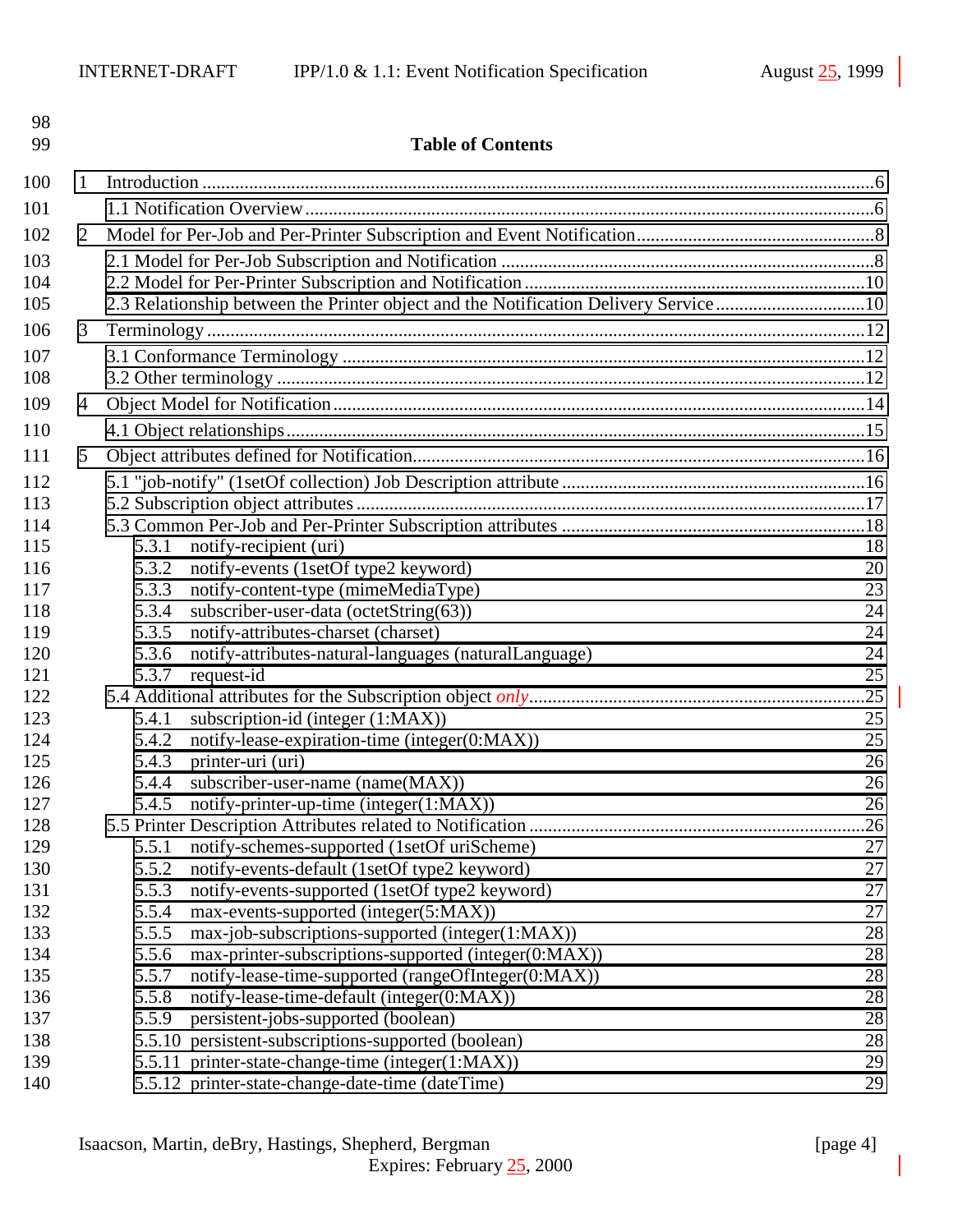| 141        | 6  |                                                                                    |  |
|------------|----|------------------------------------------------------------------------------------|--|
| 142        |    |                                                                                    |  |
| 143        |    |                                                                                    |  |
| 144        |    |                                                                                    |  |
| 145        |    |                                                                                    |  |
| 146        | 7  |                                                                                    |  |
| 147        |    | 7.1 Job Creation Operations (Create-Job, Print-Job, Print-URI) and Validate-Job 36 |  |
| 148        |    |                                                                                    |  |
| 149        |    |                                                                                    |  |
| 150        |    |                                                                                    |  |
| 151        | 8  |                                                                                    |  |
| 152        |    |                                                                                    |  |
| 153        |    |                                                                                    |  |
| 154        |    |                                                                                    |  |
| 155<br>156 |    |                                                                                    |  |
| 157        | 9  |                                                                                    |  |
|            |    | Comparison of Per-Job Submission Subscriptions versus Per-Printer Subscriptions44  |  |
| 158        | 10 |                                                                                    |  |
| 159        | 11 |                                                                                    |  |
| 160        | 12 |                                                                                    |  |
| 161        | 13 |                                                                                    |  |
| 162        | 14 |                                                                                    |  |
| 163        |    |                                                                                    |  |
| 164        |    |                                                                                    |  |
| 165        |    |                                                                                    |  |
| 166        | 15 |                                                                                    |  |
| 167        | 16 |                                                                                    |  |
| 168        | A. |                                                                                    |  |
| 169        | 17 |                                                                                    |  |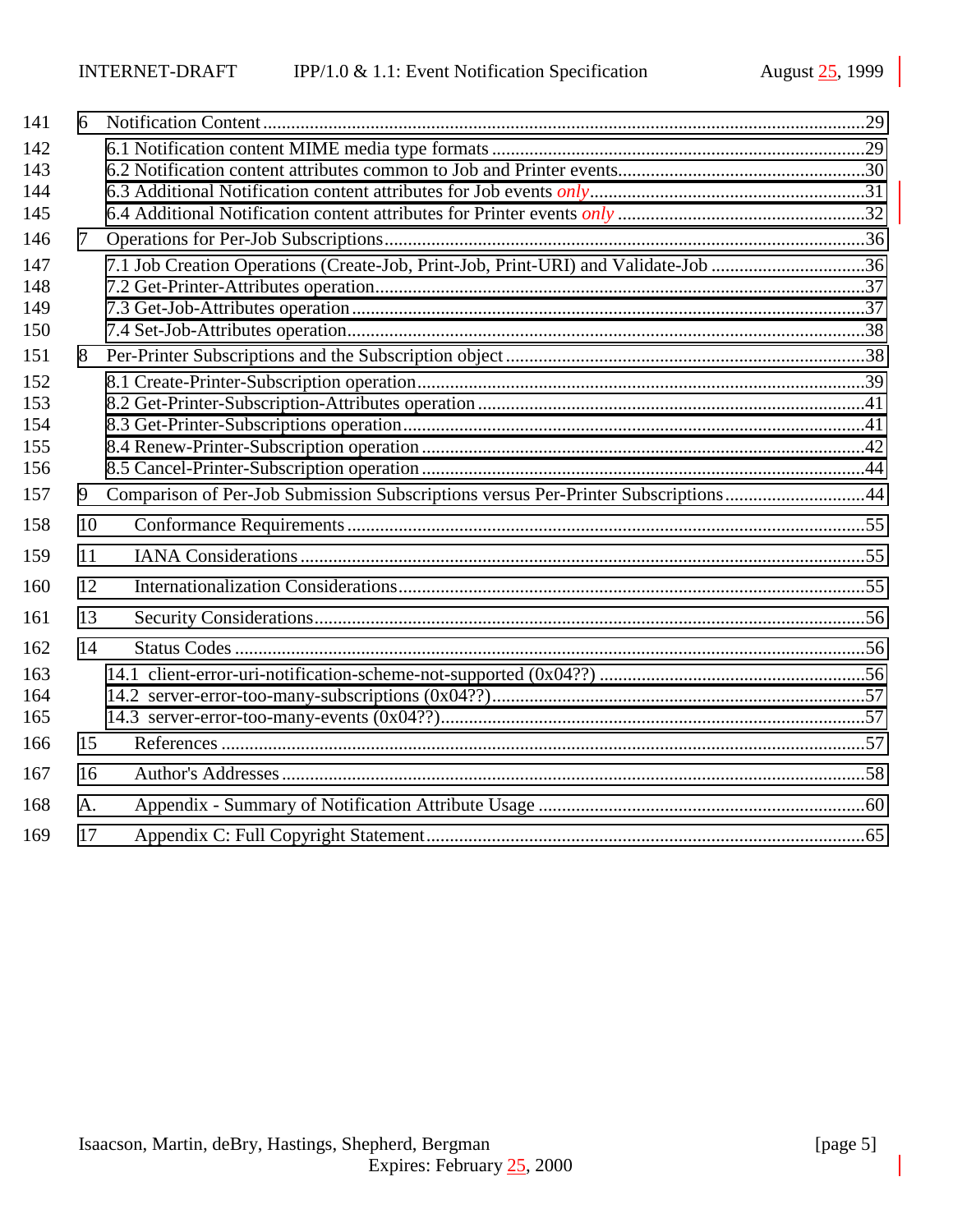<span id="page-5-0"></span>170

# 171 **1 Introduction**

| 172<br>173<br>174 | This IPP notification specification is an extension to IPP/1.0 [RFC2568, RFC2569]. This document in<br>combination with the following documents is intended to meet the notification requirements described in<br>$[ipp-not-reg]$ :                           |
|-------------------|---------------------------------------------------------------------------------------------------------------------------------------------------------------------------------------------------------------------------------------------------------------|
| 175<br>176<br>177 | <u>Internet Printing Protocol/1.0 &amp; 1.1: "Collection Attribute Syntax" [ipp-coll]</u><br>Internet Printing Protocol/1.0 & 1.1: "Job Progress Attributes" [ipp-prog]<br>Internet Printing Protocol/1.0 & 1.1: "Notification Change History" [ipp-not-hist] |
| 178               | The rest of this document is laid out as follows:                                                                                                                                                                                                             |
| 179               | - The rest of Section 1.1 is an overview of IPP Notification.                                                                                                                                                                                                 |
| 180<br>181        | - Section 2 is the model for network entities that use IPP notification, including clients (desktop and<br>servers), IPP Printers (servers and devices), and Notification Recipients.                                                                         |
| 182               | - Section 3 is the terminology used throughout the document.                                                                                                                                                                                                  |
| 183               | - Section 4 is the object model for notification, including Job, Printer, and Subscription objects.                                                                                                                                                           |
| 184               | - Section 5 defines the notification attributes for each of the Job, Printer, and Subscription objects.                                                                                                                                                       |
| 185<br>186        | - Section 6 defines the content of Human Consumable and Machine Consumable Event<br>Notifications.                                                                                                                                                            |
| 187               | - Sections 7, 8, and 9 define the Per-Job and Per-Printer Subscription mechanisms.                                                                                                                                                                            |
| 188               | - Section 10 and 11 define the conformance requirements and IANA requirements, respectively.                                                                                                                                                                  |
| 189               | - Section 12 - 14 cover Internationalization, Security, and Status codes.                                                                                                                                                                                     |
| 190               | <b>1.1 Notification Overview</b>                                                                                                                                                                                                                              |
| 191<br>192        | A client can establish an event notification subscription so that when one of the specified events occurs, an<br>asynchronous Notification is sent to a specified Notification Recipient.                                                                     |
| 193<br>194<br>195 | One or more Per-Job Submission subscriptions are specified by the client when submitting a job. One or<br>more Per-Printer subscriptions are created by performing separate explicit Create-Printer-Subscription<br>operations on the Printer.                |
| 196               | A Per-Job or Per-Printer subscription includes:                                                                                                                                                                                                               |
| 197               | 1. the names of Job and/or Printer events that are of interest to the Notification Recipient                                                                                                                                                                  |
| 198               | the delivery method and address to use to deliver the notification to one Notification Recipient<br>2.                                                                                                                                                        |
| 199               | 3. whether Human Consumable or Machine Consumable notification content is to be sent                                                                                                                                                                          |
| 200<br>201        | 4. some opaque data that the subscriber wants to be send to the Notification Recipient in the<br>Notification, perhaps to identify either the subscriber or the ultimate recipient                                                                            |
| 202<br>203        | 5. the charset to use in the Notification, if it is to be different than the one used in the request that<br>created the subscription                                                                                                                         |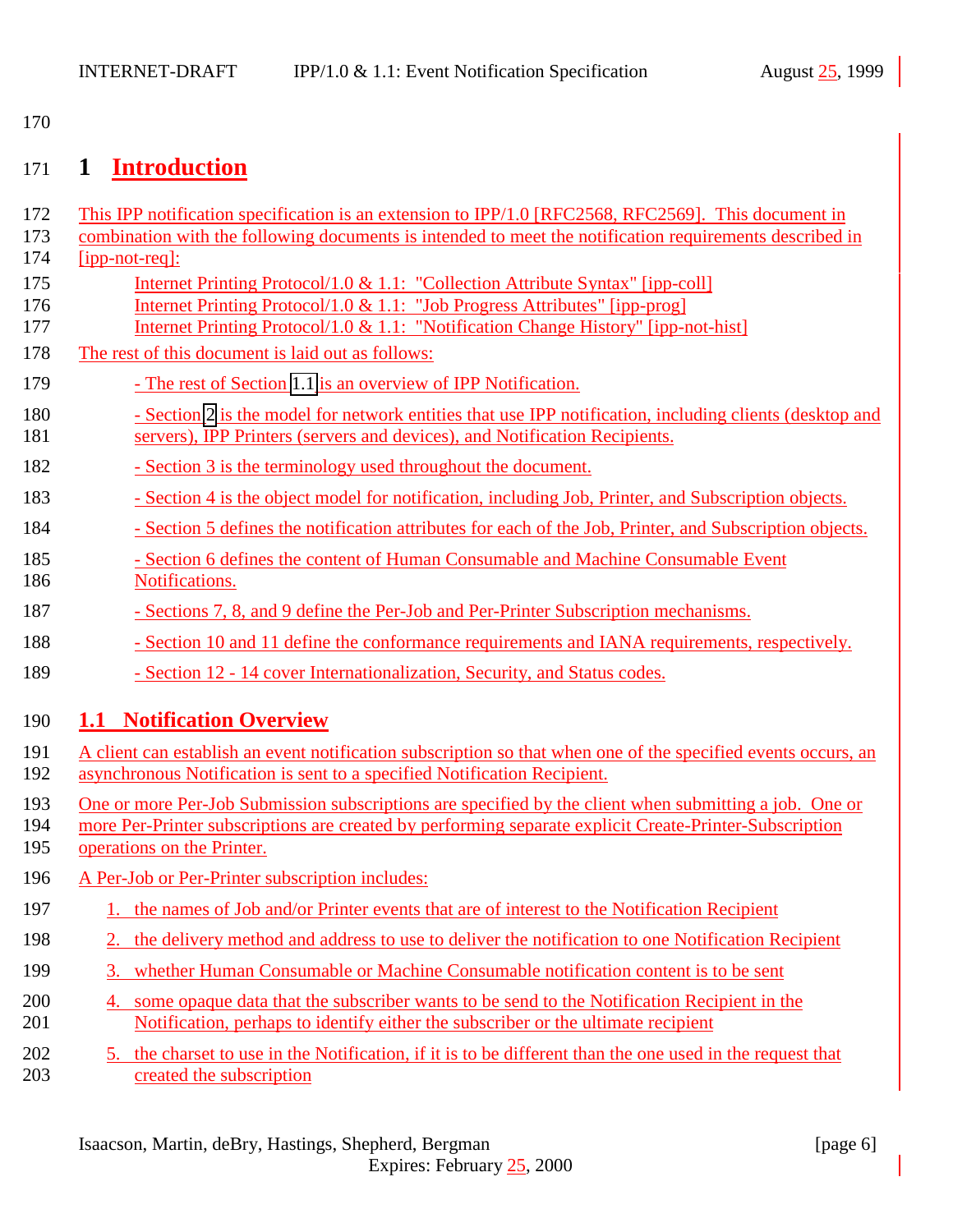- 6. the natural language to use in the Human Consumable Notification, if it is to be different than the one used in the request that created the subscription
- In addition, a Per-Printer subscription includes:
- 7. the requested lease time in seconds for the subscription
- 8. whether or not the subscription is requested to be persistent across power cycles.
- For Per-Job subscriptions, a client requests job and printer event notification using the "job-notify"
- operation attribute when creating a job with any of the Job Creation operation: Print-Job, Print-URI, and
- Create-Job. The "job-notify" operation attributes may be submitted to the Validate-Job in order to be
- validated. The "job-notify" operation attribute is copied to the Job object as a Job Description attribute and
- so may be queried using the Get-Job-Attributes and Get-Jobs operations (see [ipp-mod]). Also this "job-
- notify" Job Description attribute may be changed using the Set-Job-Attributes (see [ipp-set2]). The "job-
- notify" operation attribute contains one or more collection values, each consisting of a number of member
- attributes the specify a subscription, so that a Job can contain more than one Per-Job subscription. The
- 'collection' is a new attribute syntax (see [ipp-coll]). Table 1 summarizes the Per-Job Subscription
- operations and their salient input operation attributes. All operations are REQUIRED, except the Set-Job-
- Attributes operation.

#### **Table 1 - Summary of Per-Job Subscription operations**

| <b>Operation:</b>                   | salient inputs besides printer-uri:                                                                    |
|-------------------------------------|--------------------------------------------------------------------------------------------------------|
| Print-Job, Print-URI,<br>Create-Job | 1setOf {recipient, [events,] [content-type,] [user-data,] [charset,]<br>[natural-language] }           |
| Validate-Job                        | 1setOf {recipient, [events,] [content-type,] [user-data,] [charset,]<br>[natural-language]}            |
| Get-Job-Attributes                  | job-id, [requested-attributes]                                                                         |
| Set-Job-Attributes                  | job-id, 1setOf {[recipient,] [events,] [content-type,] [user-data,]<br>[charset,] [natural-language] } |

- For Per-Printer subscriptions, a client requests job and printer event notification using new operations
- independent of any job. The Printer keeps each subscription in a separate Subscription object which is
- similar to a Job object in its operations and security. The Get-Printer-Attributes (see [ipp-mod]) returns the
- supported notification capabilities supported. The Create-Printer-Subscription operation creates an instance
- of the Subscription object supplying these new operation attributes and returns a subscription-id (analogous
- 227 to a job-id for a Job object). These operation attributes are copied to the Subscription object as
- Subscription Description attributes and so may be queried using the Get-Subscription-Attributes and Get-
- 229 Subscriptions operations. The subscriber requests a lease time for each Per-Printer subscription which
- MAY be infinite. The Printer grants a lease time according to its configured policy. A client MUST renew
- the Subscription before the granted lease time expires using the Renew-Printer-Subscription operation.
- [Table 2](#page-7-0) summarizes the Per-Printer-Subscription operations and their salient input operation attributes.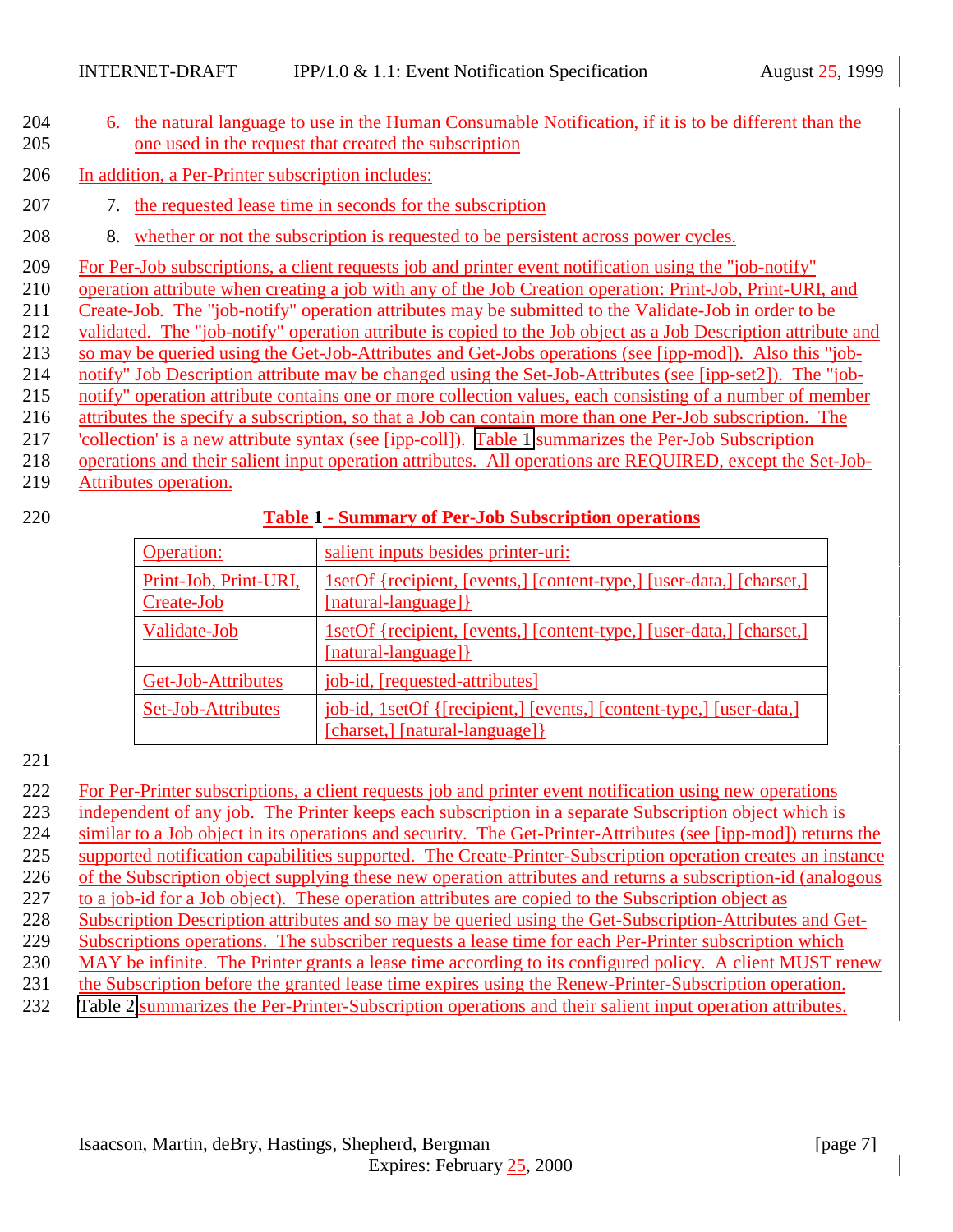| <b>Operation:</b>                   | salient inputs beside printer-uri:                                                                                                    |
|-------------------------------------|---------------------------------------------------------------------------------------------------------------------------------------|
| <b>Get-Printer-Attributes</b>       | [requested-attributes]                                                                                                                |
| <b>Create-Printer-Subscription</b>  | recipient, [events,] [content-type,][user-<br>data, [Charset, ][natural-language, ][lease-time-<br>requested, [persistence-requested] |
| Get-Printer-Subscription-Attributes | subscription-id, [requested-attributes]                                                                                               |
| Get-Printer-Subscriptions           | [my-printer-subscriptions,] [requested-attributes]                                                                                    |
| Renew-Printer-Subscription          | subscription-id, [lease time-requested]                                                                                               |
| <b>Cancel-Printer-Subscription</b>  | subscription-id                                                                                                                       |

#### <span id="page-7-0"></span>233 **Table 2 - Summary of Per-Printer Subscription operations**

#### 234

235 There are two steps that IPP notification must take regarding each event – an internal event recording, and 236 an external notification:

237 1) As an events occurs, the printer internally records in the job objects and the printer objects those 238 events which are required to be supported by the system and those that are subscribed to by a 239 notification recipient.

240 2) As an events occurs, for each event the Printer searches the set of subscriptions for any interest in 241 that event. As the Printer finds that some notification recipient is interested in that event (the 242 notification recipient is subscribed to the event), the "request-id" sequence number for that event is 243 incremented and a notification is generated and delivered using the methods and target addresses 244 identified in the subscription. The "request-id" sequence number permits a Notification Recipient to 245 detect duplicate notifications due either to duplicate subscriptions or retries and to detect dropped 246 notifications.

# 247 **2 Model for Per-Job and Per-Printer Subscription and Event Notification**

## 248 **2.1 Model for Per-Job Subscription and Notification**

249 "Per-Job Submission subscriptions" are created by the end-usera client (desktop or server acting as a client) 250 upon as part of creation of the job in an IPP Printer (printing device or server). "Explicit Subscriptions" 251 are accomplished by performing independent operations on the printer or a certain job. More than one 252 subscription may be submitted with a job. The IPP Printer object delivers the a Notifications to the 253 Notification Recipient(s) supplied by the Client in each subscription. A Notification Recipient can be the 254 **Job submitter or a third party.** 

255

256 [Figure 1](#page-8-0) shows the Per-Job subscription notification model for a simple Client - Printer relationship. 257 embedded printer:

| 258 |                           | output device or server                               |
|-----|---------------------------|-------------------------------------------------------|
| 259 | -----desktop or server    | +----------------+                                    |
| 260 | $\overline{a}$ +--------+ | ###########                                           |
| 261 |                           | $+$   client  ---IPP job submission------># Printer # |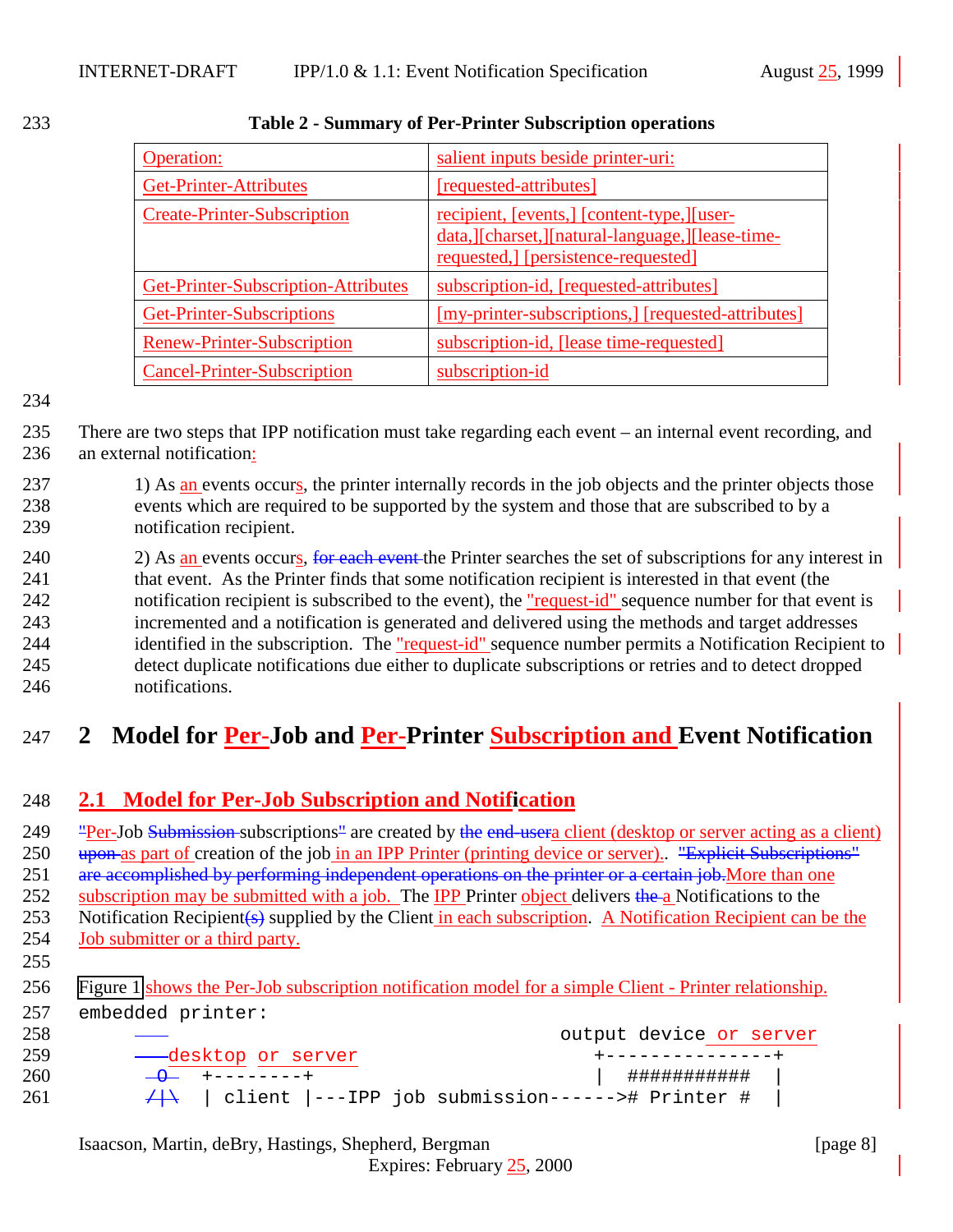<span id="page-8-0"></span>

| 262<br>263<br>264<br>265                                           | +--------+ Per-Job subscription<br>$+ - - - - - - - - +$<br>$\overline{\phantom{a}}$<br> recipient <-----Notifications-------------+<br>$+$                                                                                                                                                                                                                                                                                                                                                                                                                                                                                                                                                                                                                                                                                                                                                                   | # Object<br>#####   #####<br>+------- -------+ | #                              |                             |
|--------------------------------------------------------------------|---------------------------------------------------------------------------------------------------------------------------------------------------------------------------------------------------------------------------------------------------------------------------------------------------------------------------------------------------------------------------------------------------------------------------------------------------------------------------------------------------------------------------------------------------------------------------------------------------------------------------------------------------------------------------------------------------------------------------------------------------------------------------------------------------------------------------------------------------------------------------------------------------------------|------------------------------------------------|--------------------------------|-----------------------------|
| 266                                                                | +---------+ (Job and/or Printer events)                                                                                                                                                                                                                                                                                                                                                                                                                                                                                                                                                                                                                                                                                                                                                                                                                                                                       |                                                |                                |                             |
| 267                                                                | Figure 1 - Client-Printer Per-Job Submission Subscription <sup>11</sup> and Notification Model                                                                                                                                                                                                                                                                                                                                                                                                                                                                                                                                                                                                                                                                                                                                                                                                                |                                                |                                |                             |
| 268<br>269<br>270<br>271                                           | Figure 2 shows a (spooling or non-spooling) Server that implements two Printer objects (1 and 2) that<br>represent two devices. The devices A and B that in turn each implement an IPP Printer object $(3 \text{ and } 4, 4)$<br>respectively). The server implements one IPP Printer object (1 and 2) for each such device. The Server<br>implementation has three choices for how to support Per-Job subscriptions to the client (and itself):                                                                                                                                                                                                                                                                                                                                                                                                                                                              |                                                |                                |                             |
| 272<br>273<br>274                                                  | 1. forward the Per-Job subscriptions to the down stream IPP Printer and let it perform the<br>notification directly to the Notification Recipients supplied by the Client (Notifications(C)) and<br>use Per-Printer Subscriptions for the Server's own purposes.                                                                                                                                                                                                                                                                                                                                                                                                                                                                                                                                                                                                                                              |                                                |                                |                             |
| 275<br>276<br>277                                                  | save the client-supplied Per-Job subscription on the Job object in the server and substitute its<br>2.<br>own Per-Job subscription with the Server as the Notification Recipient (Notifications(B)). Then<br>the Server relays Notifications to the client-supplied Notification Recipients (Notifications(A)).                                                                                                                                                                                                                                                                                                                                                                                                                                                                                                                                                                                               |                                                |                                |                             |
| 278<br>279<br>280<br>281<br>282<br>283<br>284<br>285<br>286<br>287 | 3. A combination of 1 and 2 in which the Server adds its own Per-Job subscriptions to those<br>supplied by the client. Thus the IPP Job that goes to Printer object 4 has a combination of<br>subscription information from both the Client and the Server. This latter approach is sometimes<br>called "piggy-backing" because the Server is adding its Per-Job subscription information to that<br>supplied by the client. Piggy-backing is especially useful, if device B also accepts (IPP or non-<br>IPP) requests from other servers. Then when all the jobs from Server S have been completed by<br>device B, there will be no more Job events sent to Server S. (Server S could still maintain a<br>long term Per-Printer subscription with Printer D to that Server S can have Printer B's state track<br>(shadow) that of Printer D or Server S could poll Printer D when queried about Printer B). |                                                |                                |                             |
| 288                                                                |                                                                                                                                                                                                                                                                                                                                                                                                                                                                                                                                                                                                                                                                                                                                                                                                                                                                                                               |                                                | device A                       |                             |
| 289<br>290                                                         | server S                                                                                                                                                                                                                                                                                                                                                                                                                                                                                                                                                                                                                                                                                                                                                                                                                                                                                                      |                                                |                                | -----------+<br>########### |
| 291<br>292                                                         | ###########<br>IPP Job<br>IPP Job<br>$+ - - - - - - - +$<br>  client  --submission---># Printer # ---submission-----># Object 3#                                                                                                                                                                                                                                                                                                                                                                                                                                                                                                                                                                                                                                                                                                                                                                              |                                                | # Printer #                    |                             |
| 293                                                                | # Object 1# <br>Per-Job                                                                                                                                                                                                                                                                                                                                                                                                                                                                                                                                                                                                                                                                                                                                                                                                                                                                                       |                                                | ###########                    |                             |
| 294                                                                | $subscript$ tiption   #############                                                                                                                                                                                                                                                                                                                                                                                                                                                                                                                                                                                                                                                                                                                                                                                                                                                                           | subscription +------------+                    |                                |                             |
| 295                                                                |                                                                                                                                                                                                                                                                                                                                                                                                                                                                                                                                                                                                                                                                                                                                                                                                                                                                                                               |                                                | device B                       |                             |
| 296<br>297                                                         | $+ - - - - - - - +$<br>IPP Job<br>###########<br>  client  --submission---># Printer #                                                                                                                                                                                                                                                                                                                                                                                                                                                                                                                                                                                                                                                                                                                                                                                                                        |                                                | +-----------+<br>  ########### |                             |
| 298                                                                | IPP Job<br>Per-Job<br>  # Object 2# ---submission-----># Printer #<br>$+ - - - - - - - +$                                                                                                                                                                                                                                                                                                                                                                                                                                                                                                                                                                                                                                                                                                                                                                                                                     |                                                |                                |                             |
| 299                                                                | subscription   ### ######## Per-Job   # Object 4#                                                                                                                                                                                                                                                                                                                                                                                                                                                                                                                                                                                                                                                                                                                                                                                                                                                             |                                                |                                |                             |
| 300                                                                | $+$ - - - - $ -$ - - - - - +<br>subscription   #### # #####                                                                                                                                                                                                                                                                                                                                                                                                                                                                                                                                                                                                                                                                                                                                                                                                                                                   |                                                |                                |                             |
| 301                                                                | $+ - - - - - - - +$                                                                                                                                                                                                                                                                                                                                                                                                                                                                                                                                                                                                                                                                                                                                                                                                                                                                                           |                                                | $+$ - - - - - $   -$ - - - - + |                             |
| 302                                                                |                                                                                                                                                                                                                                                                                                                                                                                                                                                                                                                                                                                                                                                                                                                                                                                                                                                                                                               |                                                |                                |                             |
| 303                                                                | ation Re   <-----------------Notifications(C)----------------------                                                                                                                                                                                                                                                                                                                                                                                                                                                                                                                                                                                                                                                                                                                                                                                                                                           |                                                |                                |                             |
| 304                                                                | cipient                                                                                                                                                                                                                                                                                                                                                                                                                                                                                                                                                                                                                                                                                                                                                                                                                                                                                                       |                                                |                                |                             |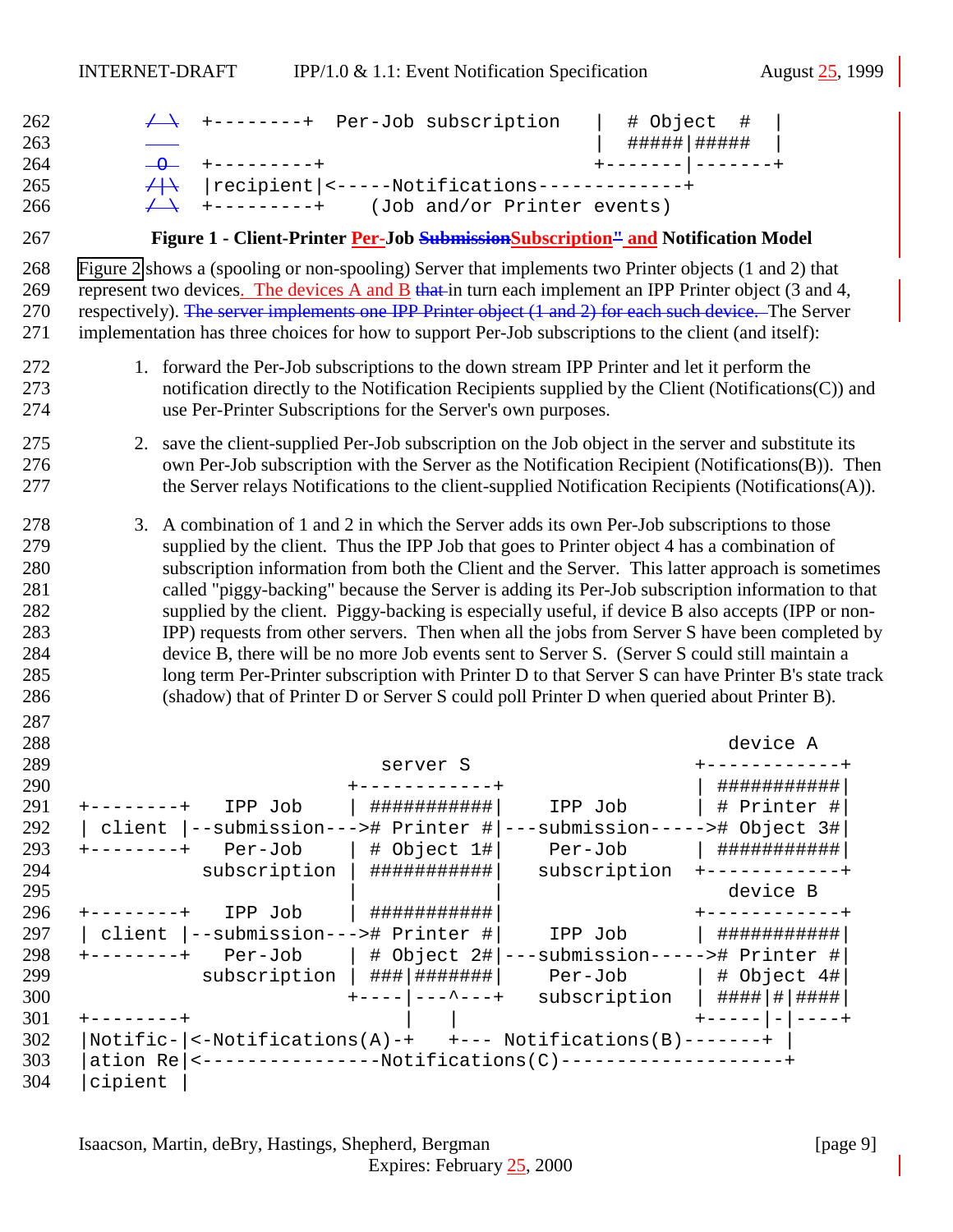<span id="page-9-0"></span>

| 305 |  |  |  |  |  |  |  |  |  |  |  |
|-----|--|--|--|--|--|--|--|--|--|--|--|
|-----|--|--|--|--|--|--|--|--|--|--|--|

#### **Figure 2 - Client-Server-Printer Per-Job Subscription and Notification Model**

#### **2.2 Model for Per-Printer Subscription and Notification**

 Per-Printer subscriptions are created by a client (an end user, an operator, or a server acting as a client) using a Create-Printer-Subscription operation that is independent of Job Submission. The Printer object (printing device or server) creates a Subscription object to hold the attributes supplied by the subscriber. The client creates separate Per-Printer subscriptions if more than one Notification Recipient is desired. The Printer delivers Notifications to the Notification Recipient specified by each Per-Printer subscription. A Notification Recipient may be the subscriber or a third party. Figure 3 shows the Per-Printer subscription notification model for the Client - Printer relationship where the client may be an end user, an operator, or a server acting as a client. 316 desktop or server server server or printing device +---------------+

|                                     | ###########    |
|-------------------------------------|----------------|
| ---IPP job submission----<br>client | --># Printer # |
| Per-Job subscription                | # Object #     |
|                                     | #####          |
|                                     |                |
| recipient  <-----Notifications-     |                |
| (Job and/or Printer events)         |                |

#### **Figure 3 - Client-Printer Per-Printer Subscription and Notification Model**

# **2.3 Relationship between the Printer object and the Notification Delivery Service**

327 Note: This The IPP Notification model does not mandate that the IPP Printer object implement the full

328 semantics of subscription, report generation, and multiple delivery methods itself. An simple (embedded)

329 implementation may be configured to use some other notification service. [Figure 4](#page-10-0) shows this partitioning.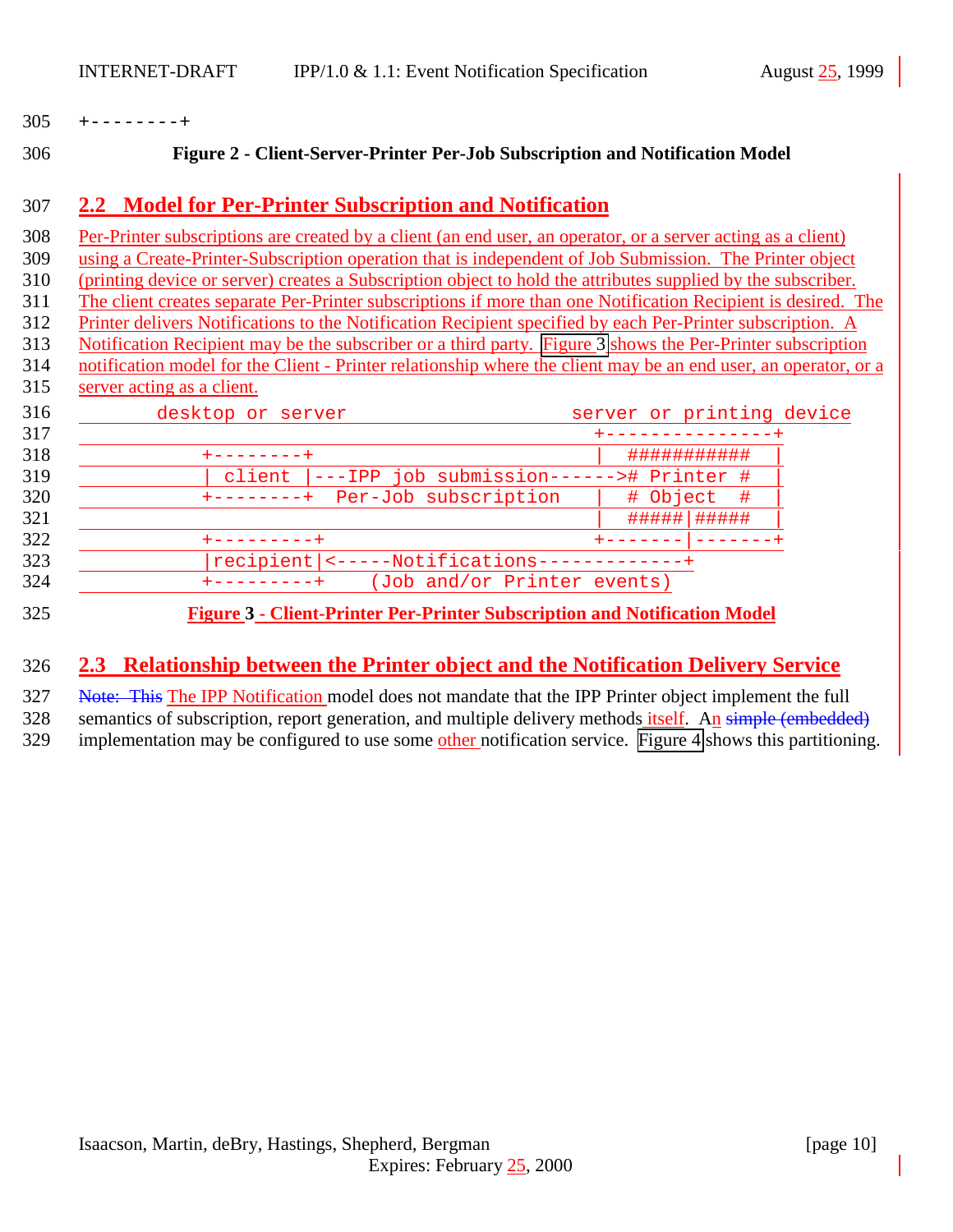<span id="page-10-0"></span>

| 330        |                                                                                                                                                                |          |                                                                                                               |  |  |
|------------|----------------------------------------------------------------------------------------------------------------------------------------------------------------|----------|---------------------------------------------------------------------------------------------------------------|--|--|
| 331        | Create Request with                                                                                                                                            |          | ###########                                                                                                   |  |  |
| 332        | ----Subscriptions--------------------># IPP                                                                                                                    |          | $\#$                                                                                                          |  |  |
| 333        |                                                                                                                                                                |          | # Printer #                                                                                                   |  |  |
| 334        |                                                                                                                                                                |          | # Object<br>#                                                                                                 |  |  |
| 335        |                                                                                                                                                                |          | ###########                                                                                                   |  |  |
| 336        |                                                                                                                                                                |          |                                                                                                               |  |  |
| 337        |                                                                                                                                                                |          |                                                                                                               |  |  |
| 338        |                                                                                                                                                                | $^\star$ | Subscriptions<br>*                                                                                            |  |  |
| 339        |                                                                                                                                                                | $\star$  | & Events<br>$^\star$                                                                                          |  |  |
| 340        |                                                                                                                                                                | $\star$  |                                                                                                               |  |  |
| 341        |                                                                                                                                                                | $\star$  | $+ - - - - - - - - - - - +$                                                                                   |  |  |
| 342        |                                                                                                                                                                | $\star$  | notification                                                                                                  |  |  |
|            | <---Job and Printer ------*---------  service                                                                                                                  |          |                                                                                                               |  |  |
| 343        |                                                                                                                                                                | $\star$  |                                                                                                               |  |  |
| 344        | Notifications                                                                                                                                                  |          | +--------------+                                                                                              |  |  |
| 345        |                                                                                                                                                                | $\star$  |                                                                                                               |  |  |
| 346        |                                                                                                                                                                | $\star$  |                                                                                                               |  |  |
| 347        |                                                                                                                                                                |          |                                                                                                               |  |  |
| 348        | *** = Implementation configuration opaque boundary                                                                                                             |          |                                                                                                               |  |  |
| 349        |                                                                                                                                                                |          |                                                                                                               |  |  |
| 350        |                                                                                                                                                                |          | <b>Figure 4 - Opaque Use of a Notification Service</b>                                                        |  |  |
| 351        | If an IPP Printer does use some other notification service, it MAY do so in either of two ways:                                                                |          |                                                                                                               |  |  |
|            |                                                                                                                                                                |          |                                                                                                               |  |  |
| 352<br>353 | 1. The IPP Printer forwards the Subscriptions and the Events to the other notification service<br>which then sends the Notifications to the proper Recipients. |          |                                                                                                               |  |  |
| 354        | 2.                                                                                                                                                             |          | The IPP Printer keeps the subscriptions and uses them to send Notifications to the other                      |  |  |
| 355        |                                                                                                                                                                |          | notification service which forwards them to Recipients that have also subscribed directly with                |  |  |
| 356        |                                                                                                                                                                |          | the other notification service. Examples of this latter approach are paging and immediate                     |  |  |
| 357        | messaging services.                                                                                                                                            |          |                                                                                                               |  |  |
|            |                                                                                                                                                                |          |                                                                                                               |  |  |
| 358        |                                                                                                                                                                |          | In any case, the interface between the IPP Printer and the other notification service is outside the scope of |  |  |
| 359        | this document and is intended to be transparent to this specification.                                                                                         |          |                                                                                                               |  |  |
|            |                                                                                                                                                                |          |                                                                                                               |  |  |
| 360        | If "Explicit Subscription" is implemented, the IPP Printer MUST support three new Printer operations:                                                          |          |                                                                                                               |  |  |
| 361        | Subscribe-Printer, Renew-Subscription, and Unsubscribe. These operations allow a client that is not                                                            |          |                                                                                                               |  |  |
| 362        |                                                                                                                                                                |          | submitting a job to subscribe, renew a subscription, and to unsubscribe independently from job submission.    |  |  |
| 363        |                                                                                                                                                                |          | In addition, the Subscribe Job operation permits a client to add a subscription to an already submitted job.  |  |  |
| 364        | A REQUIRED operation attribute, "notify-lease-time", specifies the length of time in seconds that the                                                          |          |                                                                                                               |  |  |
| 365        | subscription is to be in effect, after which the subscription is automatically canceled.                                                                       |          |                                                                                                               |  |  |
|            |                                                                                                                                                                |          |                                                                                                               |  |  |
| 366        | A REQUIRED operation attribute, "subscription id", allows a client to maintain a reference to the                                                              |          |                                                                                                               |  |  |
| 367        |                                                                                                                                                                |          | applicable subscriptions made and know which notifications were generated as a result of this subscription.   |  |  |
|            |                                                                                                                                                                |          |                                                                                                               |  |  |
| 368        | The subscription created by a Subscribe-Job or Subscribe-Printer operation is called an "Explicit                                                              |          |                                                                                                               |  |  |
| 369        | Subscription". Just like Job Submission Subscriptions, these subscriptions can include job and/or printer                                                      |          |                                                                                                               |  |  |
| 370        |                                                                                                                                                                |          | events. Subscriptions for Job Events in Subscribe Job operation apply to that job only, while Job events in   |  |  |
|            |                                                                                                                                                                |          |                                                                                                               |  |  |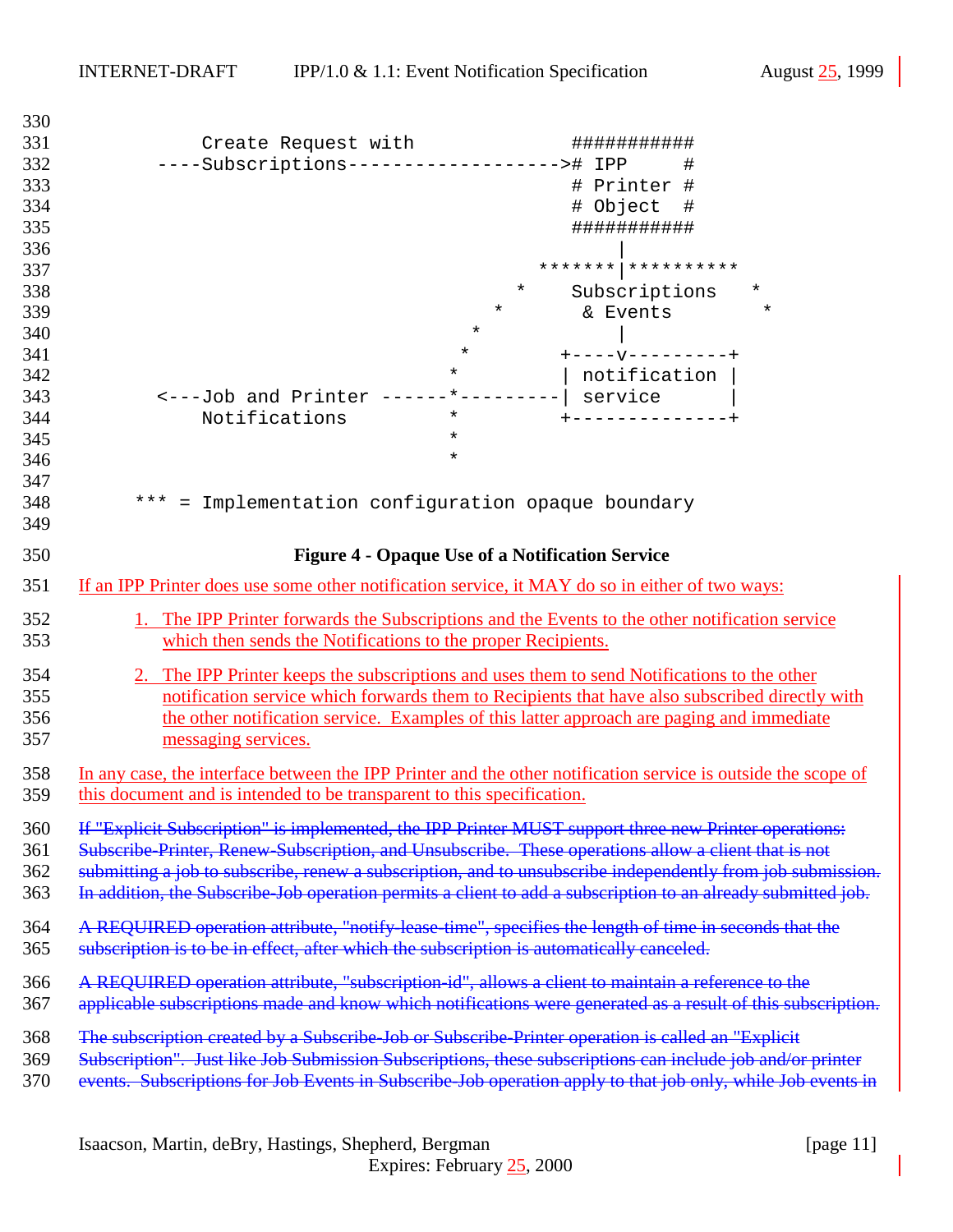- <span id="page-11-0"></span>the Subscribe-Printer operation apply to all jobs. For the Subscrbe-Printer subscriptions, it is most likely
- 372 that the subscribing entity is either a server-based device management application submitting jobs to a
- device which has IPP embedded in it or an accounting application collecting accounting data.

# **3 Terminology**

This section defines terminology used throughout this document.

### **3.1 Conformance Terminology**

- Capitalized terms, such as MUST, MUST NOT, REQUIRED, SHOULD, SHOULD NOT, MAY, NEED NOT, and OPTIONAL, have special meaning relating to conformance to this specification. These terms are defined in [ipp-mod section 13.1 on conformance terminology, most of which is taken from RFC 2119 [RFC2119].
- *Since support of this entire notification specification is OPTIONAL for conformance to IPP/1.0 or IPP/1.1, the use of the term REQUIRED in this document means "REQUIRED if this notification specification is implemented". Likewise, the term RECOMMENDED means "RECOMMENDED if this notification specification is implemented".*
- 386 READ-ONLY indicates an attribute the that MUST NOT be settable using the Set-Job-Attributes or Set-Printer-Attributes operations (see [ipp-set2]).

### **3.2 Other terminology**

- **Job Submitting End User** A human end user who submits a print job to an IPP Printer. This person may or may not be within the same security domain as the Printer. This person may or may not be geographically near the printer.
- **Administrator**  A human user who established policy for and configures the print system.
- **Operator** A human user who carries out the policy established by the Administrator and controls the day to day running of the print system.
- **Job Submitting Application** An application (for example, a batch application), acting on behalf of a Job Submitting End User, which submits a print job to an IPP Printer. The application may or may not be within the same security domain as the Printer. This application may or may not be geographically near the printer.
- **Security Domain** The set of network components which can communicate without going through a proxy or firewall. A security domain may be geographically very large, for example - anyplace within IBM.COM.
- **IPP Client (or client)** The software component (desktop or server) that sends an IPP operation request to an IPP Printer object (server or printing device) and accepts the resulting operation 404 response from the IPP Printer object. on the client system which implements the IPP protocol.
- **Job Recipient** A human who is the ultimate consumer of the print job. In many cases this will be the same person as the Job Submitting End User, but need not be.
- Example: If I use IPP to print a document on a printer in a business partner's office, I am the Job
- Submitting End User, while the person I intend the document for in my business partner's office is
- the Job Recipient. Since one of the goals of IPP is to be able to print near the Job Recipient of the
- printed output, we would normally expect that person to be in the same security domain as, and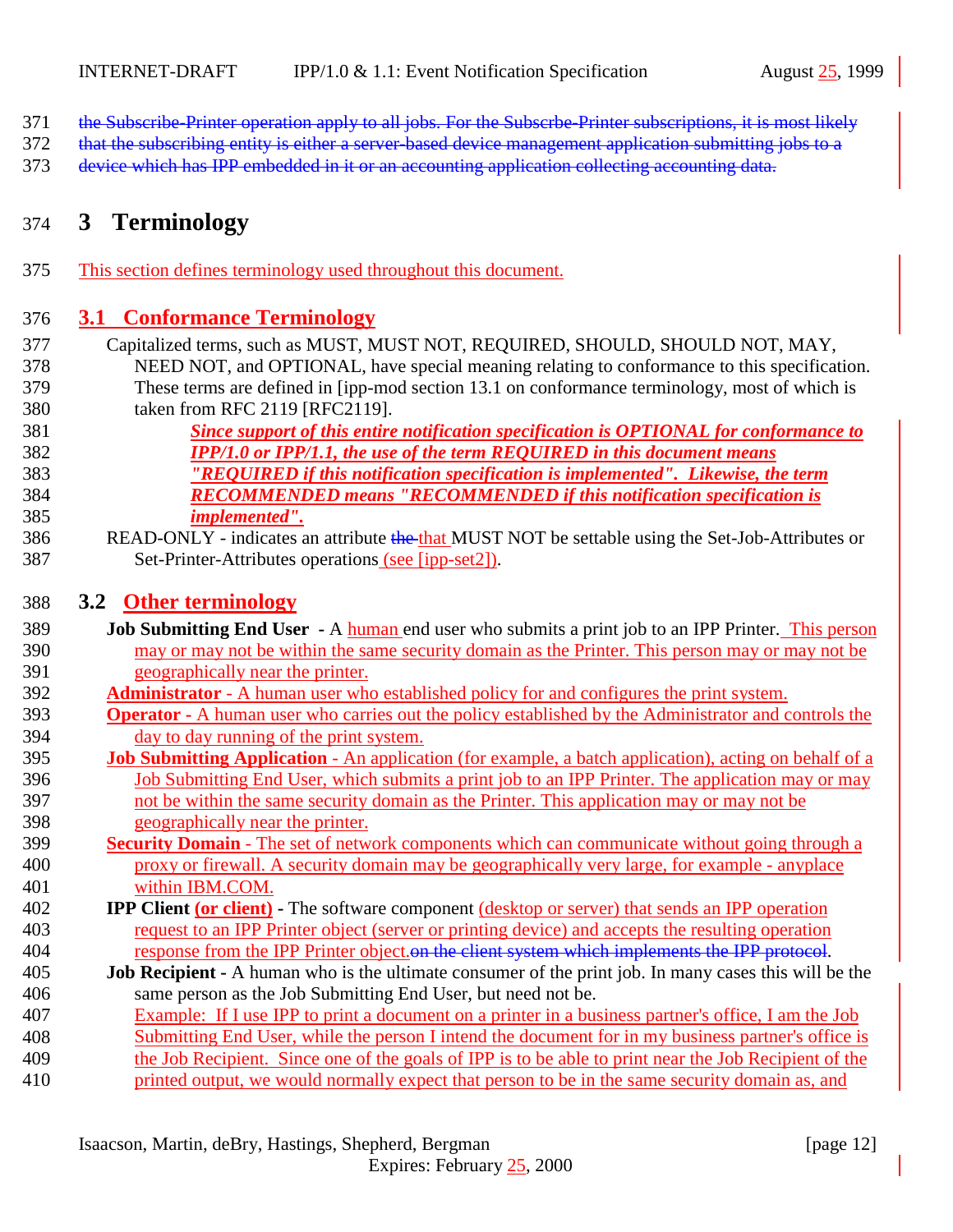| 411        | geographically near, the Printer. However, this may not always be the case. For example, I submit a                  |
|------------|----------------------------------------------------------------------------------------------------------------------|
| 412        | print job across the Internet to a Kinko's print shop. I am both the Submitting End User and the Job                 |
| 413        | Recipient, but I am neither near nor in the same security domain as the Printer.                                     |
| 414        | Job Recipient Proxy - A human acting on behalf of the Job Recipient. In particular, the Job Recipient                |
| 415        | Proxy physically picks up the printed document from the Printer, if the Job Recipient cannot                         |
| 416        | perform that function. The Proxy is by definition geographically near and in the same security                       |
| 417        | domain as the printer.                                                                                               |
| 418        | Example: I submit a print job from home to be printed on a printer at work. I'd like my secretary to                 |
| 419        | pick up the print job and put it on my desk. In this case, I am acting as both Job Submitting End                    |
| 420        | User and Job Recipient. My secretary is acting as a Job Recipient Proxy                                              |
| 421        | Notification Subscriber (or Subscriber) - A client that requests the IPP Printer to send Event                       |
| 422        | Notifications to one or more Notification Recipients. A Notification Subscriber may be:                              |
| 423        | 1. a Job Submitting End User or Job Submitting Application (desktop or server) that is submitting                    |
| 424        | a job or                                                                                                             |
| 425        | 2. an End User, an Operator, or an Administrator that is not submitting a job.                                       |
| 426        | Subscription - A request by a Notification Subscriber to the IPP Printer to send Event Notifications to              |
| 427        | a specified Notification Recipient when the event occur. A Subscription is represented as a The-set                  |
| 428        | of attributes that indicate the "what, where, who, and how" for notification. Notifications are                      |
| 429        | generated for certain events (what) and delivered using various delivery methods (how) to certain                    |
| 430        | addresses (where and who).                                                                                           |
| 431        | Per-Job Submission-Subscription - A Subscription that a client specifies as part of a create job                     |
| 432        | operation (Print-Job, Print-URI, Create-Job), or aand Validate-Job operation.                                        |
| 433        | <b>Explicit Per-Printer Subscription</b> - A Subscription that a client specifies using an explicit operation,       |
| 434        | Subscribe Job, Subscribe PrinterCreate-Printer-Subscription operation, that is attached to a Job or                  |
| 435        | Printer object, respectively.                                                                                        |
| 436        | <b>Notification Source - The entity that sends Event Notifications.</b>                                              |
| 437        | Notification Recipient - Any The entity identified as a recipient within a subscription that receives                |
| 438        | <b>IPP Notifications about Job and/or Printer events.</b> Some A Notification Recipients are may be a:               |
| 439        | Job Submitting End User, s Job Submitting Application (desktop or server), Job Recipient, Job                        |
| 440        | Recipient Proxy, Operator, or Administrator, etc., and their representative or log file or usage                     |
| 441        | statistics gathering application or other active or passive entities. and others are interested third                |
| 442        | parties, such as the Job Recipient or Job Recipient Proxy.                                                           |
| 443        | Notification Recipient Agent - A program which receives Notifications on behalf of the Notification                  |
| 444        | Recipient. The agent may take some action on behalf of the recipient, forward the notification to the                |
| 445        | recipient via some alternative means (for example, page the recipient), or queue the notification for                |
| 446        | later retrieval by the recipient.                                                                                    |
| 447<br>448 | <b>Event</b> - An event is some occurrence (either expected or unexpected) within the printing system of a           |
| 449        | change of state, condition, or configuration of a Job or Printer object. A property of an event is that              |
|            | it only occurs at one instant in time and does not span the time the physical event takes place. For                 |
| 450<br>451 | instance, jam-occurred and jam-cleared are two distinct events. The jam-occurred event is reported                   |
| 452        | only when the jam initially occurs. Each event is recorded internally when it occurs. In addition                    |
| 453        | the event is reported externally and only if there is one or more event subscriptions outstanding for<br>that event. |
| 454        |                                                                                                                      |
| 455        | Events can be classified along two dimensions:                                                                       |
| 456        | - Either as Job Events or Printer Events, and                                                                        |
|            |                                                                                                                      |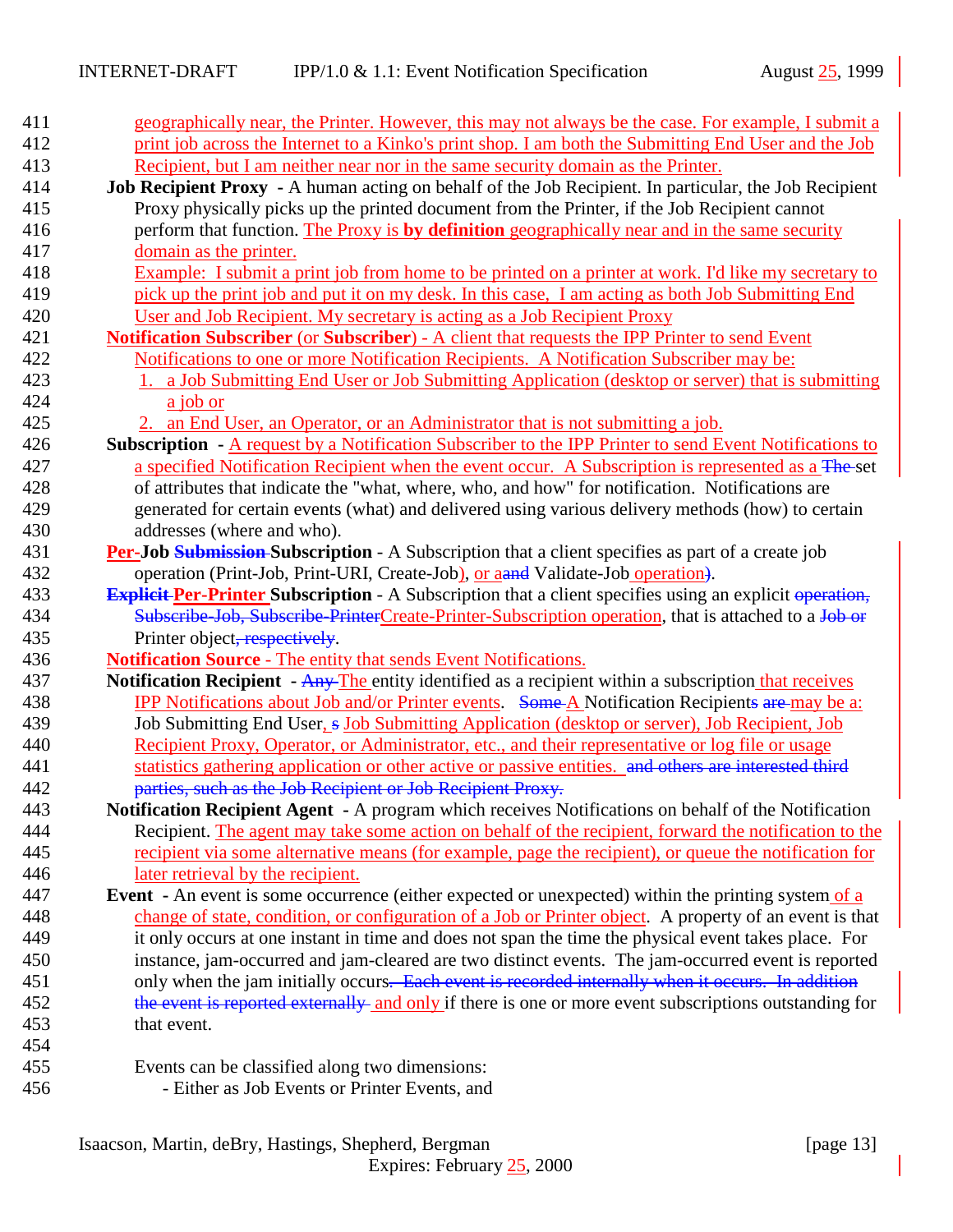<span id="page-13-0"></span> - Either as Errors, Warnings, or Reports A Job event is some interesting state change in the Job object, and a Printer event is some interesting change in the Printer object. A report event is purely informational, such as 'job-completed' or 'accepting-jobs'. A warning is not serious and processing continues. An error is serious and either the job is aborted or the printer stops. These are typical uses of the terms report, warning, and error, although the actual usage is implementation dependent. 467 An event occurs for a job or printer whether any entity is registered has subscribed to be notified for 468 that event or not. The most recent event(s) of all possible events are recorded in a job object and a **printer object, and** A notification is only generated depending on the set of subscriptions outstanding. **Notification -** When an event occurs, a Notification is generated that fully describes the event (what 473 the event was, where it occurred, when it occurred, etc.). Notifications are delivered to each all the 474 Notification Recipients that has a subscription are subscribed to that includes the event, if any. The Notification is delivered to the address of the Notification Recipient using the notification delivery method defined in the subscription. However, a Notification is sent ONLY if there is a corresponding subscription. **Notification Delivery Method (**or **Delivery Method** for short**)** - Notifications are delivered using a method, such as email, TCP/IP, etc. **Immediate Notification -** Notifications that are delivered using a delivery method which is not store- and-forward (e.g. TCP connection, UDP datagram). This can be on the order of several minutes subject to network latency. Store and Forward **Queued Notification - A** Notification which are not necessarily delivered to Notification Recipients immediately, but is queued for delivery by some intermediate network application, for later retrieval. Email is an example of a store and forward notification delivery 486 method.Notifications that are delivered using a delivery method which has some sort of store-and- forward mechanism (e.g., email). **Human Consumable Notification -** Notifications that are intended to be consumed by human End 489 Users only. (Further define)They are simple text that has been localized for the Notification Recipient as specified in the subscription. Programs are not intended to parse Human Consumable Notification, since it is localized and the content depends on implementation. There is no standardized format. **Machine Consumable Notification -** Notifications that are intended for consumption by a program only**.** (Further define)They use the encoding of an IPP response. The Notification Recipient must localize the contents, if displaying it to a human. **Mixed Format Notification -** A mixed notification may contain both human consumable and machine consumable information. **4 Object Model for Notification**

499 This section describes the notification object model that adds a REQUIRED Subscription object which 500 together with the Job and Printer object provide the complete notification semantics. The Subscription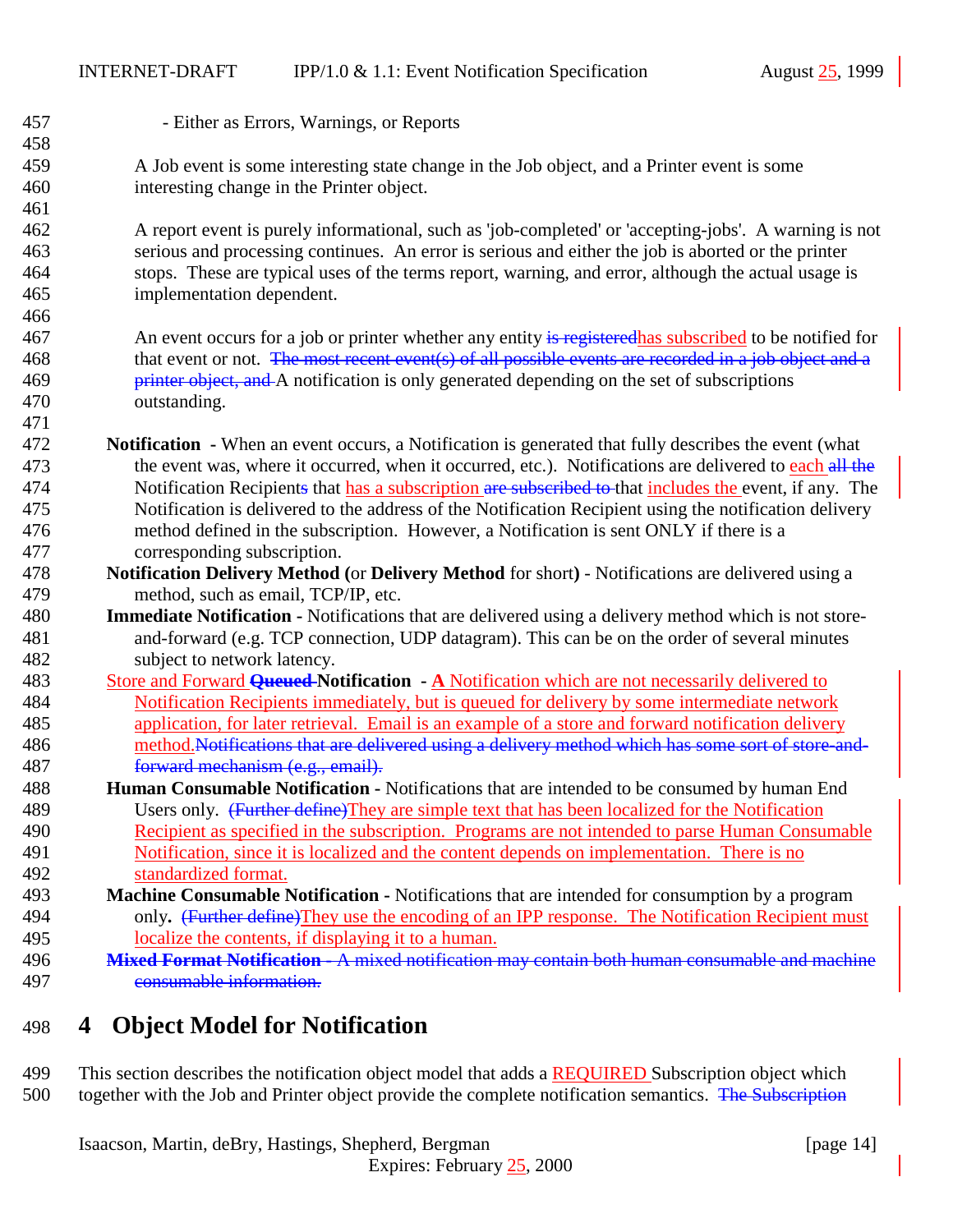- <span id="page-14-0"></span>501 object is OPTIONAL. The Subscription object MUST be supported if Per-Printer subscriptions are
- 502 supported and vice-versa.
- Per-Job subscriptions do not use the Subscription object. Instead, a Job can have one or more Per-Job
- subscription which is represented entirely as a single Job attributes. Each Per-Job subscription is
- represented as a collection value of the "job-notify" Job attribute.A "notify-event-exclude-mask" attribute
- allows some of the specified events to be excluded from some of the specified Notification Recipients in
- 507 the Job subscription.
- The object relationships can be seen pictorially as:
- 

|                                                                                                                 | Subscription objects (Per-Printer Subscriptions) Printer object |                              |                                         |
|-----------------------------------------------------------------------------------------------------------------|-----------------------------------------------------------------|------------------------------|-----------------------------------------|
| $+ - - - +$<br>$s1$   $\leftarrow$<br>$+ - - - + +$<br>s2<br>$\lt$ $-$<br>$+ - - - + +$<br>s3<br>$\overline{a}$ |                                                                 |                              | p1                                      |
| $+ - - - +$                                                                                                     | Job objects                                                     |                              |                                         |
|                                                                                                                 |                                                                 |                              |                                         |
|                                                                                                                 |                                                                 |                              |                                         |
|                                                                                                                 | j1                                                              |                              |                                         |
|                                                                                                                 |                                                                 |                              |                                         |
|                                                                                                                 | - - - - +                                                       |                              |                                         |
|                                                                                                                 | $\mathrm{s}4$                                                   | s4 is a Per-Job subscription |                                         |
|                                                                                                                 | ----++                                                          |                              |                                         |
|                                                                                                                 |                                                                 |                              |                                         |
|                                                                                                                 | j2                                                              |                              |                                         |
|                                                                                                                 |                                                                 |                              |                                         |
|                                                                                                                 | s6<br>s5                                                        |                              | s5 and s6 areis a Per-Job subscriptions |
|                                                                                                                 | ---+----++<br>$++$                                              |                              |                                         |
|                                                                                                                 |                                                                 |                              |                                         |
|                                                                                                                 | j3                                                              |                              |                                         |
|                                                                                                                 |                                                                 |                              |                                         |
|                                                                                                                 |                                                                 |                              |                                         |
|                                                                                                                 |                                                                 |                              |                                         |

- s1, s2, and s3 are Per-Printer Subscription objects and can identify Printer and/or Job events.
- 538 s4,  $s5$ , and  $s65$  are Per-Job subscriptions (not objects) and can identify Printer and/or Job events.
- **4.1 Object relationships**
- The object relationships can be stated as follows:
- 1. The Printer object contains zero or more Subscription objects (p1 contains s1-s3 Subscription objects).
- 2. Each Subscription object (s1, s2, and s3) is contained in one Printer object (p1) and represents one Per-Printer subscription.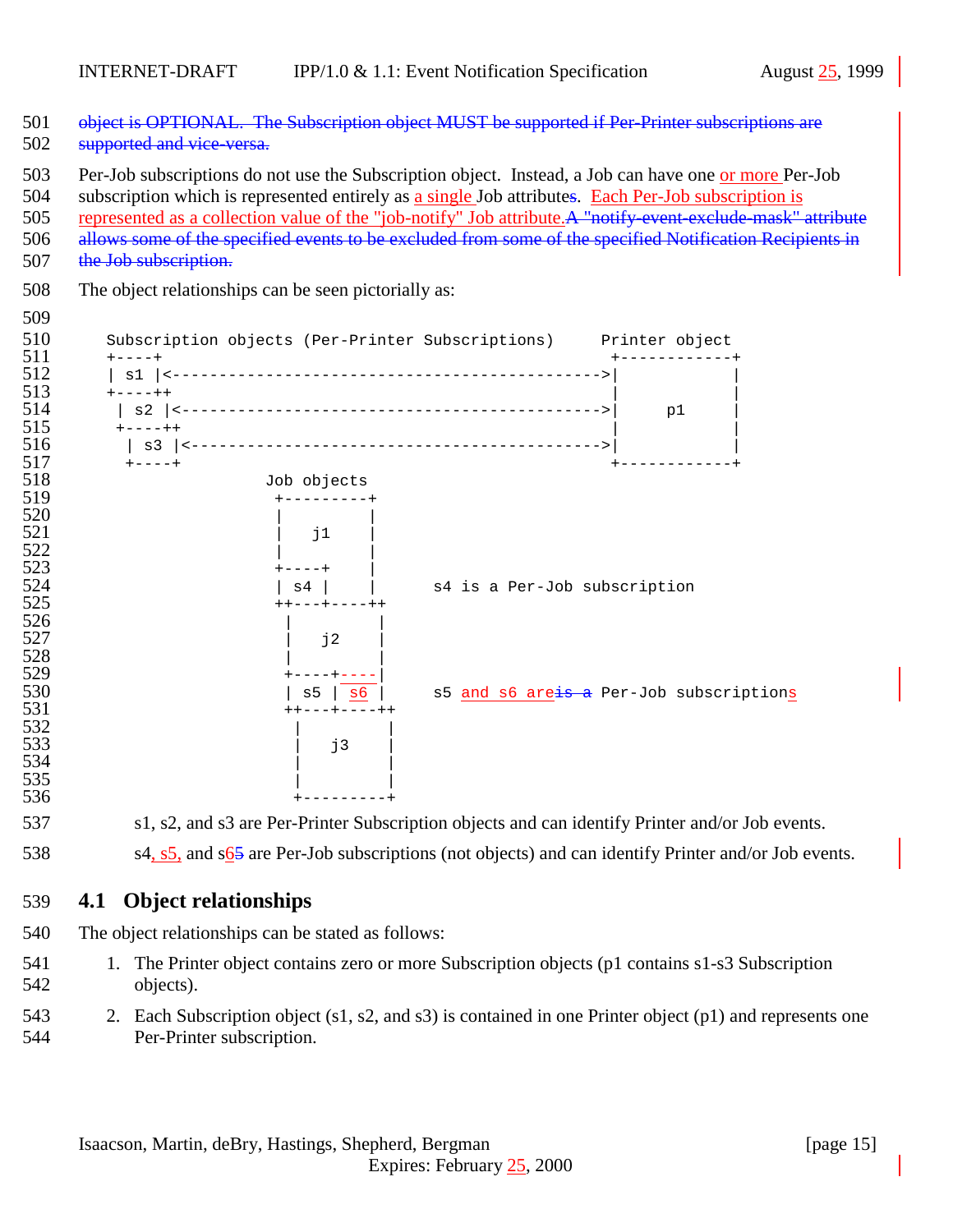- <span id="page-15-0"></span> 3. Each "Per-Printer" Subscription object identifies one or more Job and/or Printer events. Such Job events are for *all* jobs on the Printer. Such Printer events are for *any* Printer event, no matter which 547 job is processing and when no jobs are processing.
- 548 4. Each The "Per-Job" subscription (not an object by itself, but is attributes of the Job object) identifies one or more Job and/or Printer events. Such Job events are only for *this* job (different than "per- Printer" Subscriptions). Such Printer events are for *any* Printer event, no matter which job and when no jobs are processing (same as for "per-Printer" Subscriptions).
- 552 5. A Job object contains zero or moreone Per-Job subscriptions (not an object). Job j1 contains Per-553 Job subscription s4, Job j2 contains Per-Job subscription s5 and s6, and Job j3 does not contain a Per-Job subscription.
- 6. A Subscription object cannot be contained in or associated with more than one Printer object.
- 7. A Per-Job subscription cannot be contained in or associated with more than one Job object.

# **5 Object attributes defined for Notification**

558 The following notification attributes are defined for each of the Printer, Job, and (new, but OPTIONAL) 559 Subscription objects. The explanations about some of definitions of the object attributes are collected specified here so that they can be referred to from the subsequence definitions of the operations that set them. All Job, Printer, and Subscription object attributes are READ-ONLY, i.e., they MUST NOT be settable with the Set-Job-Attributes or Set-Printer-Attributes operations. Instead, all of them are set as a side effect of another operation or when an event notification is delivered. Attributes and objects not in the current, July 22, spec are labeled as "new":

## **5.1 "job-notify" (1setOf collection) Job Description attribute**

- 566 In order to permit more than one Per-Job subscription, each subscription is represented as a collection value of the "job-notify (1setOf collection)" Job Description attribute. An implementation MUST support at least one collection value of the "job-notify" attribute. [Table 3](#page-16-0) lists the member attributes of the "job-notify" attribute. Section [5.3](#page-17-0) defines each of the "job-notify" member attributes.
- The "job-notify" Job Description attribute MAY be modified by the Set-Job-Attributes operation (see
- section [7.4\)](#page-37-0) in which case all of its member attributes are replaced and the READ-ONLY "request-id"
- member attribute is reset with a value of '0' (see section [5.3.7\)](#page-24-0).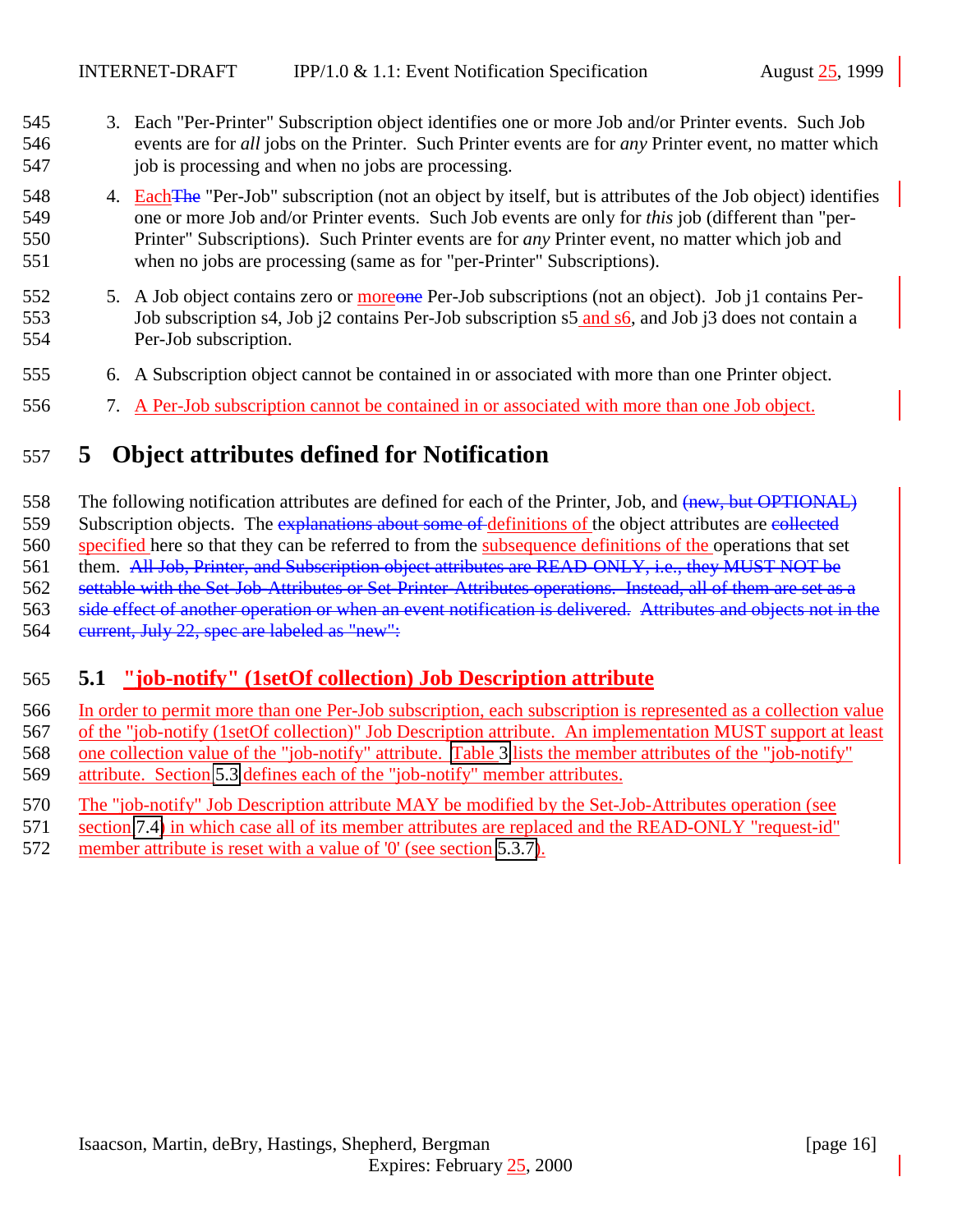| Job object attributes:                                                      | Printer<br>support | <b>READ ONLY, set by:</b>                     |
|-----------------------------------------------------------------------------|--------------------|-----------------------------------------------|
| notify-recipients ( <del>1setOf</del> -uri)                                 | R                  | job creation operation,<br>Set-Job-Attributes |
| notify-events (1setOf type2 keyword)                                        | R                  | job creation operation,<br>Set-Job-Attributes |
| notify-content-type (mimeMediaType)                                         | $\mathbf R$        | job creation operation,<br>Set-Job-Attributes |
| notifysubscriber-user-data (octetString(63))                                | R                  | job creation operation,<br>Set-Job-Attributes |
| notify exclude event masks (1setOf octetString(8))                          | $\mathbf{R}$       | job creation operation                        |
| notify-charset (charset)                                                    | O                  | job creation operation,<br>Set-Job-Attributes |
| notify-natural-languages <sup>"</sup> ( <del>1setOf</del> -naturalLanguage) | O                  | job creation operation,<br>Set-Job-Attributes |

#### <span id="page-16-0"></span>573 **Table 3 - Job object 'job-notify' colletion member attributes**

574

| request-id (integer $(0:MAX)$ )            |   | Printer - event occurring |
|--------------------------------------------|---|---------------------------|
| job-trigger-event (type2 keyword)          | R | Printer - event occurring |
| job-trigger-time (integer(MIN:MAX))        | R | Printer - event occurring |
| job-trigger-date-time (dateTime)           | ₩ | Printer - event occurring |
| notify request ids (1setOf integer(0:MAX)) | R | Printer - event occurring |

575

#### 576 **5.2 Subscription object attributes**

577 Each Per-Printer subscription is contained in a separate Subscription object. An implementation MUST

578 support at least one Subscription object instance. [Table 4](#page-17-0) lists the Subscription attributes defined for the

579 Subscription object. Sections [5.3](#page-17-0) and [5.4](#page-24-0) define each of the Subscription attributes.

580 All of the Subscription object attributes are READ-ONLY. They are set by other operations.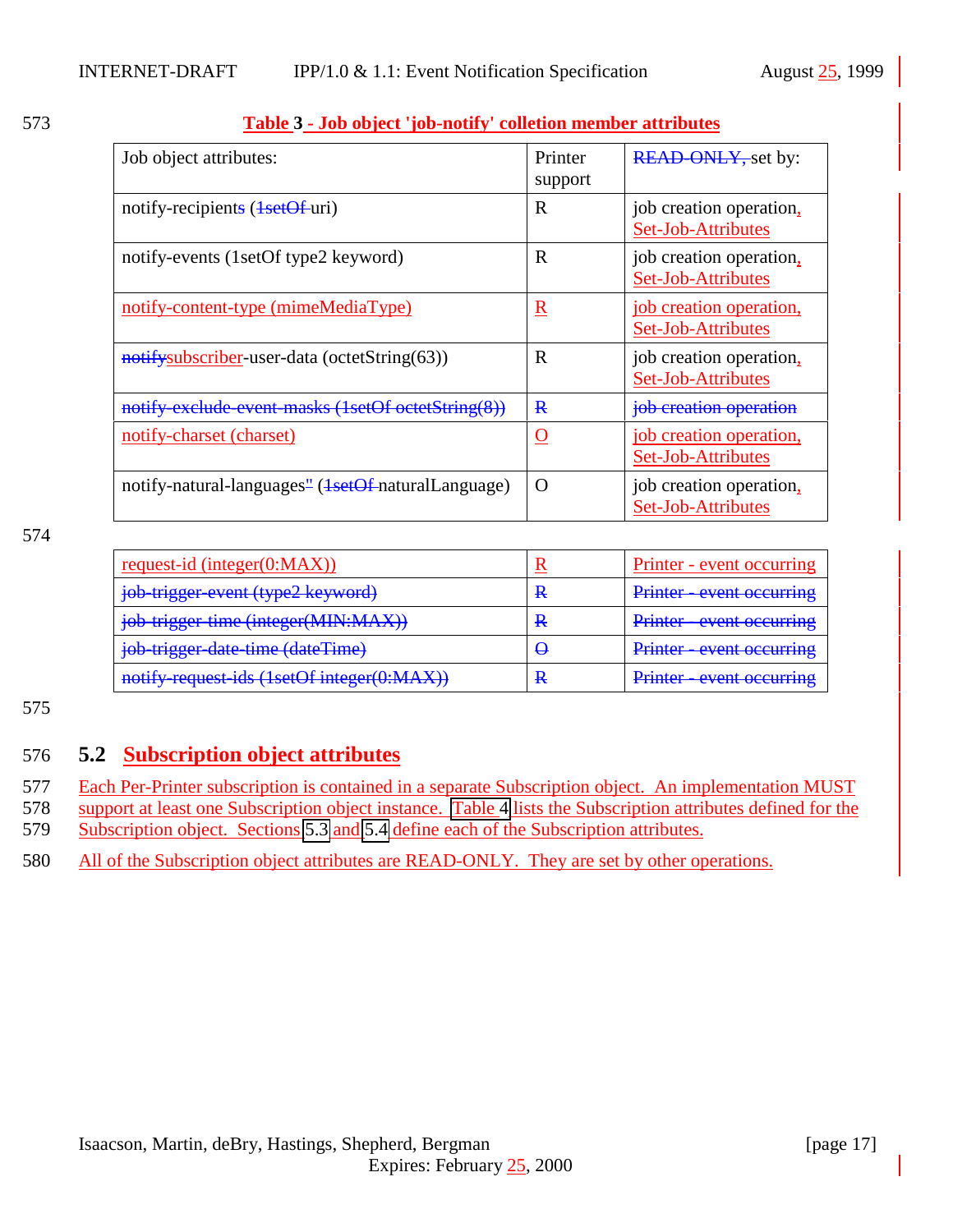#### <span id="page-17-0"></span>581 **Table 4 - Subscription object attributes**

| Subscription object attributes:                   | Prin           | READ-ONLY, set by:                   |
|---------------------------------------------------|----------------|--------------------------------------|
|                                                   | ter            |                                      |
|                                                   | sup            |                                      |
|                                                   | port           |                                      |
| notify-recipients ( <del>1setOf</del> -uri)       | R <sub>C</sub> | client - Create-Printer-Subscription |
| notify-events (1setOf type2 keyword)              | RC             | client - Create-Printer-Subscription |
| notify-content-type (mimeMediaType)               | $\mathbf R$    | client - Create-Printer-Subscription |
| $subscript$ ernotify-user-data (octetString(63))  | R <sub>C</sub> | client - Create-Printer-Subscription |
| notify-exclude-event-mask (1setOf octetString(8)) | $\epsilon$     | client - Create-Printer-Subscription |
| notify-charset (charset)                          | <u>O</u>       | client - Create-Printer-Subscription |
| notify-natural-languages (1setOf naturalLanguage) | $\Omega$       | client - Create-Printer-Subscription |

#### 582

| $\frac{1}{1}$ notify-request-id (1setOf-integer(0:MAX)) | $\vert$ RC $\vert$ Printer - event occurring |
|---------------------------------------------------------|----------------------------------------------|
| delivery-failure-count (integer(0:MAX))                 | <b>Printer - event occurring</b>             |

#### 583

#### 584 Not in a Per-Job subscription:

| subscription-id (integer $(1:MAX)$ )          | R <sub>E</sub> | Printer - Create-Printer-Subscription                                |
|-----------------------------------------------|----------------|----------------------------------------------------------------------|
| notify-lease-expiration-time (integer(0:MAX)) | Re             | Printer - Create-Printer-Subscription,<br>Renew-Printer-Subscription |
| printer-uri (uri)                             | $\mathbf R$    | Printer - Create-Printer-Subscription                                |
| subscriber-user-name (name(MAX))              | R <sub>C</sub> | <b>Printer - Create-Printer-Subscription</b>                         |

#### 585

| notify-printer-up-time (integer $(1:MAX)$ ) | Printer - returned by Get-Printer- |
|---------------------------------------------|------------------------------------|
|                                             | Subscription-Attributes and Get-   |
|                                             | <b>Printer-Subscriptions</b>       |

#### 586 ISSUE 4 - It isn't necessary to add a "persistence (boolean)" attribute to the Subscription object in order to 587 record the value passed in the Create-Printer-Subscription operation and to allow it to be queried?

#### 588 **5.3 Common Per-Job and Per-Printer Subscription attributes**

589 The following sub-sections define attributes that are in common to both Per-Job and Per-Printer

590 subscriptions, i.e., are member attributes of the "job-notify" collection Job Description attribute and are

591 Subscription object attributes. Section [5.4](#page-24-0) defines additional attributes that are only Subscription object

592 attributes.

## 593 **5.2.15.3.1 notify-recipients (1setOf uri)**

594 The client supplies this operation attribute in a create request in order to subscribe for job and/or printer

595 events while this job is "not-completed". In order to claim conformance to this notification specification,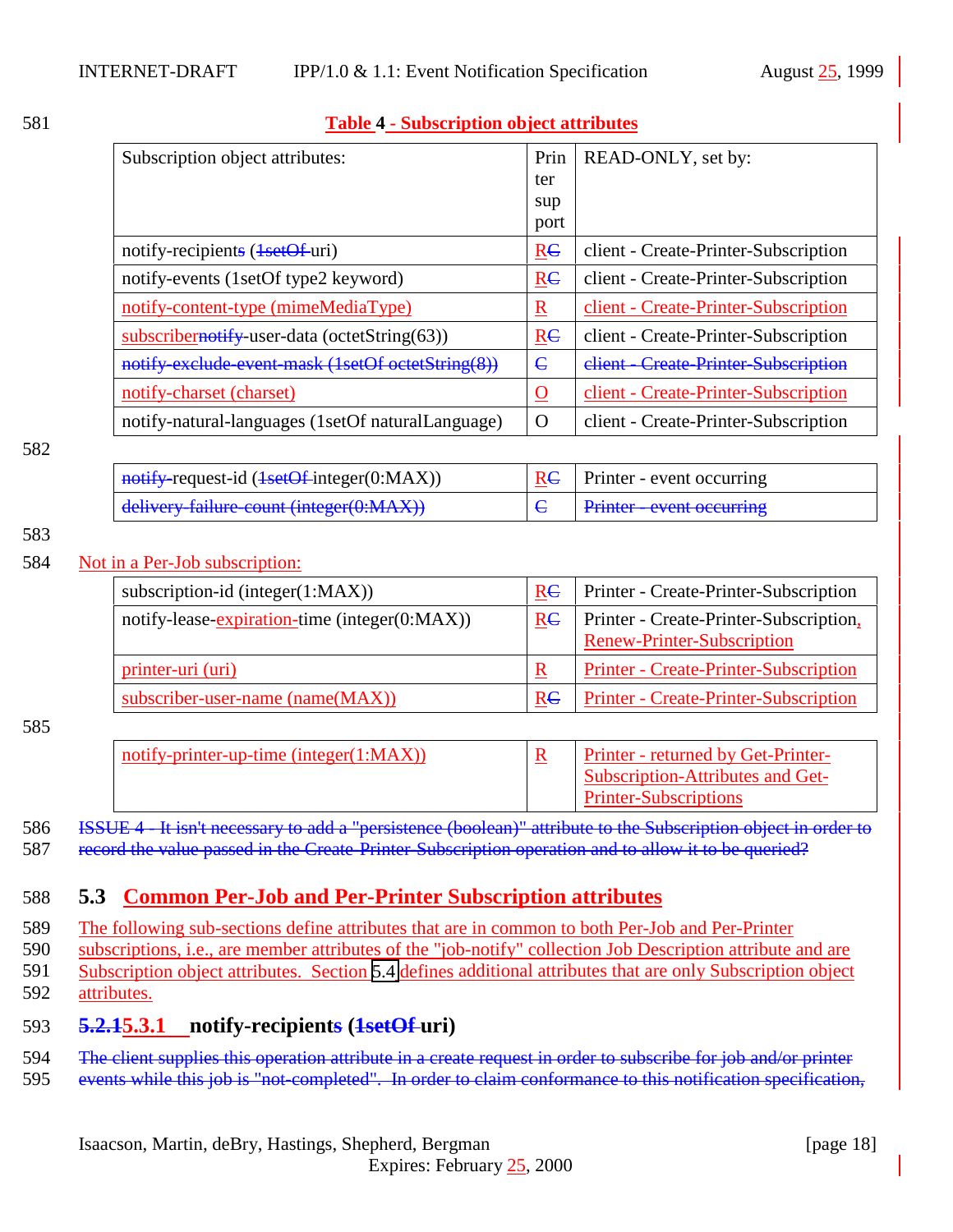| 596<br>597<br>598<br>599<br>600               | the Printer object MUST support this attribute. This REQUIRED attribute describes both where (the<br>address of the Notification Recipients) and how (the delivery method) notifications are to be delivered to<br>the Notification Recipient when any of the events specified in the "notify-events" attribute occur. If the<br>elient does not supply this attribute in a create request, the Printer object MUST NOT provide any Job<br>Submission Subscription notification for this job.                                                                                                                                    |  |
|-----------------------------------------------|----------------------------------------------------------------------------------------------------------------------------------------------------------------------------------------------------------------------------------------------------------------------------------------------------------------------------------------------------------------------------------------------------------------------------------------------------------------------------------------------------------------------------------------------------------------------------------------------------------------------------------|--|
| 601<br>602<br>603                             | There are potentially many different notification delivery methods for IPP notifications, standardized as<br>well as proprietary. This document does not define any of these delivery mechanisms; they will each be<br>described in separate complementary documents.                                                                                                                                                                                                                                                                                                                                                            |  |
| 604                                           | Each of the notification delivery method documents must provide at least the following information:                                                                                                                                                                                                                                                                                                                                                                                                                                                                                                                              |  |
| 605                                           | The URI scheme used.<br>1)                                                                                                                                                                                                                                                                                                                                                                                                                                                                                                                                                                                                       |  |
| 606<br>607                                    | The supported and default delivery format, and if not one of the specified types in Section 5.3.3,<br>2)<br>description of the notification content.                                                                                                                                                                                                                                                                                                                                                                                                                                                                             |  |
| 608                                           | Any content length restrictions imposed by the delivery protocol.<br>3)                                                                                                                                                                                                                                                                                                                                                                                                                                                                                                                                                          |  |
| 609                                           | 4)<br>The latency of the delivery protocol used.                                                                                                                                                                                                                                                                                                                                                                                                                                                                                                                                                                                 |  |
| 610                                           | The reliability of the transport and delivery protocol used.<br>5)                                                                                                                                                                                                                                                                                                                                                                                                                                                                                                                                                               |  |
| 611                                           | The security aspects of the transport and delivery protocol used, e.g. how it is handled in firewalls.<br>6)                                                                                                                                                                                                                                                                                                                                                                                                                                                                                                                     |  |
| 612<br>613                                    | How the delivery protocol is initiated, e.g. does it have to be initiated by the receiving user (pull), or<br>7)<br>is it initiated by the notification service (push).                                                                                                                                                                                                                                                                                                                                                                                                                                                          |  |
| 614<br>615<br>616                             | ISSUE 1: Once a number of delivery solutions have been developed and evaluated, we may want to make<br>one or several of them REQUIRED for implementation to ensure a minimum set of interoperability. Which<br>one or ones should be REQUIRED?                                                                                                                                                                                                                                                                                                                                                                                  |  |
| 617<br>618                                    | Unless specified otherwise, a delivery method may be used with any event and an even may be used with<br>any delivery method.                                                                                                                                                                                                                                                                                                                                                                                                                                                                                                    |  |
| 619<br>620                                    | ISSUE 2: Delete previous sentence that says that some delivery methods can defined to not use some<br>events?                                                                                                                                                                                                                                                                                                                                                                                                                                                                                                                    |  |
| 621<br>622                                    | IPP Printer objects MUST support the 'ipp-tep-notify' and 'ipp-udp-notify' delivery methods in order to<br>conform to this notification specification. Support of the other methods is OPTIONAL.                                                                                                                                                                                                                                                                                                                                                                                                                                 |  |
| 623                                           | ISSUE 1 - Which delivery method or methods is/are REQUIRED?                                                                                                                                                                                                                                                                                                                                                                                                                                                                                                                                                                      |  |
| 624                                           | <b>Standard uriScheme values are:</b>                                                                                                                                                                                                                                                                                                                                                                                                                                                                                                                                                                                            |  |
| 625<br>626<br>627<br>628<br>629<br>630<br>631 | 'mailto': a 'multipart/report' [RFC1892] message is sent via email to the specified email address. It<br>MUST consist of both a "text/plain" part for display to a user and an 'application/ipp' part which is a<br>notification that a program can process (see Section 1). This delivery method ignores the supplied<br>values of the "notify events" attribute and implies the 'job-completed' event (new state is<br>'completed', 'aborted', or 'canceled'). The notification recipient does not acknowledge receipt of the<br>mail message.<br>'http': an IPP notification is sent using an HTTP POST to the indicated URL. |  |
| 632<br>633                                    |                                                                                                                                                                                                                                                                                                                                                                                                                                                                                                                                                                                                                                  |  |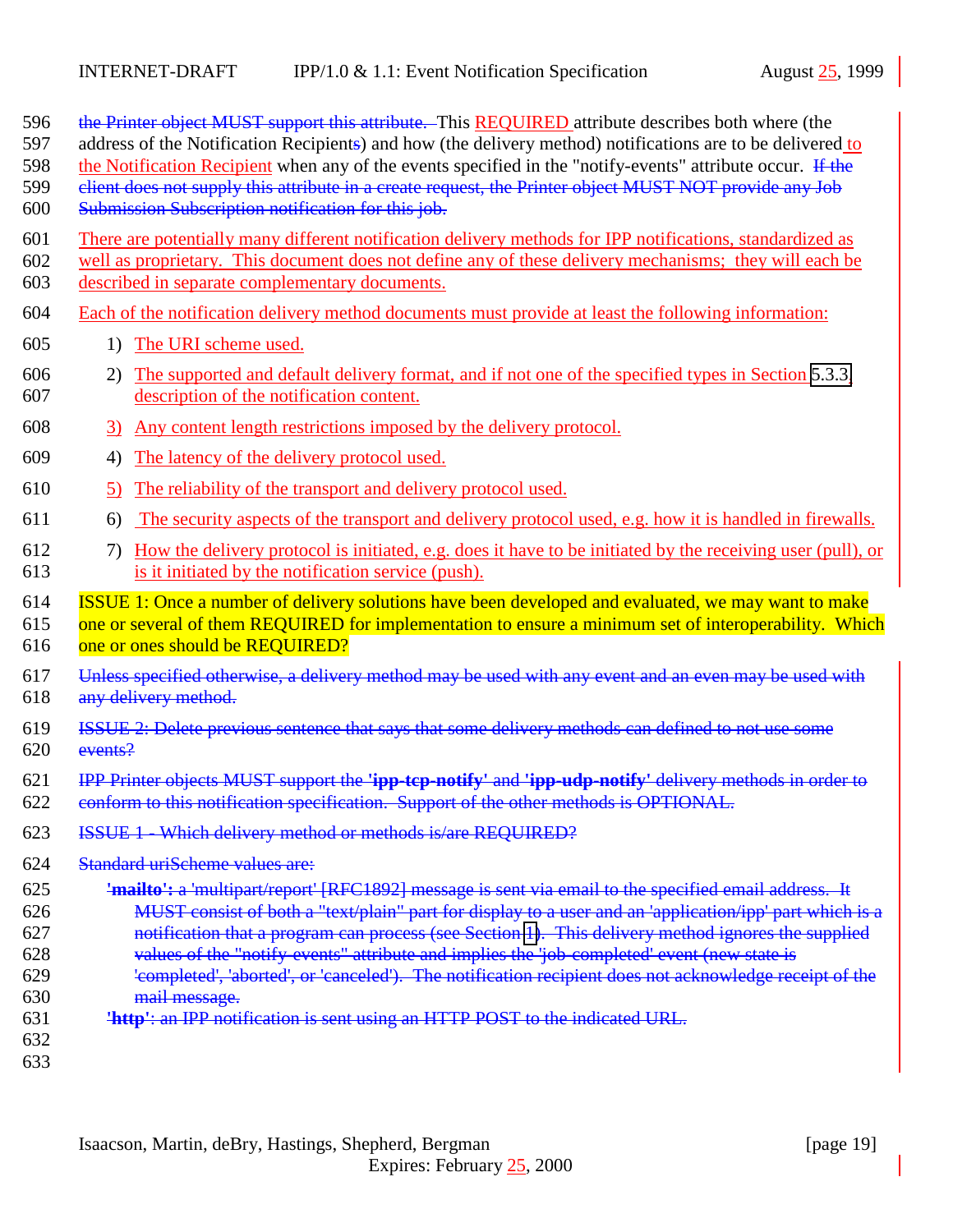<span id="page-19-0"></span>

| 634 | <b>'ipp-tep-notify':</b> (REQUIRED) an IPP notification is sent via a TCP/IP socket that is opened by the      |
|-----|----------------------------------------------------------------------------------------------------------------|
| 635 | Printer object on the IP address specified in the URI using the specified port using the "host:port"           |
| 636 | <b>HTTP</b> convention. For example:                                                                           |
| 637 | ipp-tep-notify://foo.com:6000                                                                                  |
| 638 | If the port is omitted, the default port is TBD. The "application/ipp" notification content format is          |
| 639 | used for this method (see Section 6.1).                                                                        |
| 640 | The event recipient does not respond or acknowledge the notification.                                          |
| 641 | ISSUE 3: For TCP/IP delivery, what about leaving the connection open versus having to                          |
| 642 | reestablish a connection for each event? Who specifies: client in subscription, Printer                        |
| 643 | implementation, Notification Recipient, Administrator?                                                         |
| 644 | <b>'snmpv1-notify':</b> a notification is sent as an SNMPv1 trap to the host specified as the address in the   |
| 645 | URI. The notification recipient does not acknowledge receipt of the notification (trap).                       |
| 646 | 'snmpv2-notify': a notification is sent as an SNMPv2 inform to the host specified as the address in the        |
| 647 | URI. The notification recipient does acknowledge receipt of the notification (inform).                         |
| 648 | <b>'snmpv3-notify':</b> a notification is sent as an SNMPv3 inform to the host specified as the address in the |
| 649 | URI. The notification recipient does acknowledge receipt of the notification (inform).                         |
| 650 | <b>ISSUE 4 – Move SNMP trap delivery methods to another document? Which one?</b>                               |
| 651 |                                                                                                                |
| 652 | <b>lipp-udp-notify':</b> (REQUIRED) an IPP notification is sent via a UDP datagram that is opened by the       |
| 653 | Printer object on the IP address specified in the URI using the specified port using the "host:port"           |
| 654 | <b>HTTP</b> convention. For example:                                                                           |
| 655 | ipp-udp-notify://bar.com:6000                                                                                  |
| 656 | If the port is omitted, the default port is TBD (see). The UDP datagram contains the                           |
| 657 | "application/ipp" notification content format (see Section 1). The notification recipient does not             |
| 658 | acknowledge receipt of the notification.                                                                       |
| 659 |                                                                                                                |
| 660 | If the client specifies a "notify-recipients" URI scheme that is not supported by the printer, the Printer     |
| 661 | MUST return the [new] 'client error-notify uri-scheme-not-supported' in the IPP response in reply to the       |
| 662 | create request.                                                                                                |
| 663 |                                                                                                                |
| 664 | <b>ISSUE 5 - Which URL parameters should we mention (which like SLP) are removed before being used?</b>        |
| 665 |                                                                                                                |
| 666 |                                                                                                                |
|     |                                                                                                                |

## **5.3.2 notify-events (1setOf type2 keyword)**

 The client OPTIONALLY supplies this operation attribute in a create request. In order to claim conformance to this notification specification, the Printer object MUST support this attribute. This

 REQUIRED attribute identifies the job and/or printer events that are to be delivered to the Notification 671 Recipients as Notifications as defined in section [6.](#page-28-0) If the client does did not supply this attribute in a create 672 requestwhen supplying the subscription, but does supply the "notify-recipients", the Printer object populates this attribute with its "notify-events-default" attribute value (see section [5.5.2\)](#page-26-0).

 There are both job events and printer events. Each job and printer event is assigned a keyword to use in this attribute and in the Notification.

- 676 The following events are defined to be disjoint. Therefore, the "job-trigger-event" attribute is single
- valued, since two events cannot be sent in the same notification content.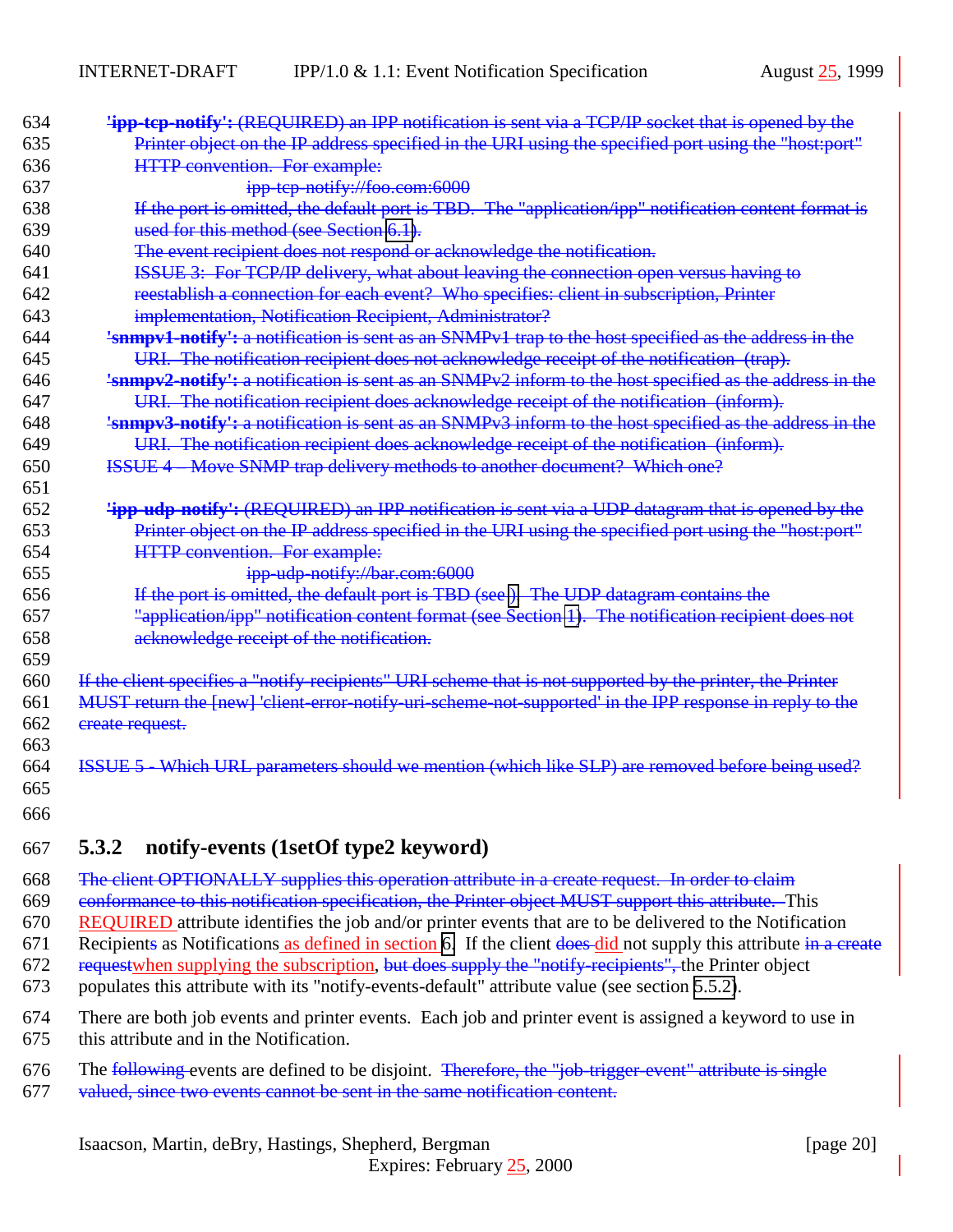- A Printer MUST support the events indicated as "REQUIRED".
- 679 The standard job event keyword values are:

- **'none':** REQUIRED no notifications of any events (an IPP object can use this value to indicate that it is configured not to support event notification; a client would not subscribe to this event).
- **'job-created'**: REQUIRED the Printer object has accepted the create a job creation operation (Print-683 Job, Print-URI, or Create-Job) and the job's "<del>job-</del>time-at-creation" attribute value is set (see [ipp-684 mod] section 4.3.14.1). (i.e., when the job is created no matter whether it puts The Printer puts the 685 job in the 'pending', or 'pending-held' or 'processing' states). The IPP Printer MUST record this event.
- Note: This event is separate from the 'job-state-changed' event so that it can be subscribed to without having to get every job state change event, for a Notification Recipient that is only interested in when the job is first created.
- **'job-completed'**: REQUIRED the job has reached one of the completed states, i.e., the value of the job's "job-state" attribute has changed to: 'completed', 'aborted', or 'canceled'. The Job's "time-at- completed" and/or "date-time-at-completed" (if supported) attributes are set (see [ipp-mod] section 4.3.14). The IPP Printer MUST record this event.
- Note: This event is separate from 'job-state-changed' so that it can be subscribed to without having to get every job state change event, for a Notification Recipient that is only interested in when the job is completed.
- ISSUE 19 Should there be more job attributes in the 'job-completed' notification content, such as "impressions-completed" and "sheets-completed"?
- **'job-state-changed'**: REQUIRED the job has changed from any state or state-reason-to any other state and/or a value has been added or removed from the job's "job-state-reasons" attribute, except 703 when the job is created or when the job moves to any of the "completed" job states  $\frac{1}{2}$ , the value 704 of the job's "job-state" attribute changes to any value, except ('completed', 'aborted', or 'canceled').
- This event also indicates that one or more values have been added to or removed from the Job's "job-state-reasons" attribute, such as 'job-queued' or 'job-printing', whether or not the job's state has changed. If job state reasons are added when the job is created, only the 'job-created' event is generated, in order to keep the events disjoint. If job state reasons are added or removed when the job is completed, only the 'job-completed' event is generated, in order to keep the events disjoint. This event is REQUIRED to be recorded if the job-state-reason is an error.
- A client that wants to subscribe to all job state changes, including creation and completion, includes the 'job-created', 'job-state-changed', and 'job-completed' in the notification subscription. When a job is finally removed from the Job History (see [ipp-mod] 4.3.7.1) no event is generated, i.e.,
- neither a 'job-state-changed' event nor a 'job-purged' event is generated.
- **ISSUE 20 Should 'job-state-changed' event be REQUIRED to support, since 'printer-state-**718 changed' is?
- **'job-config-changed':** OPTIONAL when the configuration of a job has changed, i.e., the value of the "job-message-from-operator" or any of the non-READ-ONLY Job attributes have changed, such as any of the job template attributes or the "job-name" attribute. Typically, such a change is the result of the user or the operator performing a Set-Job-Attributes operation (see [ipp-set2]) on the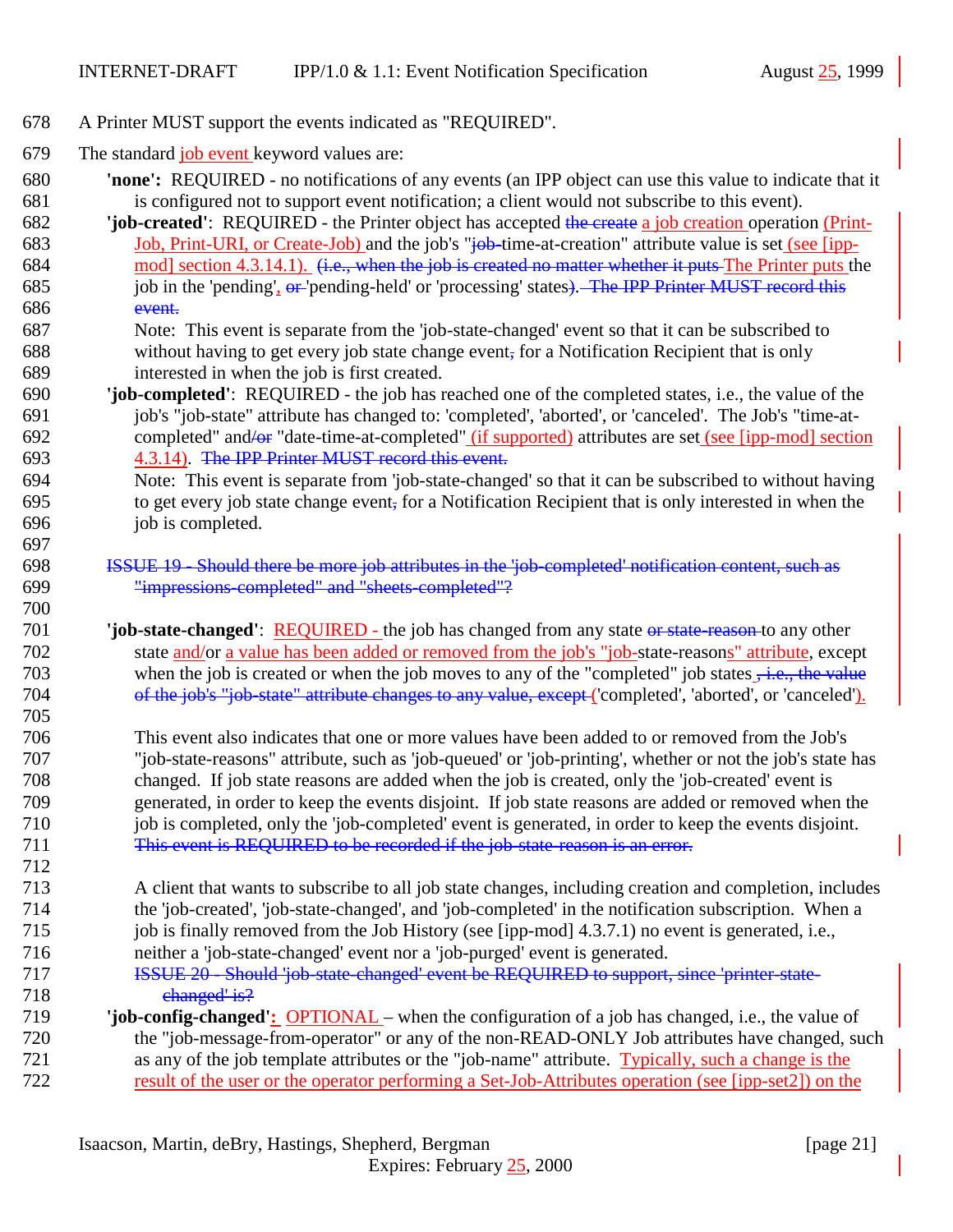| 723 | Job object. The client would have to performs a Get-Job-Attributes to find out the new values of               |
|-----|----------------------------------------------------------------------------------------------------------------|
| 724 | the changed attributes. This event would beis useful for GUI clients and drivers to update the job             |
| 725 | information to the user.                                                                                       |
| 726 | 'job-purged': OPTIONAL - when a 'not-completed' job ( <i>i.e.</i> , not 'completed', 'canceled', or 'aborted') |
| 727 | was purged from the printer using the Purge-Jobs operation. No event, including this event, is                 |
| 728 | generated when a job is aged out of the Job History or moved out explicitly with the Purge-Jobs                |
| 729 | operation.                                                                                                     |
| 730 | <b>job-progress'</b> - a sheet or copy has completed. See separate [ipp-prog] spec.                            |
| 731 | <b>ISSUE 21 - any other job events to be defined and added?</b>                                                |
| 732 | ISSUE 22 - should any more events be REQUIRED to be supported?                                                 |
| 733 |                                                                                                                |
| 734 | The standard Printer-report event keywords values are include:                                                 |
| 735 | 'none': - REQUIRED - no notification of any events (an IPP object can use this value to indicate that it       |
| 736 | is configured not to support event notification; a client would not subscribe to this event).                  |
| 737 | 'printer-restarted': OPTIONAL - when the printer is powered up or the Restart-Printer operation is             |
| 738 | performed (see [ipp-set2adm]). The IPP Printer MUST record this event.                                         |
| 739 | Note: This event is separate from the 'printer-state-changed' event so that it can be subscribed to            |
| 740 | without having to get every printer state change event, for a Notification Recipient that is only              |
| 741 | interested in when the Printer first comes up.                                                                 |
| 742 | 'printer-shutdown': OPTIONAL - when the device is being powered down or the Shutdown-Printer                   |
| 743 | operation has been performed with either power-off or standby options (see [ipp-set2adm]).                     |
| 744 | Note: This event is separate from 'printer-state-changed' so that it can be subscribed to without              |
| 745 | having to get every Printer state change event, for a Notification Recipient that is only interested in        |
| 746 | when the Printer is powered down or shutdown.                                                                  |
| 747 | 'printer-state-changed':- REQUIRED - the Printer changed state, i.e., the value of the Printer's               |
| 748 | "printer-state", "printer-state-reasons" (whether "printer-state" changed or not), and/or "printer-is-         |
| 749 | accepting-jobs" attributes changed, except when the Printer starts up or is shutdown. If the "printer-         |
| 750 | state reasons" changed, then one or more values have been added to or removed from the Printer's               |
| 751 | "printer state reasons" attribute, such as 'moving to paused' or 'connecting to printer'.                      |
| 752 |                                                                                                                |
| 753 | This event also indicates that one or more values have been added to or removed from the Printer's             |
| 754 | "printer-state-reasons" attribute, such as 'moving-to-paused', 'toner-low', or 'media-jam', whether or         |
| 755 | not the Printer's state has changed. If printer state reasons are added when the Printer is started up,        |
| 756 | only the 'printer-restarted' event is generated, in order to keep the events disjoint. If printer state        |
| 757 | reasons are added or removed when the printer is powered-down or shutdown, only the 'printer-                  |
| 758 | shutdown' event is generated, in order to keep the events disjoint. This event is REQUIRED to be               |
| 759 | recorded if the printer-state-reason is an error.                                                              |
| 760 |                                                                                                                |
| 761 | A client that wants to subscribe to all printer state changes, including restart and power-                    |
| 762 | down/shutdown, includes the 'printer-restarted', 'printer-state-changed', and 'printer-shutdown' in the        |
| 763 | notification subscription.                                                                                     |
| 764 | 'printer-media-changed': OPTIONAL – when the media loaded on a printer has been changed, <i>i.e.</i> ,         |
| 765 | the "media-ready" attribute has changed. This event includes both an actual media change and                   |
| 766 | filling an empty input tray with the same or different media. The client must check the "media-                |
| 767 | ready" Printer attribute (see [ipp-mod] section 4.2.11) separately to find out what new media was              |
| 768 | loaded or filled.                                                                                              |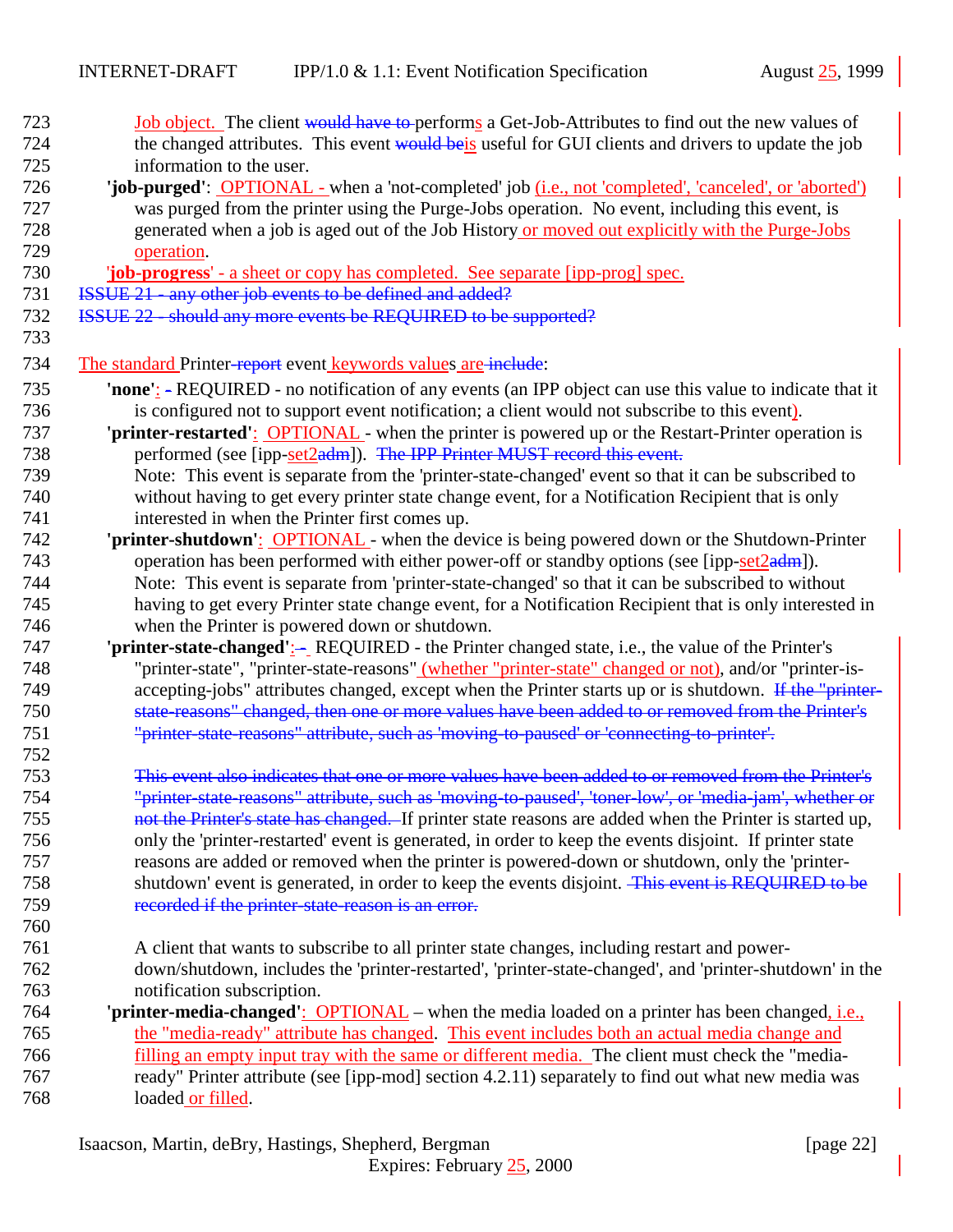- <span id="page-22-0"></span> **'printer-config-changed'**:OPTIONAL – when the configuration of a Printer has changed, i.e., the value of the "printer-message-from-operator" or any non-READ-ONLY Printer attribute has changed, except for "media-ready" (which has its own event), whether through the Set-Printer- Attributes operation or by other means and whether initiated by a human or not. For example, any "xxx-supported", "xxx-default", "printer-message-from-operator", etc. values have changed. The 774 client would have to has to perform a Get-Printer-Attributes to find out the new values of these 775 changed attributes. This event would be is useful for GUI clients and drivers to update the available printer capabilities to the user.
- **'printer-queue-changed'**: OPTIONAL the order of jobs in the Printer's queue has changed, so that an application that is monitoring the queue can perform a Get-Jobs operation to determine the new order. This event does not include when a job enters the queue (the 'job-created' event covers that) and does not include when a job leaves the queue (the 'job-completed' event covers that).
- **'printer-no-longer-full'**: OPTIONAL when the Printer can now accept a Print-Job, Print-URI, Create-Job, Send-Document, or Send-URI request. This event is used when there is more than one client feeding a printer/server (fan-in), and the Printer may still be printing but has acquired more buffer space to accept jobs. This event only occurs when the Printer did not have room to accept jobs previously and rejected a Print-Job, Print-URI, Create-Job, Send-Document, or Send-URI operation.
- **'printer-almost-idle'**:OPTIONAL when the Printer needs another Job in order to stay busy. This event is used when a spooler is feeding more than one printer/server (fan-out), and the spooler holds jobs until a Printer requests them, rather than committing jobs to IPP Printers before it is necessary. 790 This event MAY be used byfor a Printer implementation to request a new job from any subscribers sufficiently ahead of time so that the device does not run out of work between jobs.
- 

## **5.3.3 notify-content-type (mimeMediaType)**

- This REQUIRED attribute specifies the type of content that is to be sent in the notifications. Thus the 795 elient subscriber can control whether the event notification content is Human Readable or, Machine 796 Readable<del>, or both</del>. Most delivery methods support both forms of content type and MUST define one of them as the default. If a delivery method only supports one form of content type, then that form is also the default.
- 799 If the MIME media type registration permits a charset parameter, than such a specification SHALL MUST
- 800 be used (instead of the "notify-charset" member attribute) in order to indicate the charset to be used in the notification content.
- If the Subscriber did not supply this attribute when requesting the subscription, the Printer object populates this attribute from the default value defined for the delivery method.
- Standard mimeMediaType values are:
- 'multi-part/alternative' contains both human consumable notification content using the 'text/plain' 806 MIME media type and machine consumable notification content using the 'application/ipp' 807 MIME media type with the Get-Job-Attributes response encoding of the attributes listed in Table 3 or the Get-Printer-Attributes response encoding of the attributed listed in Table 4. This value SHALL be supported and is the default, if the client does not supply the "notify-content-type" member attribute.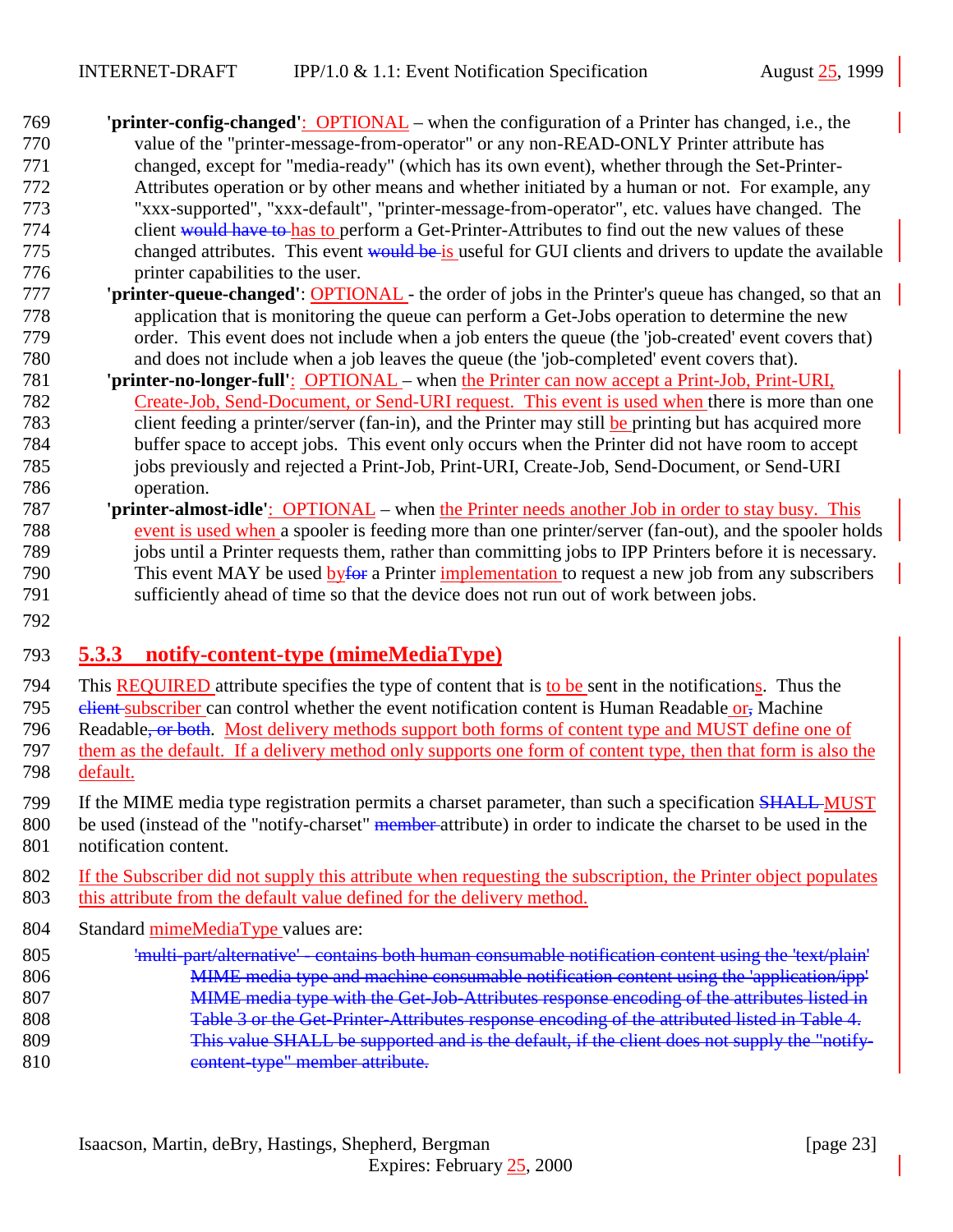<span id="page-23-0"></span>

| 811 | ISSUE 15: Should we make this attribute 1setOf so that the additional values could specify which        |
|-----|---------------------------------------------------------------------------------------------------------|
| 812 | alternatives are to be used with 'multi-part/alternative'?                                              |
| 813 |                                                                                                         |
| 814 | 'application/ipp' - the Machine Consumable notification content using the 'application/ipp' MIME        |
| 815 | media type [ipp-mod] as defined in section 6with the Get-Job-Attributes response encoding               |
| 816 | of the attributes listed in or the Get-Printer-Attributes response encoding of the attributes           |
| 817 | <del>listed in</del>                                                                                    |
| 818 |                                                                                                         |
| 819 | <del>'text/plain' - the Human Consumable notification content. If the charset is other than US-AS</del> |
| 820 | led in the value of this attribute and in the event notification                                        |
| 821 | content. RFC 2046 indicates that the absence of the charset parameter SHALL mean US-                    |
|     |                                                                                                         |

- 822 rather than simply unspecified [RFC2046]. Examples:
- 823 'text/plain': A plain text document in US-ASCII [US-ASCII]
- 824 'text/plain; charset=US-ASCII': A plain text document in US-ASCII.
- 825 'text/plain; charset=ISO-8859-1': A plain text document in ISO 8859-1 (Latin 1) [ISO8859-1].
- 826 'text/plain; charset=utf-8': A plain text document in ISO 10646 represented as UTF-8 [RFC-2044] 827 as defined in section [6.](#page-28-0)
- 828 'text/plain, charset=iso-10646 ucs-2': A plain text document in ISO 10646 represented 829 **in two octets (UCS-2)** [ISO10646-1]

#### 830 **5.3.4 subscribernotify-user-data (octetString(63))**

831 ISSUE 6 - Should we add a third operation attribute to Job Submission Subscriptions, Subscribe-Job, and

832 Subscript-Printer that is an opaque octet-string that is passed to the Notification Recipient on every

- 833 notification, as in Jini? This operation attribute would be OPTIONAL for the client to supply and the
- 834 Printer to support.

835 This REQUIRED attribute holds opaque information being sent from the Subscriber to the Notification 836 Recipient(s), such as the identify of the Subscriber or a path or index to some Subscriber information. Or it 837 MAY contain a key that the Notification Recipient needs in order to process the Notification, such as the 838 ultimate recipient, if the Notification Recipient is a general application that in turn forwards notifications. 839 This information is the same for all Notification Recipients. Per-Notification Recipient data should be

- 840 specified in the URL registration so that they may be sent as parameters in each URL.
- 841 **5.3.5 notify-attributes-charset (charset)**
- 842 This **OPTIONAL** attribute specifies the charset to be used in the human readable part of the Notification
- 843 content that is sent to the notification recipients that the client supplied in this same collection value. This 844 attribute **SHALL MUST** NOT be used when the "notify-content-type" attribute value specifies the charset
- 845 parameter in its MIME media type value.
- 846 If the "notify-attributes-charset" attribute is not supplied, the charset supplied in the "attributes-charset"
- 847 Operation attribute SHALL be used, if the charset value is supported by the Printer, else the Printer object
- 848 SHALL use the Printer's "charset-configured" value.

#### 849 **5.3.6 notify-attributes-natural-languages (naturalLanguage)**

- 850 This OPTIONAL attribute specifies the natural language for the IPP object to use in the human readable
- 851 part of the Notification content that is sent to the Notification Recipients that the client supplied in this
- 852 same collection value. If this attribute is not supported or the supplied value is not supported, the IPP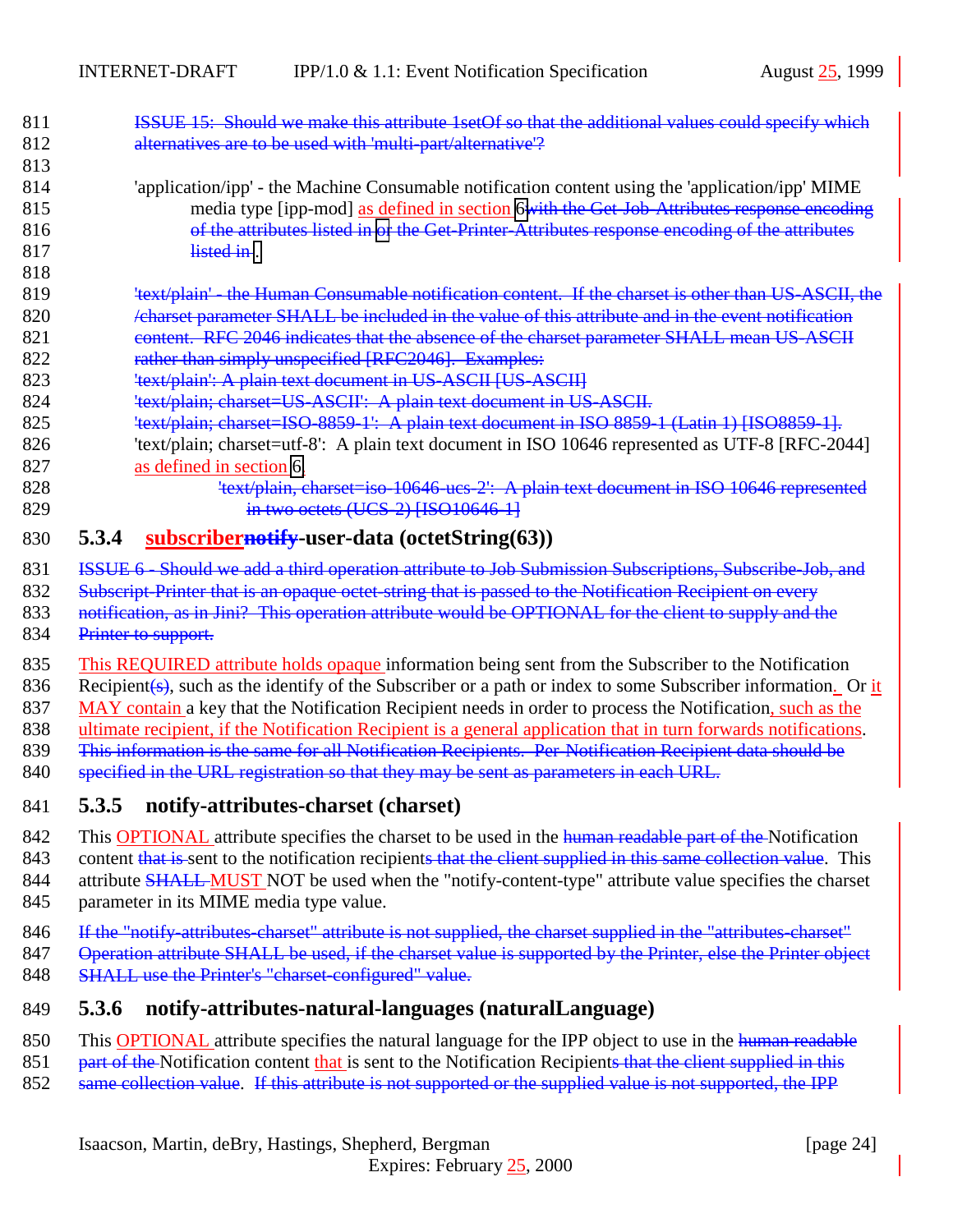- <span id="page-24-0"></span>853 Printer SHALL return the attribute in the Unsupported Attributes Group but still accept the operation, as
- 854 with all create operations. If this attribute is not supplied or the attribute or value is not supported by the
- 855 Printer object, the natural language supplied in the "attributes-natural-language" create operation attribute
- 856 SHALL be used, if that natural language value is supported by the Printer, else the Printer object SHALL
- use the Printer's "natural-language-configured" value. See the Print-Job operation in [ipp-model].

# **5.3.7 request-id**

- 859 This REQUIRED READ-ONLY attribute holds the most recent request-ids sequence number delivered in a
- 860 <del>Job</del> Notification content to the Notification Recipient. for a Per-Job Subscription for this Job for each of 861 the Job's Notification Recipients. In other words, the "notify-request-ids" is a parallel attribute to the Job's
- 862 "<del>notify recipients (1setOf uri) attribute.</del> A value of 0 indicates that no Notifications have been sent for this
- 863 subscriptionJob. The first request-id sent for a job subscription MUST be 1. The reason to have a separate
- request-id for each recipient is so that when more than one Notification Recipient is specified in a 865 subscription, Each Notification Recipient will have has its own monotonically increasing seriesset of
- request-ids, i.e., no gaps, in order to be able to detect a missing notification.
- For a Per-Job subscription, "request-id" is a READ-ONLY member attribute of each collection value. All
- of the other member attributes (see section [5.1\)](#page-15-0) are not READ-ONLY and MAY be modified by a Set-Job-
- Attributes operation (see [7.4\)](#page-37-0).

# **5.4 Additional attributes for the Subscription object** *only*

 The following sub-sections define additional attributes that are only for the Subscription object and have no counter part in Per-Job subscriptions.

# **5.4.1 subscription-id (integer (1:MAX))**

- This REQUIRED READ-ONLY Subscription object attribute uniquely identifies this Subscription object
- instance on this Printer. The Printer object, on acceptance of a Create-Printer-Subscription request,
- generates an ID which identifies the new Subscription object on that Printer. The Printer returns the value
- of the "subscription-id" attribute as part of the response to a Create-Printer-Subscription request. The 0
- value is not included to allow for compatibility with "job-id" and with SNMP index values which also cannot be 0.
- 880 It is RECOMMENDED that Per-Printer Subscription objects be persistent. Then the Subscription objects
- including the subscription-id remains unique across power-cycles. Even if an implementation does not
- make Per-Printer subscription objects persist, the implementation SHOULD make every attempt not to re-
- use subscription ids that subscribers might still think are valid. In other words, the Printer SHOULD at
- least keep the next subscription-id to be assigned in non-volatile memory.

# **5.4.2 notify-lease-expiration-time (integer(0:MAX))**

- This REQUIRED READ-ONLY Subscription object attribute specifies the time in the future when the
- subscription lease will expire, i.e., the "printer-up-time" value at which the lease will expire. When the
- Printer object creates a Subscription object, it populates this attribute with the appropriate value. When the
- indicated time arrives, the Printer MUST delete the Per-Printer Subscription object.
- A client is able to extend a lease using the Renew-Printer-Subscription operation (see section [8.4\)](#page-41-0). A value
- of 0 indicates an infinite time, if such a policy is supported as indicated in the "notify-lease-time-supported"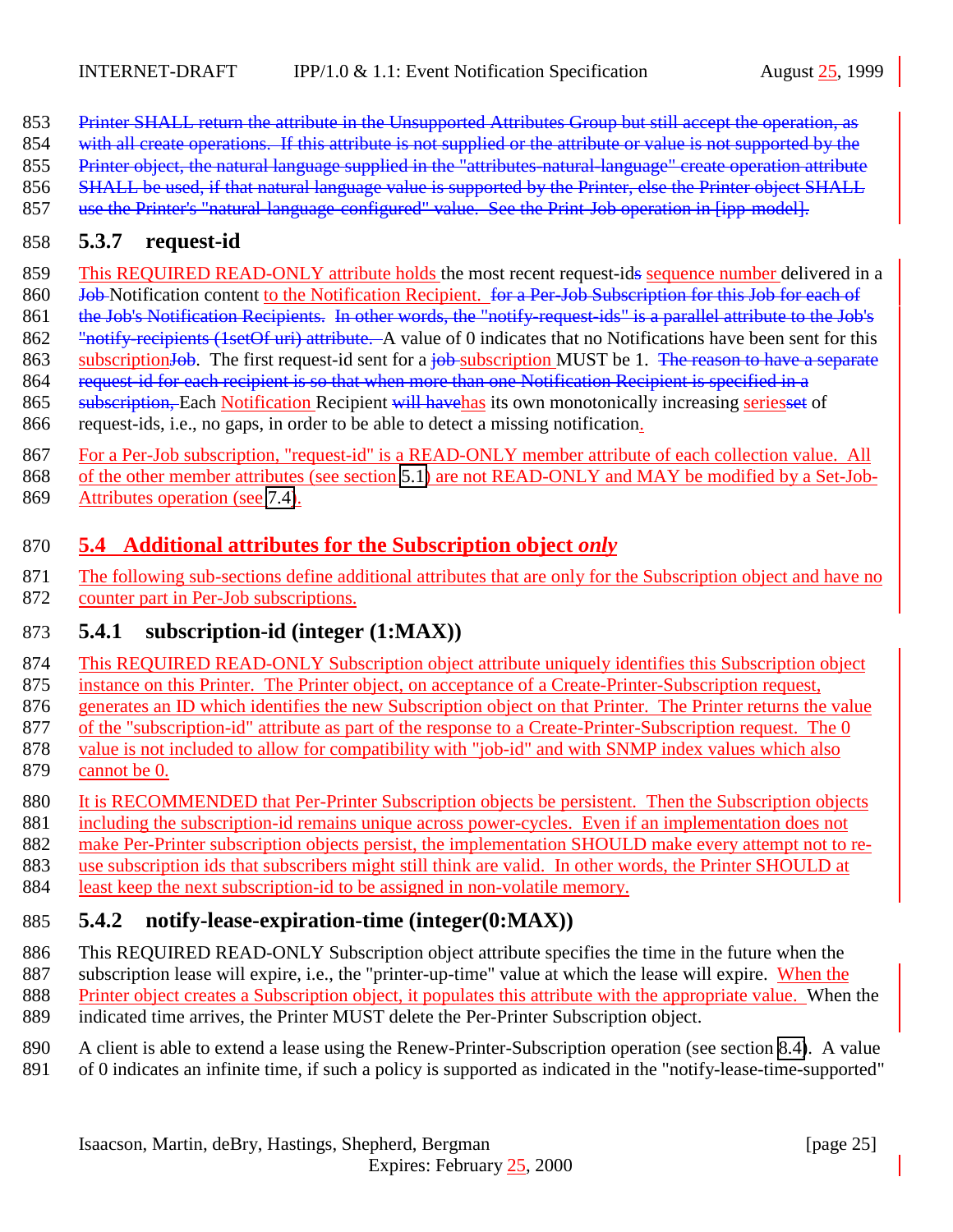- <span id="page-25-0"></span>(integer(0:MAX)) Printer Description attribute (see section [5.5.7\)](#page-27-0) and the subscriber is authorized to
- request an infinite lease.
- Note: In order to compute the number of seconds remaining in a Per-Printer Subscription lease, a client can
- 895 subtract the "notify-printer-up-time" Printer object attribute (see section 5.4.5) from the "notify-lease-time"
- Subscription object attribute.

# **5.4.3 printer-uri (uri)**

- This REQUIRED READ-ONLY Subscription object attribute identifies the Printer object that created this
- Subscription object. When a Printer object creates a Subscription object, it populates this attribute with the
- Printer object URI that was used in the create request. This attribute permits a client to identify the Printer
- object URI that was used to create this Subscription object, i.e., what security scheme was used.

# **5.4.4 subscriber-user-name (name(MAX))**

- This REQUIRED READ-ONLY Subscription object attribute contains the name of the user that created the
- Subscription object. The Printer object sets this attribute to the most authenticated printable name that it
- can obtain from the authentication service over which the IPP operation was received. This attribute is

intended to help a human user determine for which Per-Printer Subscriptions they are the Subscriber. Only

if such is not available, does the Printer object use the value supplied by the client in the "requesting-user-

- 908 name" operation attribute of the create operation (see [IPP-MOD] Sections 4.4.2, 4.4.3, and 8).
- 909 ISSUE 2 What is the value of the "subscriber-user-name" when the Subscriber is a server send a job to an
- **IPP Printer?** The original Job Submitting End User use name or some "user name" that identifies the 911 Server?
- Note: The Printer object needs to keep an internal originating user id of some form, typically as a
- credential of a principal, with the Subscription object. Since such an internal attribute is implementation-
- dependent and not of interest to clients, it is not specified as a Subscription Description attribute. This
- originating user id is used for authorization checks (if any) on all subsequent operations.

# **5.4.5 notify-printer-up-time (integer(1:MAX))**

- 917 ISSUE 6 Should we provide a way for the client to get the "printer-up-time" in a Get-Printer-
- 918 Subscriptions operation, so that the client doesn't have to make two requests?
- This REQUIRED READ-ONLY Subscription object attribute indicates the amount of time (in seconds)
- that the Printer implementation has been up and running. This attribute is an alias for the Printer's "printer-
- up-time" attribute" (see [ipp-mod] section 4.4.29), in an analogous way that the Job's "job-printer-up-time"
- is an alias for "printer-up-time" (see [ipp-mod] section 4.3.13.4).
- Note: A client can request this attribute in a Get-Printer-Subscription-Attributes or Get-Printer-
- Subscriptions request and use the value returned in combination with the "notify-subscription-expiration-
- time" (see section [5.4.2\)](#page-24-0) in order to display wall clock time equivalent to the user. The difference between
- this attribute and the 'integer' value of the "notify-subscription-expiration-time" attribute is the number of
- seconds in the future that the subscription will expire. A client can compute the wall-clock time at which
- the subscription will expire by adding this difference to the client's wall-clock time.

# **5.5 Printer Description Attributes related to Notification**

This section defines the Printer Description attributes that are related to Notification.

Isaacson, Martin, deBry, Hastings, Shepherd, Bergman [page 26]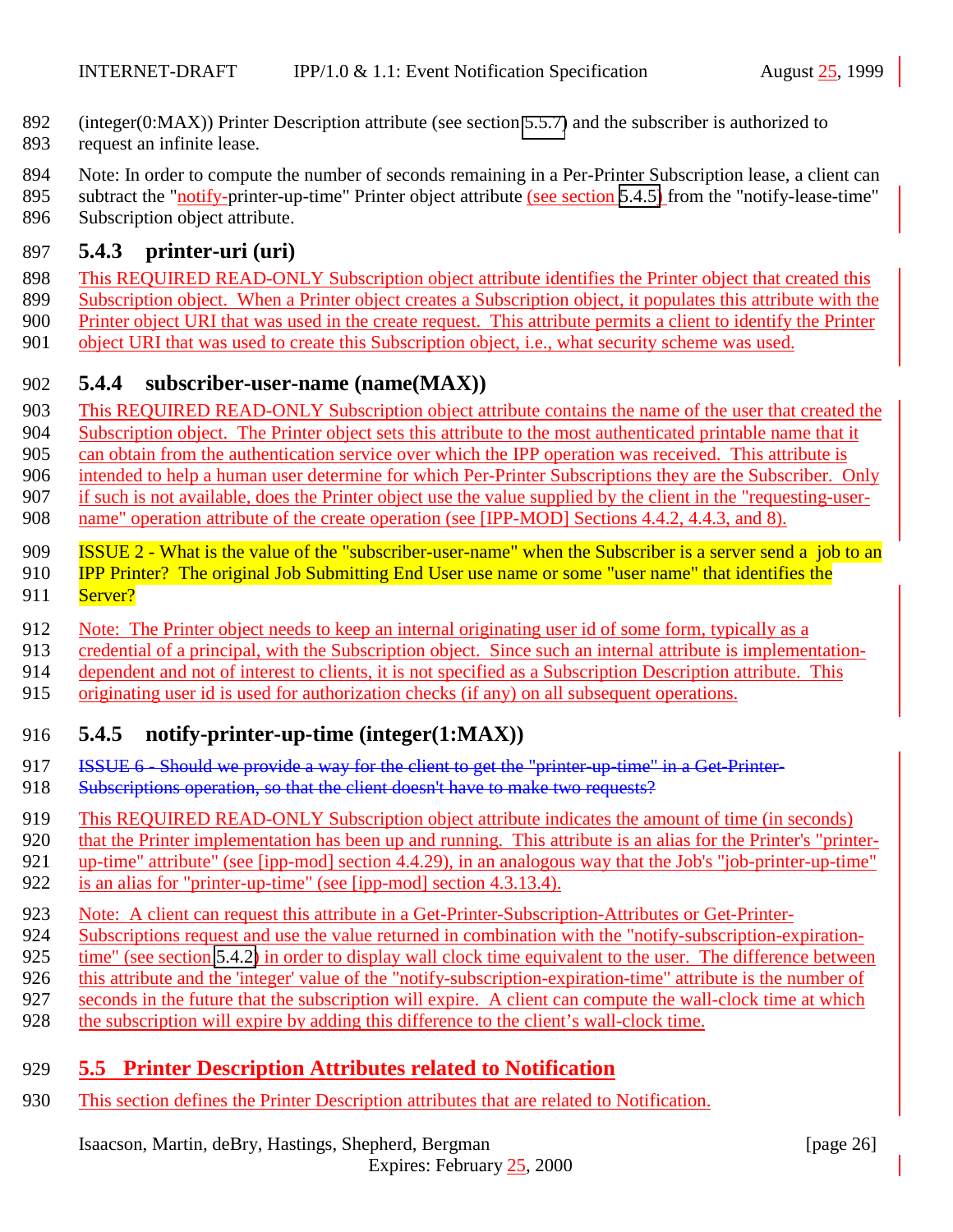| Printer object attributes:                           | Printer<br>support   | READ-ONLY, set by:           |
|------------------------------------------------------|----------------------|------------------------------|
| notify-schemes-supported (1setOf uriScheme)          | R                    | Administrator/implementation |
| notify-content-types-supported (1setOf collection)   | $\bf{R}$             | Administrator/implementation |
| notify-events-default (1setOf type2 keyword)         | R                    | Administrator/implementation |
| notify-events-supported (1setOf type2 keyword)       | R                    | Administrator/implementation |
| max-events-supported (integer(5:MAX))                | R                    | Administrator/implementation |
| max-job-subscriptions-supported (integer(1:MAX))     | R                    | Administrator/implementation |
| max-printer-subscriptions-supported (integer(0:MAX)) | Re                   | Administrator/implementation |
| notify-lease-time-supported (rangeOfInteger(0:MAX))  | Re                   | Administrator/implementation |
| notify-lease-time-default (integer(0:MAX))           | RC                   | Administrator/implementation |
| persistent-jobs-supported (boolean)                  | <u>0</u>             | Administrator/implementation |
| persistent-subscriptions-supported (boolean)         | O                    | Administrator/implementation |
| printer-state-change-time (integer(1:MAX))           | $\underline{\Omega}$ | Administrator/implementation |
| printer-state-change-date-time (dateTime)            | $\mathbf O$          | Administrator/implementation |

#### <span id="page-26-0"></span>931 **Table 5 - Printer Description attributes associated with Notification**

#### 932

### 933 **5.5.1 notify-schemes-supported (1setOf uriScheme)**

934 This REQUIRED Printer attribute describes the notification delivery methods supported by this Printer 935 object. Standard values are defined in Section [5.3.1\)](#page-17-0).

## 936 **5.5.2 notify-events-default (1setOf type2 keyword)**

937 This REQUIRED Printer attribute identifies the event values if the client does not supply the "notify-

938 events" operation attribute in either a Job creation request or the Create-Printer-Subscription request. All

939 the Any values in this attribute MUST also appear in the notify-events-supported attribute, i.e., be a 940 supported event.

## 941 **5.5.3 notify-events-supported (1setOf type2 keyword)**

942 This REQUIRED Printer attribute identifies the events supported by this Printer object for both Per-Job and

943 Per-Printer subscriptions which MUST be the same. In order to claim conformance to this notification

944 specification, the Printer object MUST support this Printer Description attribute. Standard values are

945 defined in Section [1.1.1.](#page-45-0)

#### 946 **5.5.4 max-events-supported (integer(5:MAX))**

947 This REQUIRED Printer attribute specifies the maximum number of events that are supported in a single

948 Per-Job or Per-Printer subscription which must be the same. A Printer MUST support at least 5 events per

949 subscription, so that clients can depend on at least 5 events in a single subscription. If the number of events

950 supplied by a client in a subscription exceed this number, the Printer rejects the request and returns the

- 951 'server-error-too-many-events (see section [14.3\)](#page-56-0). If notification is not supported, this attribute MUST NOT
- 952 be supported.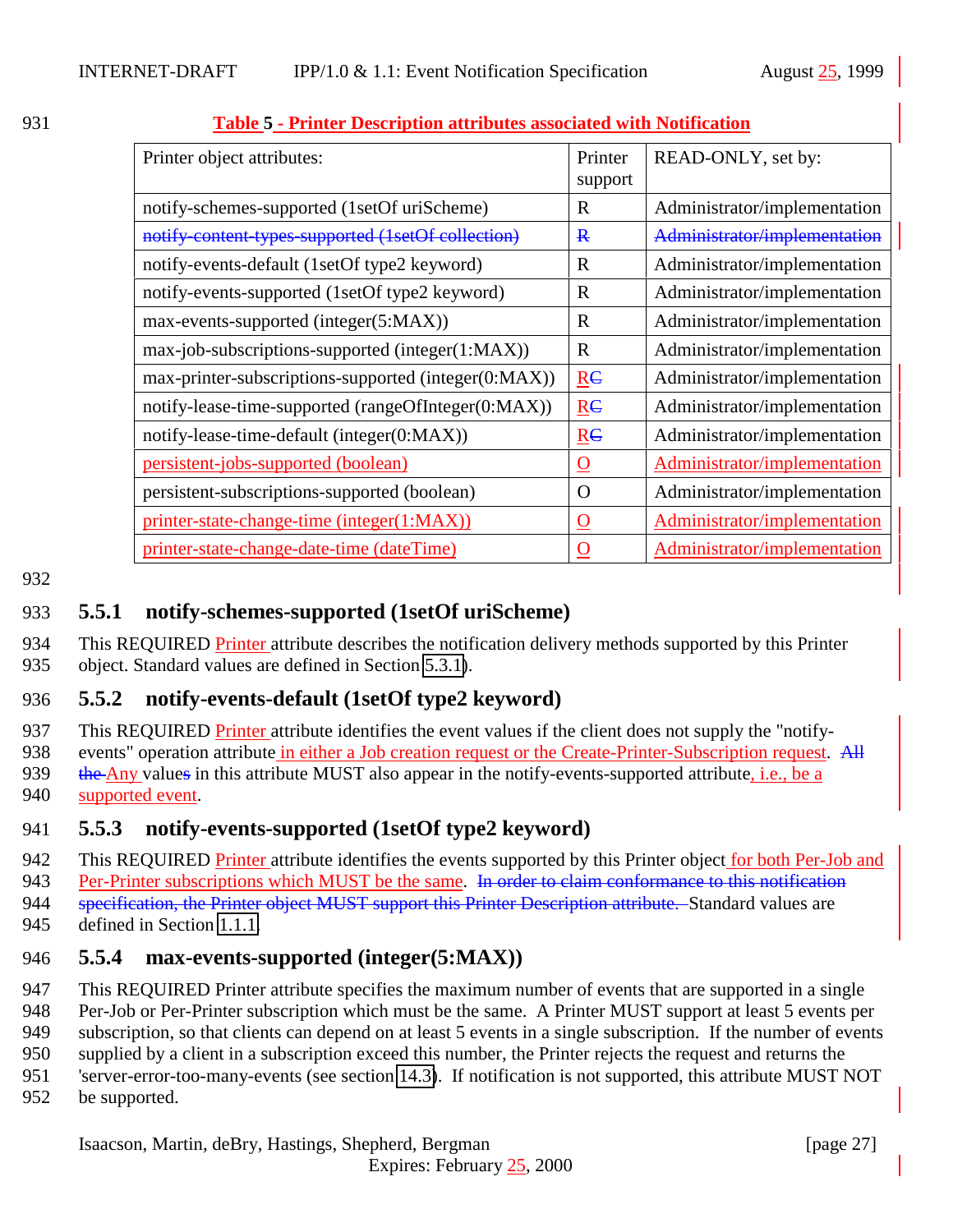## <span id="page-27-0"></span>**5.5.5 max-job-subscriptions-supported (integer(1:MAX))**

This REQUIRED Printer attribute specifies the maximum number of Per-Job subscriptions that are

supported in a single Job Creation request, i.e., the maximum number of collection values for the "job-

notify" operation attribute. A value of 0 indicates no effective maximum. A Printer MUST support at least

1 Per-Job subscription. If the number of Per-Job subscriptions supplied by a client in a Job Creation

request exceed this number, the Printer rejects the request and returns the 'server-error-too-many-

subscriptions' (see section [14.2\)](#page-56-0).

### **5.5.6 max-printer-subscriptions-supported (integer(0:MAX))**

 This REQUIRED Printer attribute specifies the maximum number of Per-Printer subscriptions that are supported by multiple Create-Printer-Subscription requests, i.e., the maximum number of un-expired Subscription objects that the Printer supports at a time. A value of 0 indicates no effective maximum. A Printer MUST support at least 1 Per-Printer subscription. If the number of Per-Printer subscriptions would exceed this number, the Printer rejects the Create-Printer-Subscription request and returns the 'server-error-too-many-subscriptions' (see section [14.2\)](#page-56-0).

## **5.5.7 notify-lease-time-supported (rangeOfInteger(0:MAX))**

 This REQUIRED Printer attribute specifies the range of values in seconds that are supported for the "notify-lease-time-requested" operation attribute in a Create-Printer-Subscription or Renew-Printer- Subscription request. When the lease time expires for a Per-Printer Subscription without renewing, the Printer MUST delete the Subscription object. If the client requests a value outside this range, the Printer

MUST grant a value that is in this range (see section [1.1.1\)](#page-49-0). A value of 0 indicates an infinite lease, i.e.,

one that does not expire.

## **5.5.8 notify-lease-time-default (integer(0:MAX))**

 This REQUIRED Printer attribute specifies the value of the lease time that the Printer object has been 976 configured to assume if the client does not supply a "notify-lease-time-requested" operation attribute in the 977 SubscribeCreate-Printer-Subscription or Renew-Printer-Subscription operationsrequests. A Printer MUST 978 support this attribute if it supports the Subscribe-Printer operation.

#### **5.5.9 persistent-jobs-supported (boolean)**

This OPTIONAL Printer attribute indicates whether or not the Printer supports persistent Jobs, i.e., Jobs

object that are preserved across power cycles. If Jobs are persistent, then Per-Job Subscriptions MUST also

be persistent, since they are part of the Job object. It is RECOMMENDED that Jobs (and Per-Job

Subscriptions) be persistent.

## **5.5.10 persistent-subscriptions-supported (boolean)**

This OPTIONAL Printer attribute indicates whether or not the Printer supports persistent Per-Printer

Subscriptions, i.e., Subscription objects that are preserved across power cycles. When this value is 'true'

 the implementation MAY support some that are persistent and some that are not. If the value is 'false' or 988 the attribute is not supported, Per-Printer Subscriptions MUST NOT be persistent. It is RECOMMENDED

that Per-Printer subscriptions be persistent.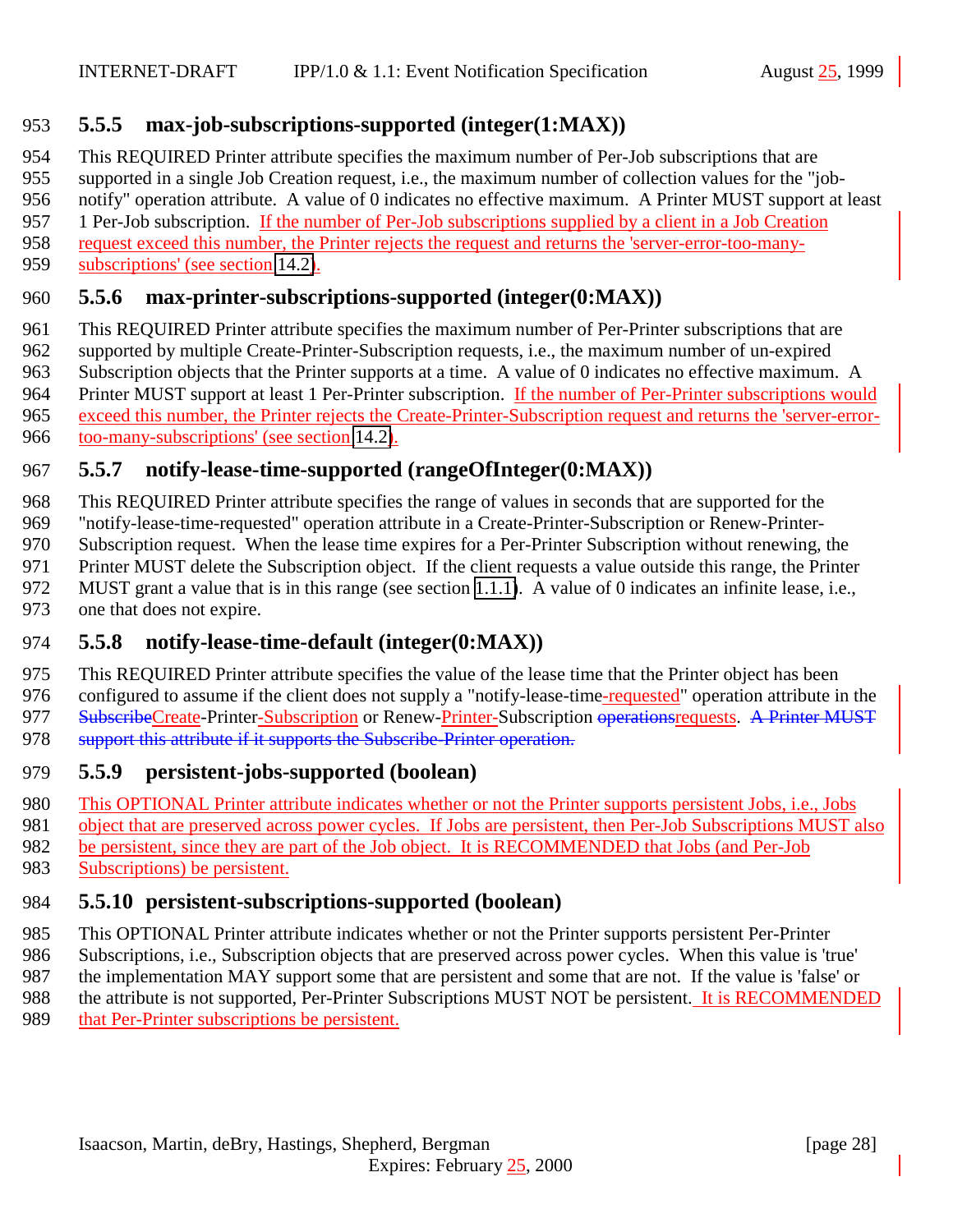### <span id="page-28-0"></span>**5.5.11 printer-state-change-time (integer(MIN1:MAX))**

- This OPTIONAL Printer attribute records the time, i.e., copy of the Printer's "printer-up-time" attribute,
- 992 that the Printer's "printer-state" attribute was last changed. On power-up, the Printer populates the "printer-state-change-time" from its "printer-up-time" attribute, so that it always has a value.

#### **5.5.12 printer-state-change-date-time (dateTime)**

- This OPTIONAL Printer attribute records the date and time, i.e., copy of the Printer's "printer-current-time"
- attribute, that the Printer's "printer-state" attribute was last changed. On power-up, the Printer populates the
- "printer-state-change-date-time" from its "printer-current-time" attribute, so that it always has a value.

# **6 Notification Content**

- This section defines the Notification content that is sent to a Notification Recipient when an event occurs.
- The Notification MAY be sent by the IPP Printer or a third party Notification Service (see section [2.3\)](#page-9-0).
- There are two notification content types: Machine Consumable and Human Consumable. For most
- notification delivery methods both content types are defined. Some of the notification delivery methods
- dictate are defined to support only one content type. A Printer MUST support all content types defined for
- 1004 a notification delivery method, if it supports that notification delivery method.the notification content type
- to be used. For example, 'mailto' uses "multipart/report" and 'http' and 'ipp-tcp-notify' use
- 1006 "application/ipp".

# **6.1 Notification content MIME media type formats**

- 1008 Once a client's create job request, Subscribe-Job, or Subscribe-Printer is successful, the Printer adds the
- "notify-recipients" and "notify-events" attribute values to its subscription information on the Job, Job, or
- 1010 Printer object, respectively, and returns the appropriate response. This section defines the Notification
- 1011 content that the Notification Source sends asynchronously to each Notification Recipient based on the
- 1012 subscription information stored with the subscription. Subsequently, notifications are asynchronously sent
- based on the subscription information stored by the Printer. The following descriptions give more detail on
- 1014 how the notifications are formed for each type.
- 1015 An implementation MUST NOT extend the contents of a notification.
- Notifications are generated using the following content formats:
- **'application/ipp**' Machine Consumable notification content using the 'application/ipp' MIME media type [ipp-mod] using the Get-Job-Attributes response encoding for job events and Get- Printer-Attributes for printer events. The attributes listed in sections [6.2](#page-29-0) and [6.3](#page-30-0) are sent in an notification for Job events. The attributes listed in sections [6.2](#page-29-0) and [6.4](#page-31-0) are sent in an notification for Printer events. For any string in any notification, the charset and natural language rules that apply to all IPP operations apply to the notification strings as well, since they are represented as operation responses. The Unsupported Attributes Group in the response is not sent. If the values of any of the attributes sent in an notification content are not known, the value sent in the report content is the out-of-band 'unknown' value, rather than omitting the **attribute** (see the beginning of [ipp-mod] section 4.1). 1027 An implementation MAY extend the contents of the Machine Consumable notification by
- 1028 adding additional attributes.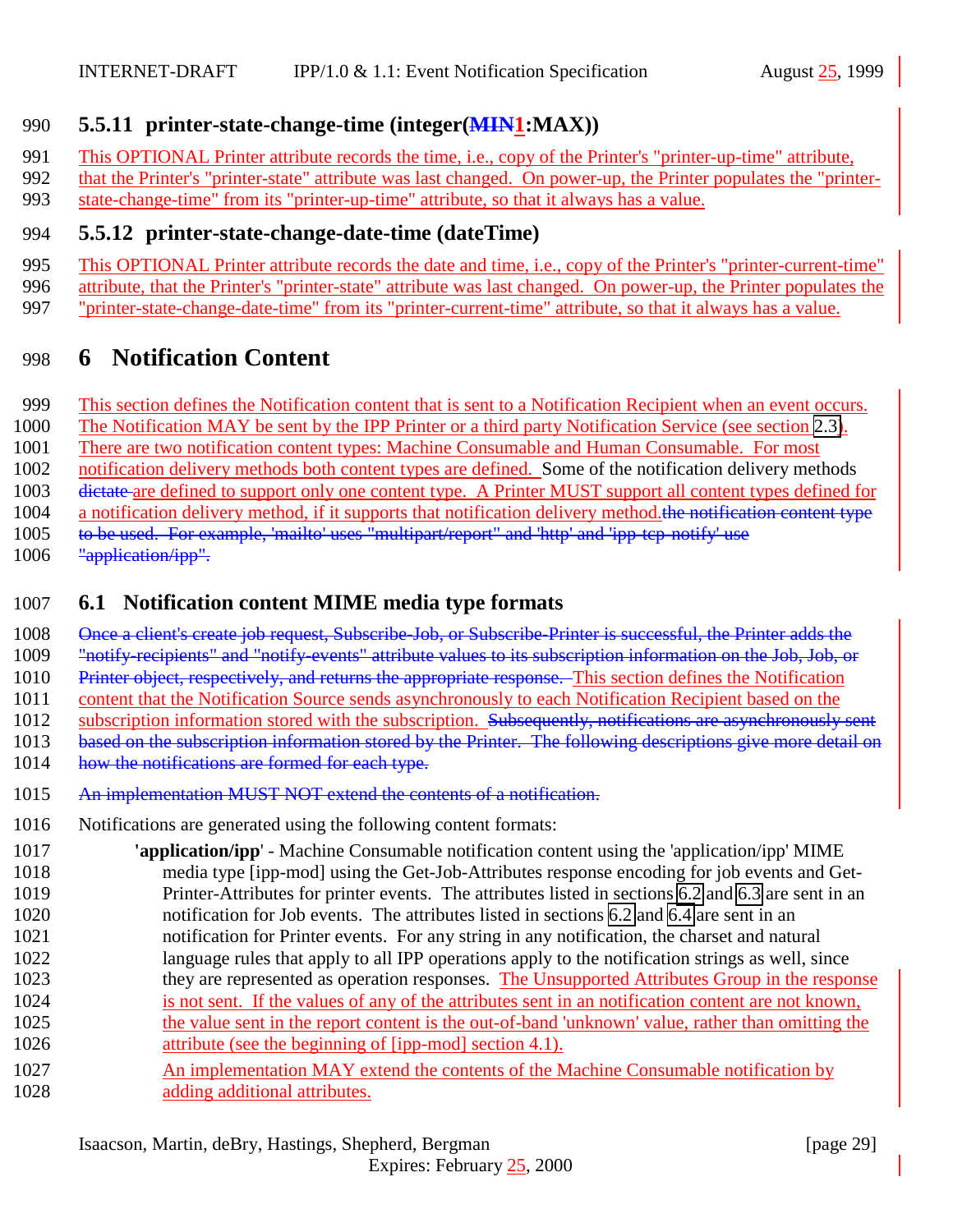- <span id="page-29-0"></span>1029 **'text/plain; charset=utf-8'** - Human Consumable notification content type [RFC2046]. The text 1030 message SHOULD include information about the attributes in sections [6.2](#page-31-0) and [6.3](#page-30-0) for job 1031 events or in sections 6.2 and [6.4](#page-31-0) for printer events. This information is localized according to 1032 the information about natural language and charset in the subscription. If the charset to be used 1033 in the mail message is other than US-ASCII, the /charset parameter must be included in the 1034 value of this content-type header and in the notification content [RFC2046].
- 1035 An implementation MAY extend the contents of a Human Consumable notification by adding 1036 additional information.

# 1037 **6.2 Notification content attributes common to Job and Printer events**

1038 This section lists the parameters and attributes that are included in both Job and Printer event Notifications.

1039 Some events do not include all of these attributes as shown in Table 6. Each notification content contains a

1040 single Job or Printer event, whether that event was subscribed using the Job Submission Subscription

1041 mechanism or the Per-Printer subscription mechanism. If either kind of subscription subscribed to both Job

1042 and Printer events, then they will be sent as separate Job notification content and Printer notification

1043 contents to the same Notification Recipient.

### 1044 **Table 6 - Common Job and Printer Notification content attributes**

|                                                              | Reference            | Events         |              |
|--------------------------------------------------------------|----------------------|----------------|--------------|
| <b>Attributes</b>                                            |                      | 'job-progress' | all others   |
| 1.<br><u>version-number (integer <math>(0.32767)</math>)</u> | mod 3.1.1            | $\mathbf R$    | $\mathbf R$  |
| 2.<br>status-code (integer $(0:32767)$ )                     | mod 3.1.1            | $\mathbf R$    | $\mathbf R$  |
| 3.<br>request-id (integer (0:MAX))                           | 5.3.7 $\&$ mod 3.1.1 | $\mathbf R$    | $\mathbf R$  |
| attributes-charset (charset)<br>4.                           | 5.3.5 $\&$ mod 3.1.4 | $\mathbf R$    | $\mathbf R$  |
| 5.<br>attributes-natural-language (naturalLanguage)          | 5.3.6 $\&$ mod 3.1.4 | $\mathbf R$    | $\mathbf R$  |
| printer-uri (uri)<br>6.                                      | 5.4.3                | $\mathbf R$    | $\mathbf R$  |
| 7.<br>$printer$ -name (name(127))                            | mod 4.4.4            |                | $\mathbf R$  |
| 8.<br>job-id (integer(1:MAX))                                | mod 4.3.2            | $\mathbf R$    | $R^{**}$     |
| 9. job-name (name (MAX))                                     | mod 4.3.5            |                | $R^{**}$     |
| 10. trigger-event (type2 keyword)                            | 5.3.2                | $\mathbf{R}$   | $\mathbf{R}$ |
| 11. trigger-time (integer(MIN:MAX))                          |                      | $\mathbf R$    | $\mathbf R$  |
| 12. trigger-date-time (dateTime)                             |                      |                | $\Omega$     |
| 13. subscription-id (integer(1:MAX))                         | 5.4.1                | $\mathbf R$    | $\mathbf{R}$ |
| 14. subscriber-user-name (name(MAX))                         | 5.4.4                |                | $\mathbf R$  |
| 15. subscriber-user-data (octetString(63))                   | 5.3.4                |                | $\mathbf R$  |

1045 Attribute Notes:

1046 "status-code" - a value of 600 for a Job event and 601 for a Printer event.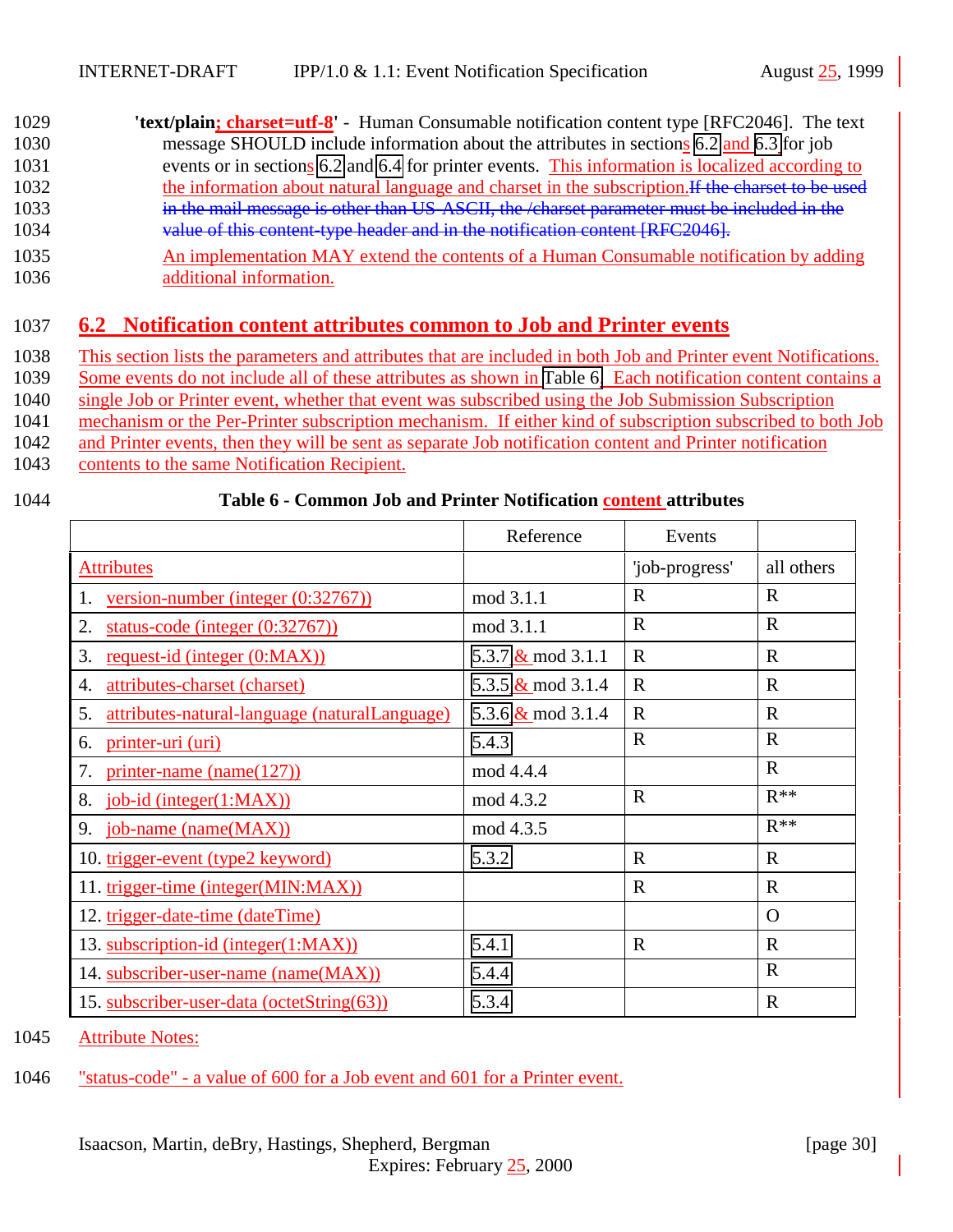<span id="page-30-0"></span>

| 1047 "request-id" - the sequence number for this subscription, starting at 1 for each subscription. |  |
|-----------------------------------------------------------------------------------------------------|--|
|-----------------------------------------------------------------------------------------------------|--|

- 1048 "attributes-charset" the value comes from the "notify-attributes-charset" in the "job-notify" Per-Job 1049 Subscription and the "notify-attributes-charset" in the Per-Printer Subscription object.
- 1050 "attributes-natural-language" the value comes from the "notify-attributes-natural-language" in the "job-1051 notify" Per-Job Subscription and the "notify-attributes-natural-language" in the Per-Printer 1052 Subscription object.
- 1053 "printer-uri" the value comes from the "job-printer-uri" Job attribute for Per-Job subscriptions.
- 1054 \*\*"job-id" and "job-name" included in Printer event Notifications only for Per-Job subscriptions.
- 1055 "trigger-event" the event that caused this Notification to be delivered.
- 1056 "trigger-time" the "printer-up-time" value when the event occurred.
- 1057 "trigger-date-time" the "printer-current-time" value when the event occurred OPTIONAL to support.
- 1058 "job-name" SNMP delivery method can truncate to less than 255 octets, since the Notification needs to fit 1059 into 484 octets or so on some transports that SNMP is defined for.
- 1060 "subscription-id" for Per-Job subscriptions, the value is the index of the "job-notify" collection value, 1061 starting with 1 for the first collection value.
- 1062 "subscriber-user-name" comes from "requesting-user-name" Job attribute for Per-Job subscriptions. 1063 SNMP delivery method can truncate to less than 255 octets, since the Notification needs to fit into 1064 484 octets or so on some transports that SNMP is defined for.
- 1065 "subscriber-user-data" opaque user data that may identify either the Subscriber and/or the ultimate 1066 **Notification Recipient.**

#### 1067 **6.3 Additional Notification content attributes for Job events** *only*

- 1068 This section lists the additional attributes that are included only in Job event Notifications. Some events do 1069 not include all of these attributes as shown in Table 7.
- 

#### 1070 **Table 7 - Additional Notification content attributes for Job events** *only*

|                                                |              | Events             |                     |               |
|------------------------------------------------|--------------|--------------------|---------------------|---------------|
| <b>Attributes</b>                              | Reference    | 'job-<br>progress' | 'job-<br>completed' | all<br>others |
| 16. job-state (type1 enum)                     | mod 4.3.7    |                    | R                   | $\mathbf R$   |
| 17. job-state-reasons (1setOf type2 keyword)   | mod 4.3.8    |                    | R                   | $\mathbf R$   |
| 18. job-k-octets-processed (integer(0:MAX))    | mod 4.3.18.1 | $\Omega$           | $\left($            |               |
| 19. job-impressions-completed (integer(0:MAX)) | mod 4.3.18.2 |                    | U                   |               |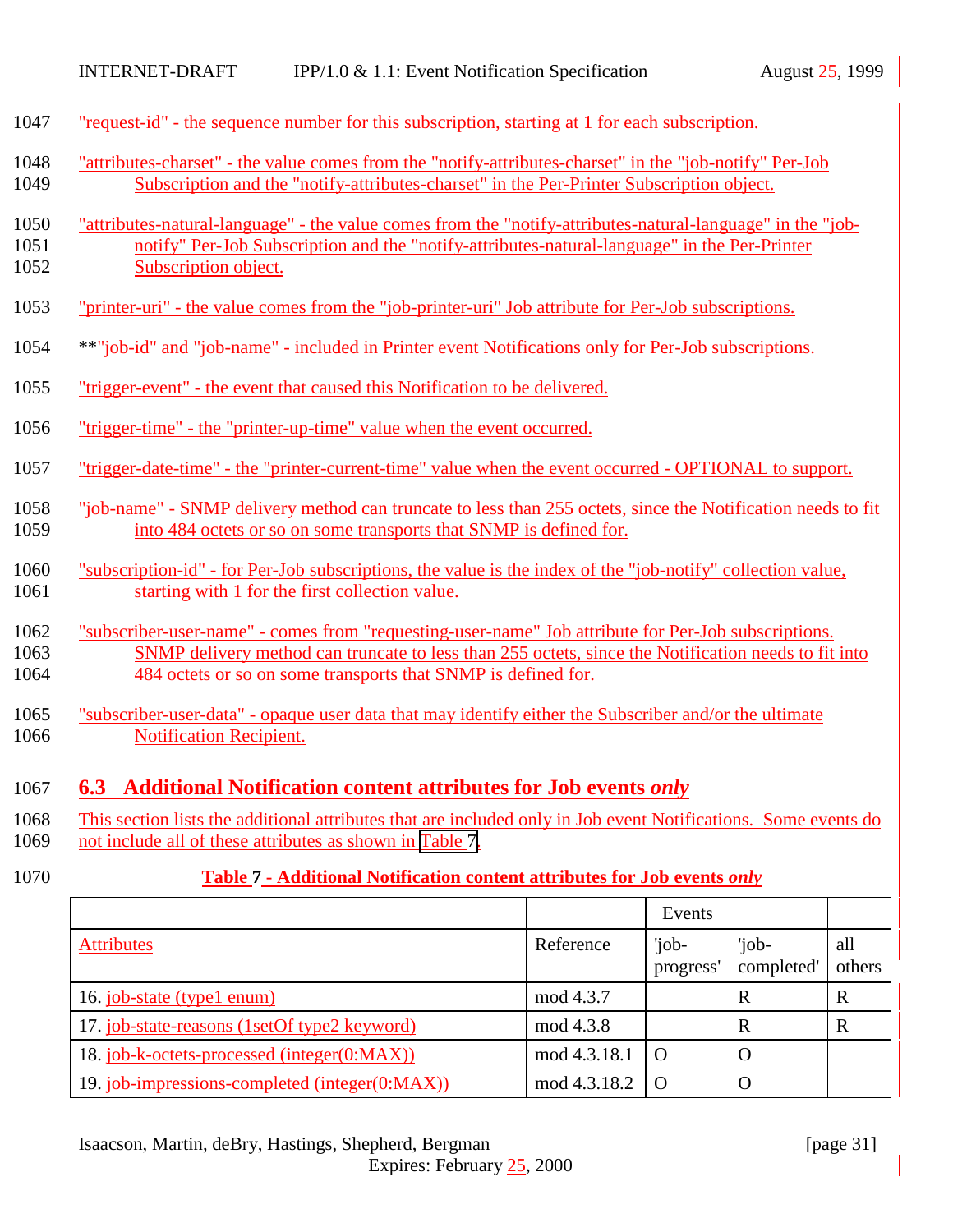<span id="page-31-0"></span>

|                                                             |              | Events             |                     |               |
|-------------------------------------------------------------|--------------|--------------------|---------------------|---------------|
| <b>Attributes</b>                                           | Reference    | 'job-<br>progress' | 'job-<br>completed' | all<br>others |
| 20. job-media-sheets-completed (integer(0:MAX))             | mod 4.3.18.3 | $\Omega$           |                     |               |
| 21. job-collation-type (type2 enum)                         | [ipp-prog]   | R                  |                     |               |
| 22. sheet-completed-copy-number (integer(-2:MAX))           | [ipp-prog]   | R                  |                     |               |
| 23. sheet-completed-document-number(integer(-2:MAX))        | [ipp-prog]   | R                  |                     |               |
| 24. impressions-interpreted (integer(-2:MAX))               | [ipp-prog]   | R                  |                     |               |
| 25. impressions-completed-current-copy (integer(-<br>2:MAX) | [ipp-prog]   | $\mathbb{R}$       |                     |               |

### 1071 **6.4 Additional Notification content attributes for Printer events** *only*

1072 Table 8 lists the additional attributes that are included only in Printer event Notifications.

#### 1073 **Table 8 - Additional Notification content attributes for Printer events** *only*

|                                                  |            | Events                  |
|--------------------------------------------------|------------|-------------------------|
| <b>Attributes</b>                                | Reference  | all printer events      |
| 26. printer-state (type1 enum)                   | mod 4.4.11 | R                       |
| 27. printer-state-reasons (1setOf type2 keyword) | mod 4.4.12 | R                       |
| 28. printer-is-accepting-jobs (boolean)          | mod 4.4.23 | $\overline{\mathbf{R}}$ |

1074

#### 1075 **6.2Basic Job notification content**

- 1076 This section lists the parameters and attributes that are included in the Basic Job notification content.
- 1077 Additional job event definitions can be registered which use the Basic Job Notification content. If
- 1078 additional attributes are needed, additional Job Notification content formats will be defined and assigned a
- 1079 new status code to be used in the report in order to distinguish each report format. For example of another
- 1080 Job Notification content format, see [ipp-prog] for 'job-progress-events'.
- 1081 Each Basic Job notification content contains a single job event, whether that event was subscribed using the
- 1082 Job Submission Subscription mechanism or the Explicit Subscription (Subscribe-Job or Subscribe-Printer).
- 1083 If either kind of subscription subscribed to both Job and Printer events, then they will be send as separate
- 1084 Basic Job notification content and Basic Printer notification contents to the same Notification Recipients.
- 1085 If notification is supported, the implementation MUST support the following REQUIRED job object
- 1086 attributes, MUST support the following CONDITIONAL job object attributes, if the condition is true, and
- 1087 MAY support the following OPTIONAL job object attributes. Any of the following Job Description
- 1088 attributes that are supported MUST be included in a notification. All job notifications MUST use the Get-
- 1089 Job-Attributes response syntax.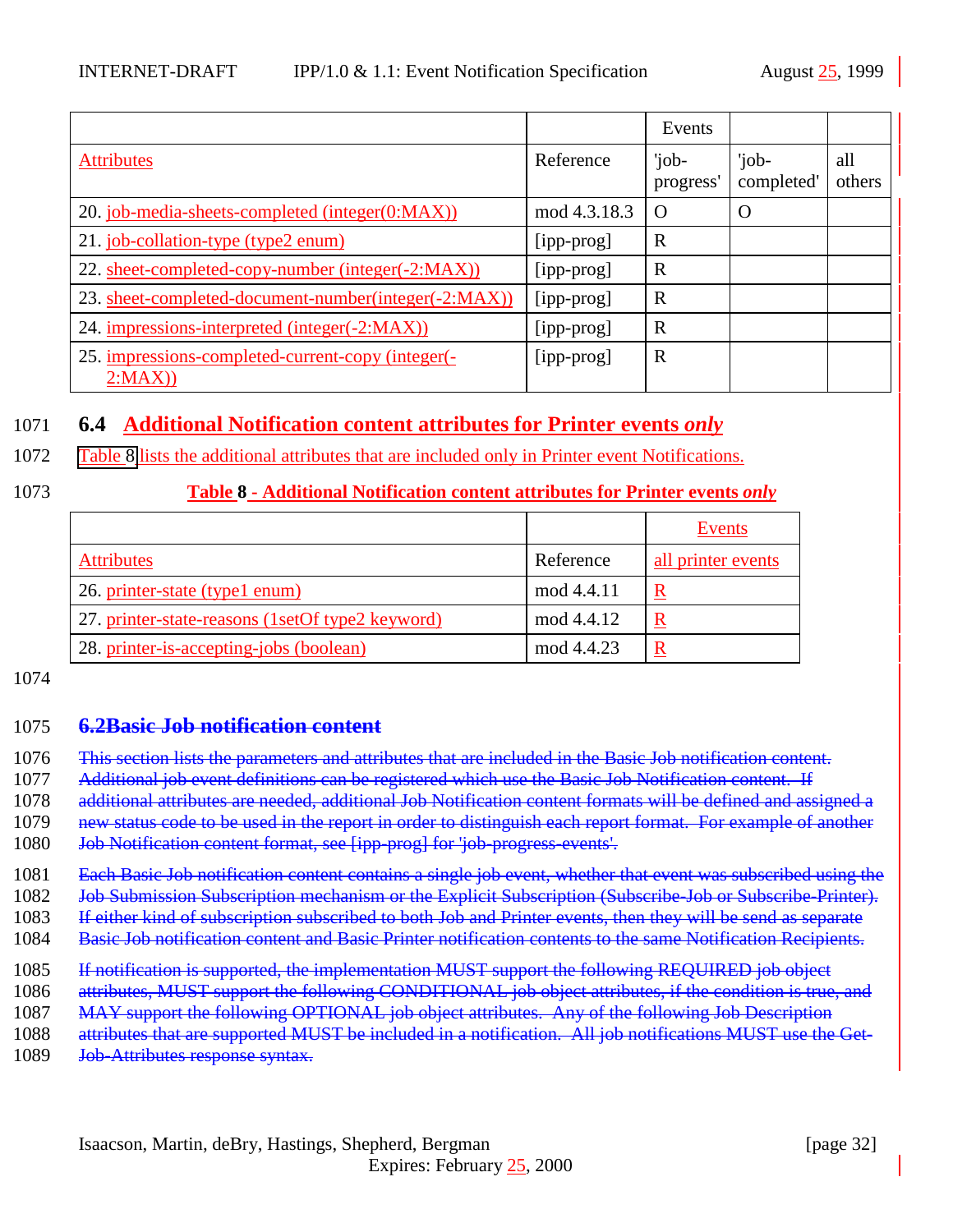| <del>/attribute</del><br><del>Job</del><br><del>object</del><br>parameter,                                                                                                           | REQUIRED<br>IN REPORT? | referene                                 |
|--------------------------------------------------------------------------------------------------------------------------------------------------------------------------------------|------------------------|------------------------------------------|
| on-number<br>(0:32767)<br>integer                                                                                                                                                    | REQUIRED               | <del>[ipp-mod]</del><br>3                |
| the value:<br><del>-code</del><br>(with<br><del>status</del><br>basic-job-event(600)                                                                                                 | <b>REQUIRED</b>        | <del>[ipp-mod]</del><br>з                |
| $\pm d$<br>$(used$<br>32<br><del>bit</del><br><del>request-</del><br><del>as</del><br><del>sequence</del><br>$\overline{\mathbf{8}}$<br>٦<br><del>number</del><br><del>section</del> | REQUIRED               | <del>[ipp-mod]</del><br>3                |
| ibutes<br>eharset<br>eharse                                                                                                                                                          | REQUIRED               | <del>[ipp-mod]</del><br>3                |
| attributes-natural-language<br><del>(naturalLanguage</del>                                                                                                                           | REQUIRED               | <del>[ipp-mod]</del><br>3                |
| subscription-id<br>(integer(1:MAX))                                                                                                                                                  | REQUIRED               | <del>section</del>                       |
| <del>طەز</del><br><del>printer-uri</del>                                                                                                                                             | REQUIRED               | <del>-mod]</del><br><del>qqi</del><br>4  |
| (integer(1:MAX)<br><del>doj</del>                                                                                                                                                    | REQUIRED               | <del>-mod]</del><br><del>qqi]</del><br>4 |
| <del>job-trigger-event</del><br><del>(type2 keyword)</del>                                                                                                                           | REQUIRED               | <u>م</u>                                 |
| (255)<br><del>trigger-message*</del><br><del>(text</del><br><del>doj</del>                                                                                                           | CONDITIONAL            | <u>م</u>                                 |
| integer(1:MAX)<br>dot<br><del>time</del><br><del>trigger</del>                                                                                                                       | REQUIRED               | <u>٩</u><br>-5                           |
| - <del>date</del><br>dateTime<br><del>doj</del><br><del>time</del><br><del>trigger</del>                                                                                             | <b>RECOMMENDED</b>     | <u>۵</u>                                 |
| <del>(typel</del><br>dot<br><del>-state</del><br>enum                                                                                                                                | REQUIRED               | <del>[ipp-mod]</del><br>3<br>4.          |
| <del>doj</del><br><del>(typel</del><br><del>state</del><br><del>10us</del><br><del>enum</del> )                                                                                      | <b>REQUIRED</b>        | 7<br>ۅ                                   |
| <del>job-state-reasons</del><br>(1setOf type2 keyword)                                                                                                                               | REQUIRED               | {ipp-mod} 4.3.8                          |
| <del>added</del><br><del>doj</del><br>setOf type2 keyword)                                                                                                                           | REQUIRED               | 9.8                                      |
| state-reasons-deleted<br><del>dof</del><br>setOf type2 keyword)                                                                                                                      | REQUIRED               | و و                                      |
| subscription-id**<br>(integer(1:MAX))                                                                                                                                                | CONDITIONAL            | 7                                        |

<span id="page-32-0"></span>1090 The Basic Job Notification MUST include the following response parameters and job object attributes. The

#### **Figure 8 - Basic Job Notification Content**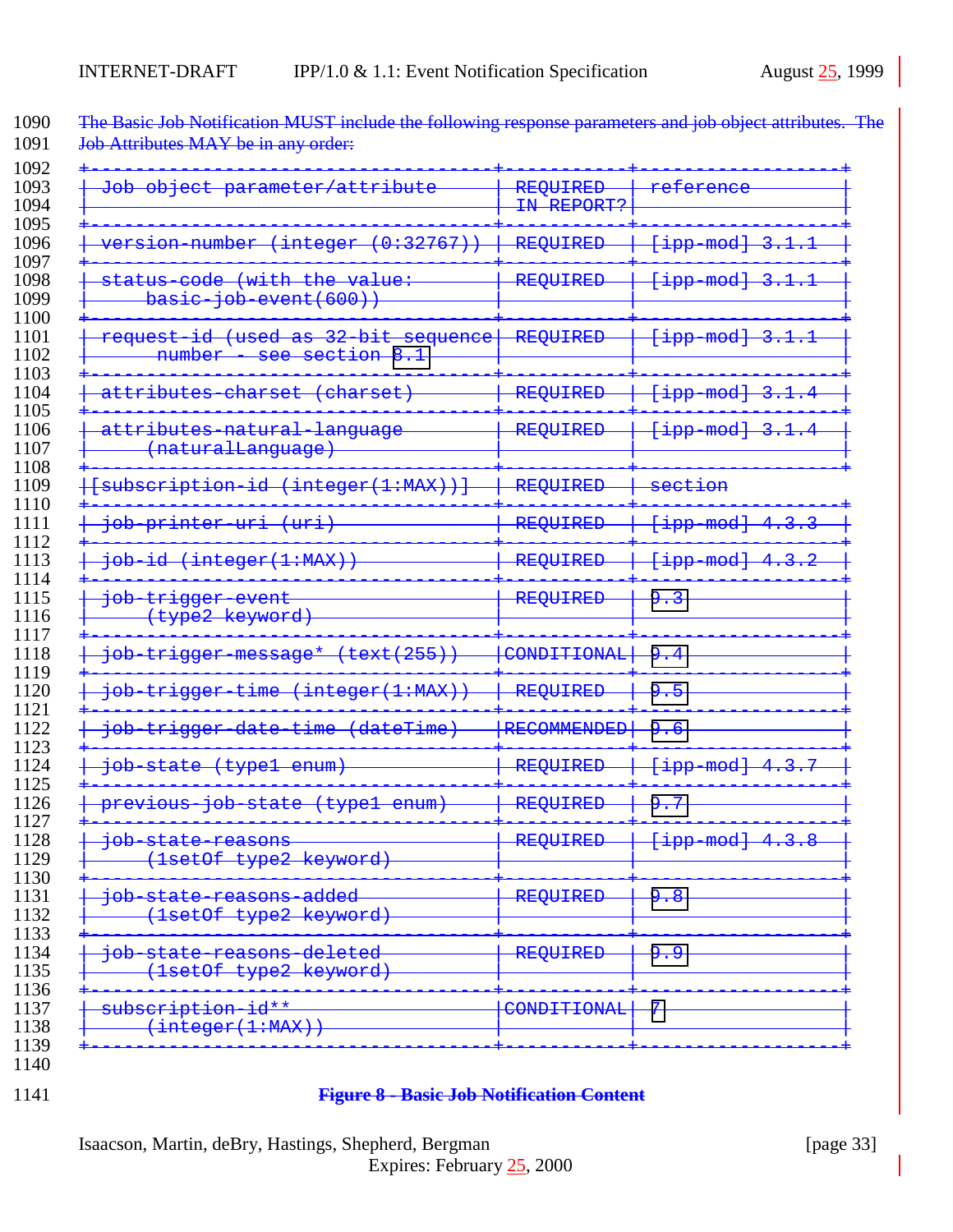- 1142 Conditional attributes in the notification:
- 1143 \*If "status-message" is supported as an Operation attribute in operation responses, then "job-trigger-
- 1144 message" MUST be supported in the notification content.
- 1145 \* **\*\*** If the Subscribe-Job or Subscribe-Printer operation is implemented and the notification is caused by an
- 1146 explicit subscription request, the "subscription-id" MUST be supplied in the notification content.
- 1147 If the values of any of the attributes sent in an notification content are not known, the value sent in the
- 1148 report content is the out-of-band 'unknown' value, rather than omitting the attribute. See [ipp-mod] section 1149 4.1.
- 1150 ISSUE 17 Should we copy in the [ipp-prog] Job Progress notification content into this Event Notification 1151 specification?

#### 1152 **6.3Basic Printer notification content**

- 1153 This section lists the parameters and attributes that are included in the Basic Printer notification content.
- 1154 Additional printer events can be registered which use the Basic Job Notification content. If additional
- 1155 attributes are needed, additional Printer Notification content formats will be registered and assigned a new
- 1156 status code to be used in the report in order to distinguish each report format.
- 1157 Each Basic Printer notification content contains a single printer event, whether that event was subscribed
- 1158 using the Job Submission Subscription mechanism or the Explicit Subscription (Subscribe-Job or
- 1159 Subscribe-Printer). If either kind of subscription subscribed to both job and printer events, then they will
- 1160 be send as separate Basic Job notification content (see section [8.2\)](#page-31-0) and Basic Printer notification contents to
- 1161 the same Notification Recipients.
- 1162 If notification is supported, the implementation MUST supported the following REQUIRED attributes,
- 1163 MUST supported the following CONDITIONAL job object attributes, if the condition is true, and MAY
- 1164 supported the following OPTIONAL Printer object attributes in any printer notification. Any of the
- 1165 following Printer Description attributes that are supported MUST be included in an notification. All printer
- 1166 notifications MUST use the Get-Printer-Attributes response syntax. The Basic Printer Notification MUST
- 1167 include the following response parameters and Printer object attributes. The Printer Attributes MAY be in
- 1168 any order: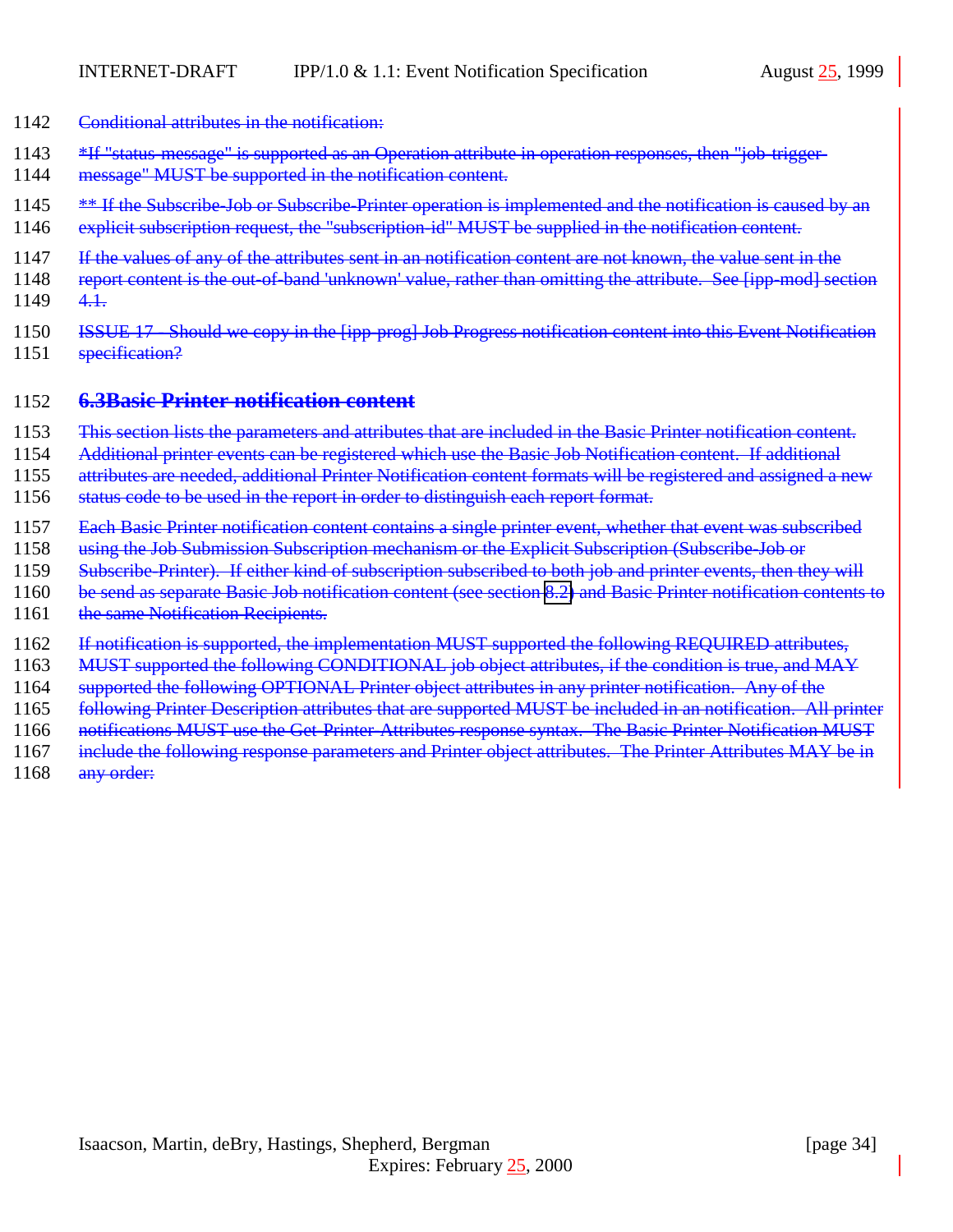<span id="page-34-0"></span>

| paramater/attribute<br>₽r<br><del>object</del>                                                                                                                                                                                      | REQUIRED<br>IN REPORT? | ence                                    |
|-------------------------------------------------------------------------------------------------------------------------------------------------------------------------------------------------------------------------------------|------------------------|-----------------------------------------|
| <del>ersion number</del>                                                                                                                                                                                                            | <b>REQUIRED</b>        | $mod\}$<br><u> 495 -</u>                |
| <del>value:</del><br><del>with</del><br><del>the</del><br><del>code</del><br><del>status</del><br>event (601))<br><del>basıc</del><br><del>printer</del>                                                                            | REQUIRED               | $mod\}$<br><del>qqi l</del>             |
| <del>number</del><br><del>sequence</del><br><del>used</del><br><del>request</del><br>ರರ<br>$\overline{\mathbf{8}}$<br><del>section</del>                                                                                            | REQUIRED               | mod<br><del>qqi.</del>                  |
| <del>supported</del><br><del>(urı)</del><br><del>printer</del><br>대표표                                                                                                                                                               | <b>REQUIRED</b>        | $mod\}$<br><del>lipp</del>              |
| <del>vent</del><br><del>print</del><br><del>trigger</del><br><del>(type2</del><br><del>keyword)</del>                                                                                                                               | <b>REQUIRED</b>        | $\pm \theta$                            |
| $\{text+ext}(255)$<br><del>message*(t</del><br><del>print</del>                                                                                                                                                                     | CONDITIONAL            | <u> 1 വ</u><br>≖ण                       |
| <del>trigger</del><br><del>tıme</del><br><del>printer</del><br>integer(1:MAX))                                                                                                                                                      | <b>REQUIRED</b>        | $\pm \theta$                            |
| time(dateTime) RECOMMENDED<br><del>print</del>                                                                                                                                                                                      |                        | <u> 1 വ</u><br>≖ण                       |
| <del>typel</del><br><del>enum)</del><br><del>statc</del><br>sist i Ger                                                                                                                                                              | <b>REQUIRED</b>        | $mod\}$<br>$\pm\theta$<br><u> 495 -</u> |
| <del>type1</del><br><del>enum)</del><br><del>stat</del><br>рr<br>- 11 L<br>roup                                                                                                                                                     | REQUIRED               | $\pm \theta$                            |
| <del>print</del><br><del>reasons</del><br><del>type2</del><br><del>lsetOf</del><br><del>keyword)</del>                                                                                                                              | <b>REQUIRED</b>        | $mod\}$<br><u> 1 1</u><br>$\frac{1}{2}$ |
| <del>added</del><br><del>print</del><br><del>casons</del><br><del>type2</del><br><del>lsetOf</del><br><del>keyword)</del>                                                                                                           | <b>REQUIRED</b>        | <u> 1 വ</u><br>I U                      |
| $\rm{det}$<br><del>easons</del><br><del>printer</del><br><del>statc</del><br><del>lsetOf</del><br><del>type2</del><br><del>keyword</del> )                                                                                          | REQUIRED               | $\pm \theta$                            |
| subscription id** (integer(1:MAX))                                                                                                                                                                                                  | CONDITIONAL            | 7                                       |
| <b>Figure 10 - Basic Printer Notification Content</b>                                                                                                                                                                               |                        |                                         |
| Conditional attributes in the notification:                                                                                                                                                                                         |                        |                                         |
| * If "status message" is supported as an Operation attribute in operation responses, then "printer trigger-<br>message" MUST be supported in the notification content.                                                              |                        |                                         |
| ** If the Subscribe-Printer operation is implemented and the notification is caused by an explicit<br>subscription request, the "subscription-id" MUST be supplied in the notification content.                                     |                        |                                         |
| If the values of any of the attributes sent in an notification content are not known, the value sent in the<br>report content is the out of band 'unknown' value, rather than omitting the attribute. See [ipp mod] section<br>4.1. |                        |                                         |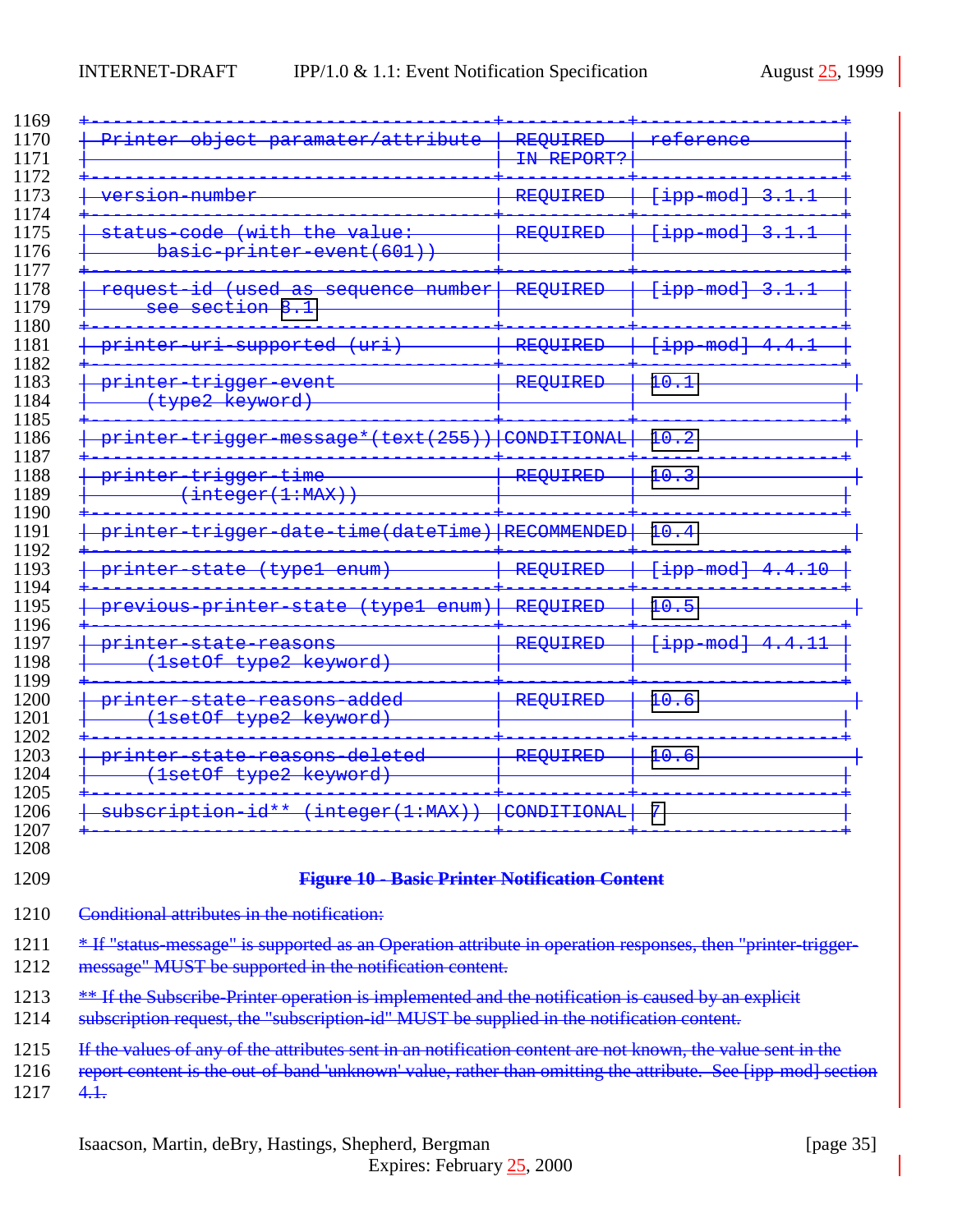# <span id="page-35-0"></span>1218 **7 Operations for Per-Job Subscriptions mechanism**

1219 This section lists defines the REQUIRED operation requests and responses that have some relation to

1220 notification, i.e., that are related to Per-Job subscriptions. Section [8](#page-37-0) lists defines the OPTIONAL

1221 REQUIRED operation requests and responses associated with the OPTIONAL REQUIRED Per-Printer

1222 subscription and its Subscription object.

# 1223 **7.1 Job Creation Operations (Create-Job, Print-Job, Print-URI) and Validate-Job**

1224 As in the current notification spec (July 22, 1999). The usual method for a client to associate one

1225 subscription with a Job is to specify the subscription when the job is created. For a Per-Job Subscription,

1226 the client supplies the "job-notify (1setOf collection)" operation attribute with the following notification

1227 operationmember attributes listed in Table 9 with any of the job creation operations (Create-Job, Print-Job,

1228 Print-URI), plus Validate-Job (which doesn't create a job or subscription). If the client does not supply

1229 these "job-notify" attributes in the create operation, there is no subscription made (either implicitly or

- 1230 explicitly). However, a client can add a subscription to a previously created Job object using the Subscribe-1231 Job operation (see section [7.4\)](#page-37-0)
- 1232 If a Printer does not support this notification specification, then it MUST ignore the "job-notify" operation

1233 attribute and return it in the response indicated as an attribute that is not supported. See [ipp-mod] section

1234 3.1.7 for details on returning Unsupported Attributes.

#### 1235 **Table 9 - Member attributes of the "job-notify" collection operation attribute**

| Member attribute of "job-notify" collection          | Referen | <b>REQUIRED</b>           | Printer support |
|------------------------------------------------------|---------|---------------------------|-----------------|
|                                                      | $e$     | in request                |                 |
| notify-recipients (1setOf-uri)                       | 5.3.1   | yes                       | <b>REQUIRED</b> |
| notify-events (1setOf type2 keyword)                 | 5.3.2   | $\underline{\mathbf{no}}$ | <b>REQUIRED</b> |
| notify-content-type (mimeMediaType)                  | 5.3.3   | $\underline{\mathbf{no}}$ | <b>REQUIRED</b> |
| subscribernotify-user-data (octetString $(63)$ )     | 5.3.4   | $\underline{\mathbf{no}}$ | <b>REQUIRED</b> |
| notify exclude event mask (octetString(8))           |         |                           | <b>REQUIRED</b> |
| notify-attributes-charset (charset)                  | 5.3.5   | $\underline{\mathbf{no}}$ | <b>OPTIONAL</b> |
| notify-attributes-natural-language (naturalLanguage) | 5.3.6   | $\underline{\mathbf{no}}$ | <b>OPTIONAL</b> |

1236 See the referenced sections for a definition of these operation attributes, since they are copied to the Job

- 1237 object as the Job Description attributes described in section [5.3.](#page-17-0)
- 1238 The following rules apply to Per-Job subscriptions:
- 1239 1. Any subscription can contain job events, printer events, or both.

1240 2. The Job Submission Subscription is only valid while the job is "not-completed". The job is "not-

1241 completed" while it is in the 'pending', 'pending-held', 'processing', and 'processing-stopped' states. The

1242 job changes from being "not-completed" to "retained" when it is done processing and enters any of the

1243 'completed', 'canceled', or 'aborted' states. The job becomes "not-completed" again when it is restarted

1244 using the Restart-Job operation (see [ipp-mod]).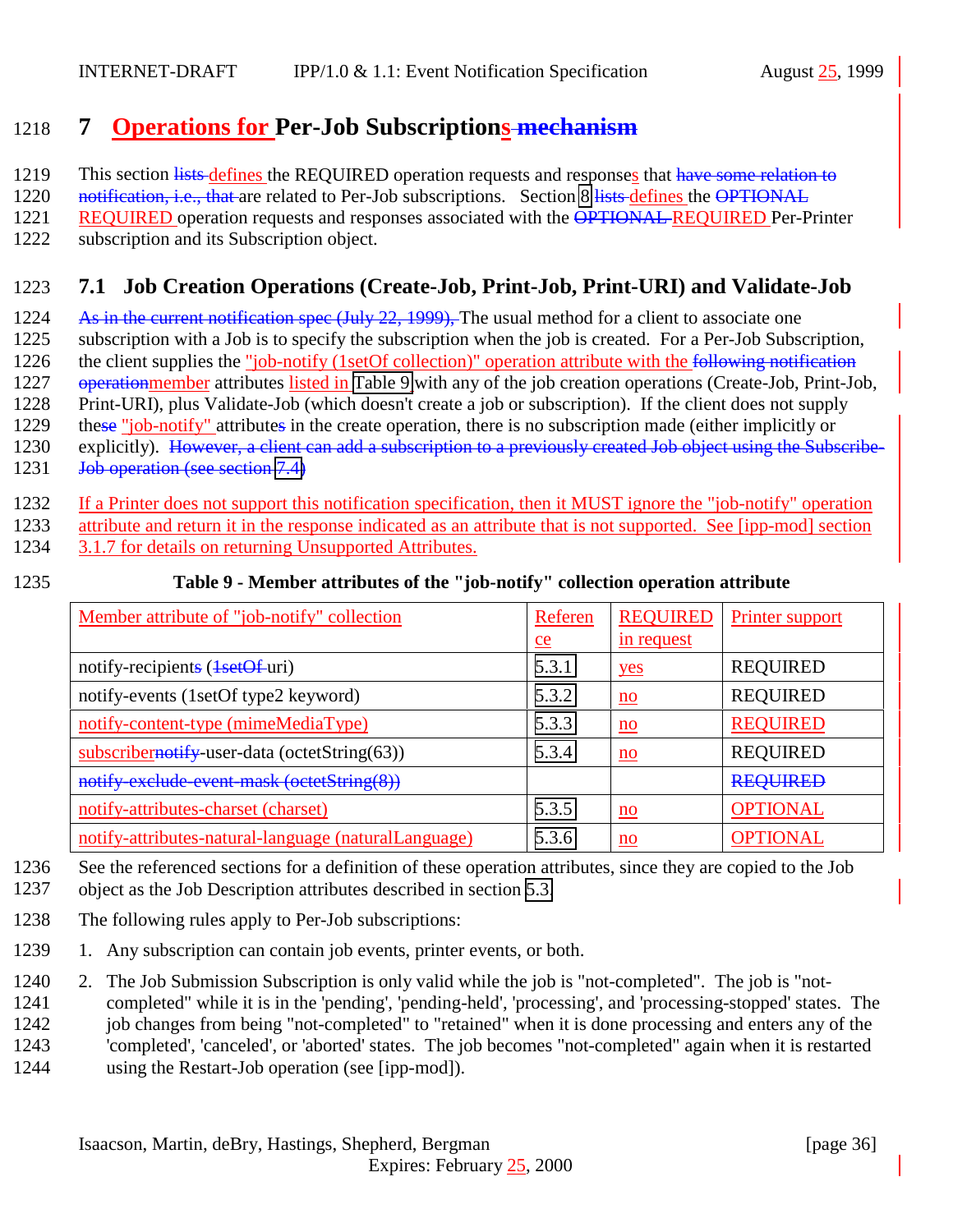- <span id="page-36-0"></span> 3. Since no job is created for the Validate-Job operation, the only purpose of supplying the subscription operation attributes in the Validate-Job operation is to validate that the values are supported; the Printer object does not establish a notification subscription as a result of the Validate-Job operation.
- 4. Since a Job Submission Subscription is included within a job submission operation, any interest in job events is limited to "this job" only (the Job object created because of this job creation operation). There is no mechanism to subscribe to events for all jobs or specifically some job other than this job in a 1251 create operation. But see the Subscribe-PrinterCreate-Printer-Subscription operation (section [8.1\)](#page-38-0) for 1252 an explicit operation to subscribe persistently for job and/or printer events independently of any particular job submission.
- 5. Event reporting only occurs when a notification recipient has specified a subscription to any event(s).
- 6. The notification implementation MAY allow an administrator to configure a policy on what events may be dropped.
- 7. If the OPTIONAL "notify-attributes-charset" attribute is not supported or the supplied value is not supported, the IPP Printer MUST return the attribute in the Unsupported Attributes Group but still accept the operation, as with all Job create operations. In this case, the Printer MUST use the natural language supplied in the "attributes-charset" Job creation operation attribute, if that natural language value is supported by the Printer, else the Printer object MUST use the Printer's "charset-configured" value. See the Print-Job operation in [ipp-mod].
- 1263 8. If the OPTIONAL "notify-attributes-natural-language" attribute is not supported or the supplied value is not supported, the IPP Printer MUST return the attribute in the Unsupported Attributes Group but still accept the operation, as with all Job create operations. In this case, the Printer MUST use the natural language supplied in the "attributes-natural-language" Job creation operation attribute, if that natural language value is supported by the Printer, else the Printer object MUST use the Printer's "natural-language-configured" value. See the Print-Job operation in [ipp-mod].

#### **7.2 Get-Printer-Attributes operation**

- The REQUIRED (by [ipp-mod]) Get-Printer-Attributes can be used to request the additional Printer
- Description attributes that indicate the notification supported. See section [5.5.](#page-25-0)

#### **7.3 Get-Job-Attributes operation**

- The REQUIRED (by [ipp-mod]) Get-Job-Attributes can be used to request the additional Job Description
- attributes that relate to notification. See section [5.5.](#page-25-0)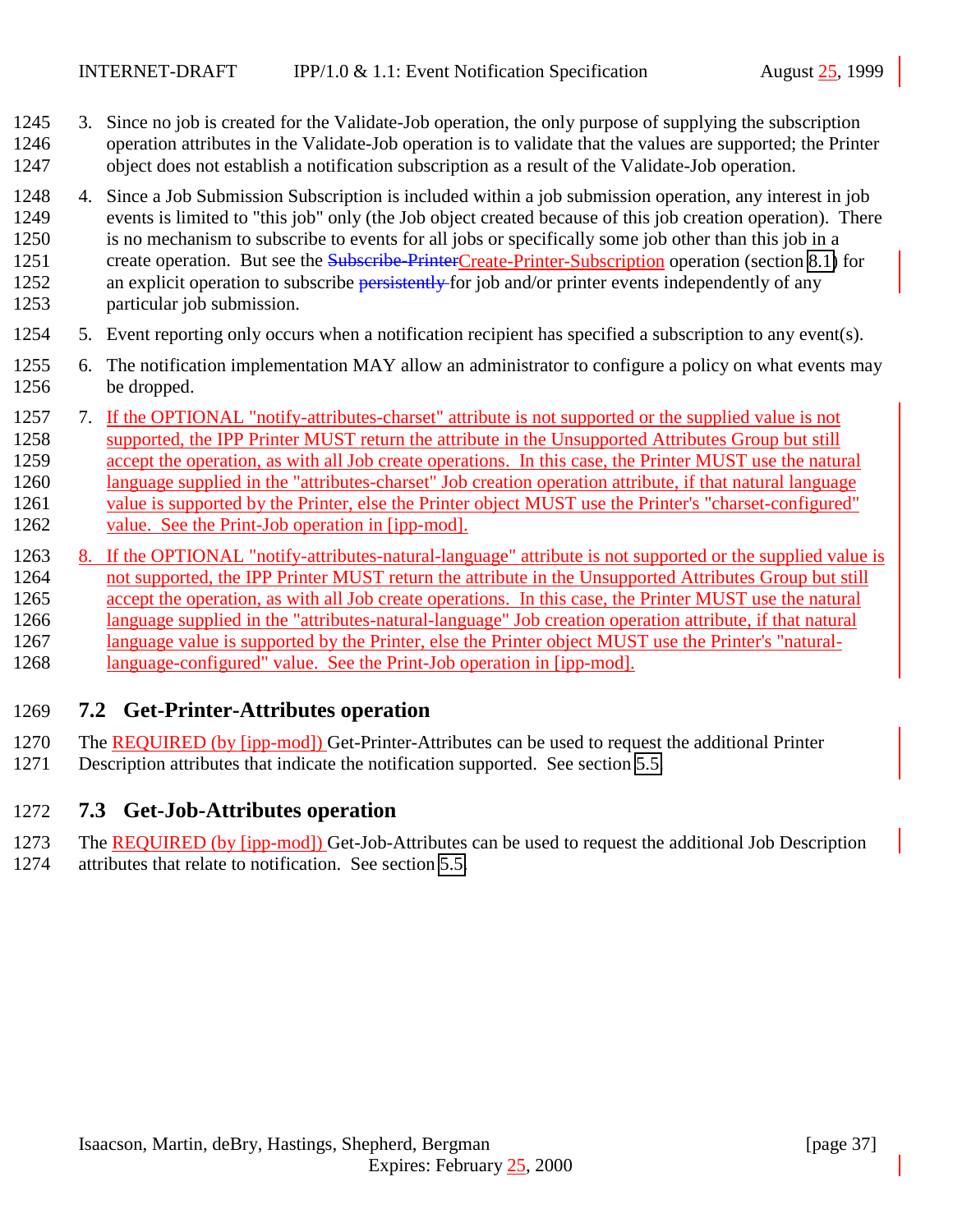### <span id="page-37-0"></span>1275 **7.4 Set-Job-Subscription Attributes operation**

- 1276 The OPTIONAL Set-Job-Subscription Attributes operation (see [ipp-set2]) allows a client to change the
- 1277 Job attributes of the Job's Per-Job subscription, including to add them in the first place if they had not been
- 1278 supplied in the Job creation operation and to remove them from the Job object. This operation replaces all
- 1279 the <u>collection</u> values of the supplied "job-notify (1setOf collection) notification attributes: "notify-
- 1280 recipients", "notify-events", "notify-user-data", and "notify-exclude-event-mask" Job attributes. Any
- 1281 notification attributes not supplied are not affected.
- 1282 In order to cancel all Per-Job subscriptions, the client supplies the "job-notify-events" attribute with an out-
- 1283 of-band 'none' value (see [ipp-coll]). ISSUE 11 or should canceling a Per-Job subscription be done by
- 1284 supplying the out-of-band 'no-value' value for "notify-recipients" in a Set-Job-Subscription operation,
- 1285 instead of 'none' to "notify-events", since "notify-recipients" is the attribute that indicates that there is
- 1286 notification in a job creation operation? In order to remove the In order to remove the user-data
- 1287 (octetString(63)), the client supplies an octetString with zero length. In order to remove the "notify-
- 1288 exclude-event-mask (octetString(8))", the client supplies a octetString with zero length.
- 1289 Request:

| Group 1: Operation Attributes                         | Printer support    |
|-------------------------------------------------------|--------------------|
| "attributes-charset" (charset)                        | R                  |
| "attributes-natural-language" (naturalLanguage)       | R                  |
| "printer-uri" (uri)                                   | R                  |
| "requesting-user-name" (name(MAX))                    | <b>RECOMMENDED</b> |
| "job-notify" (1setOf collection)                      |                    |
| <del>["notify-recipients" (1setOf uri)]</del>         | R                  |
| ["notify-events" (1setOf type2 keyword)]              | ₽                  |
| ["notify user data" (octetString(63))]                | R                  |
| ["notify-exclude-event-mask" (1setOf-octetString(8))] | R                  |
| ["notify-natural-languages" (1setOf naturalLanguage)] | ↔                  |

1290 Response:

| Group 1: Operation Attributes                   | Printer support |
|-------------------------------------------------|-----------------|
| "status-code" (type2 enum)                      |                 |
| "attributes-charset" (charset)                  |                 |
| "attributes-natural-language" (naturalLanguage) |                 |
| ["status-message" $(text(255))]$                |                 |
| ["detailed-status-message" (text(MAX))]         |                 |
| Group 2: Unsupported Attributes                 |                 |

- 1291 The "job-notify" operation attribute is copied to the "job-notify" Job Description attribute. See section [5.1](#page-15-0)
- 1292 for a definition of the "job-notify" Job Description attributethese operation attributes, since they are copied
- 1293 to the Job object as Job Description attributes.

# 1294 **8 Per-Printer Subscriptions and the Subscription object**

- 1295 This section lists the REQUIRED Per-Printer Subscriptions operation requests and responses and the
- 1296 Subscription object that MUST be supported if the OPTIONAL Per-Printer Subscriptions are supported 1297 which REQUIRES that the Subscription object be supported and vice versa.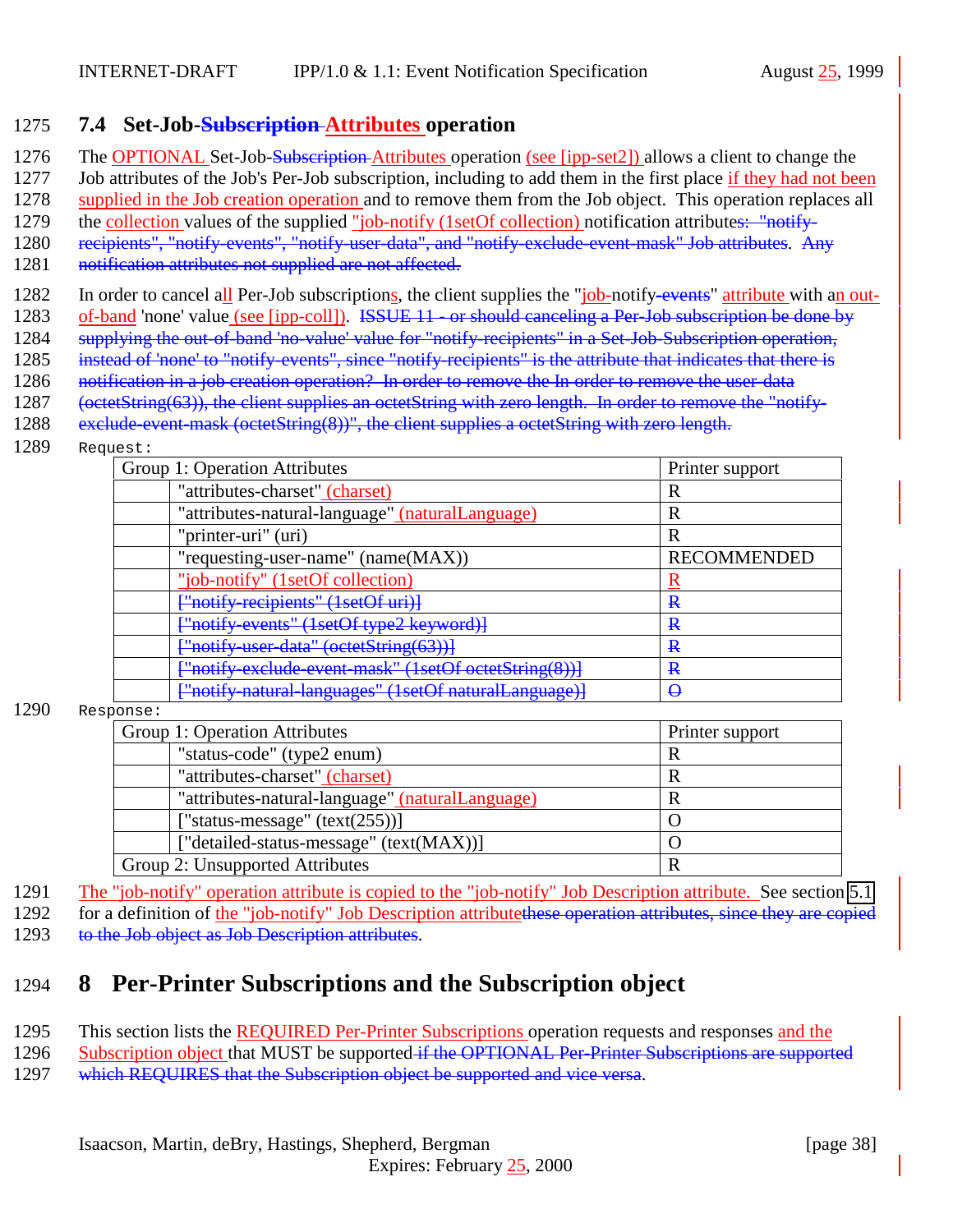<span id="page-38-0"></span>1298 ISSUE 3 - Are these abbreviated operation definitions ok for understandability and conformance, or should 1299 we use the more verbose definition style of the [ipp-mod]?

#### 1300 **8.1 Create-Printer-Subscription operation**

1301 The REQUIRED Create-Printer-Subscription operation creates a Per-Printer subscription by creating a Per-

1302 Printer Subscription object which is added to the Printer object. The client can specify one or more job

1303 and/or printer events to be delivered as notifications to one or more Notification Recipients. The job events

1304 are for any job submitted to the Printer. The printer events are any events generated by that Printer.  $\overline{H}$ 1305 "Explicit Subscriptions" is implemented, this operation is REQUIRED to be supported by the Printer.

- 1306 The Printer returns a subscription id and the length of time for which it has granted a lease for the
- 1307 subscription. The client must renew the subscription using the Renew-Printer-Subscription operation (see
- 1308 section [8.4\)](#page-41-0) before the lease runs out in order to maintain the subscription. A client can unsubscribe using
- 1309 the UnsubscribeCancel-Printer-Subscription operation (section [8.5\)](#page-43-0) and the subscription id.
- 1310 Two SubscribeCreate-Printer-Subscription operations with the same events and same Notification
- 1311 Recipients MUST be kept as distinct subscriptions and be assigned distinct subscription ids. A Printer

1312 MAY suppress sending duplicate notifications to the same Notification Recipient, but the printer MUST

1313 allow such duplicate subscriptions such that UnsubscribeCancel-Printer-Subscription doesn't unsubscribe

- 1314 both subscriptions and MUST send the Notifications twice to the Notification Recipient, since the "request-
- 1315 id" is supposed to count monotonically for each subscription.
- 1316 If the Printer has a bounded set of concurrent subscriptions (for the specified events or any events), the
- 1317 printer rejects the operation and returns the 'server-error-too-many-subscriptions' status code. The client
- 1318 SHOULD try again later.
- 1319 Access Rights: The authenticated user (see [IPP-MOD] section 8.3) performing this operation MUST be
- 1320 anhave operator or administrator access rights for  $\theta$  the Printer object (see [IPP-MOD] sections 1 and 8.5).

1321 Otherwise the IPP object MUST reject the operation and return: client-error-forbidden, client-error-not-

- 1322 authenticated, and client-error-not-authorized as appropriate.
- 1323 Request:

| Group 1: Operation Attributes                         | Printer support    |
|-------------------------------------------------------|--------------------|
| "attributes-charset" (charset)                        | R                  |
| "attributes-natural-language" (naturalLanguage)       | R                  |
| "printer-uri" (uri)                                   | R                  |
| ["requesting-user-name" (name(MAX))]                  | <b>RECOMMENDED</b> |
| "notify-recipients" ( <del>1setOf</del> -uri)]        | R                  |
| ["notify-events" (1setOf type2 keyword)]              | R                  |
| ["notify-content-type" (mimeMediaType)]               | R                  |
| ["subscribernotify-user-data" (octetString(63))]      | R                  |
| ["notify-exclude-event-mask" (1setOf octetString(8))] | $\mathbf{R}$       |
| ["notify-attributes-charset" (charset)]               |                    |
| ["notify-attributes-natural-languages" (1setOf        | $\Omega$           |
| naturalLanguage)]                                     |                    |
| ["notify-lease-time-requested" (integer(0:MAX))]      | R                  |
| ["notify-persistence-requested" (boolean)]            |                    |
|                                                       |                    |

1324 Response: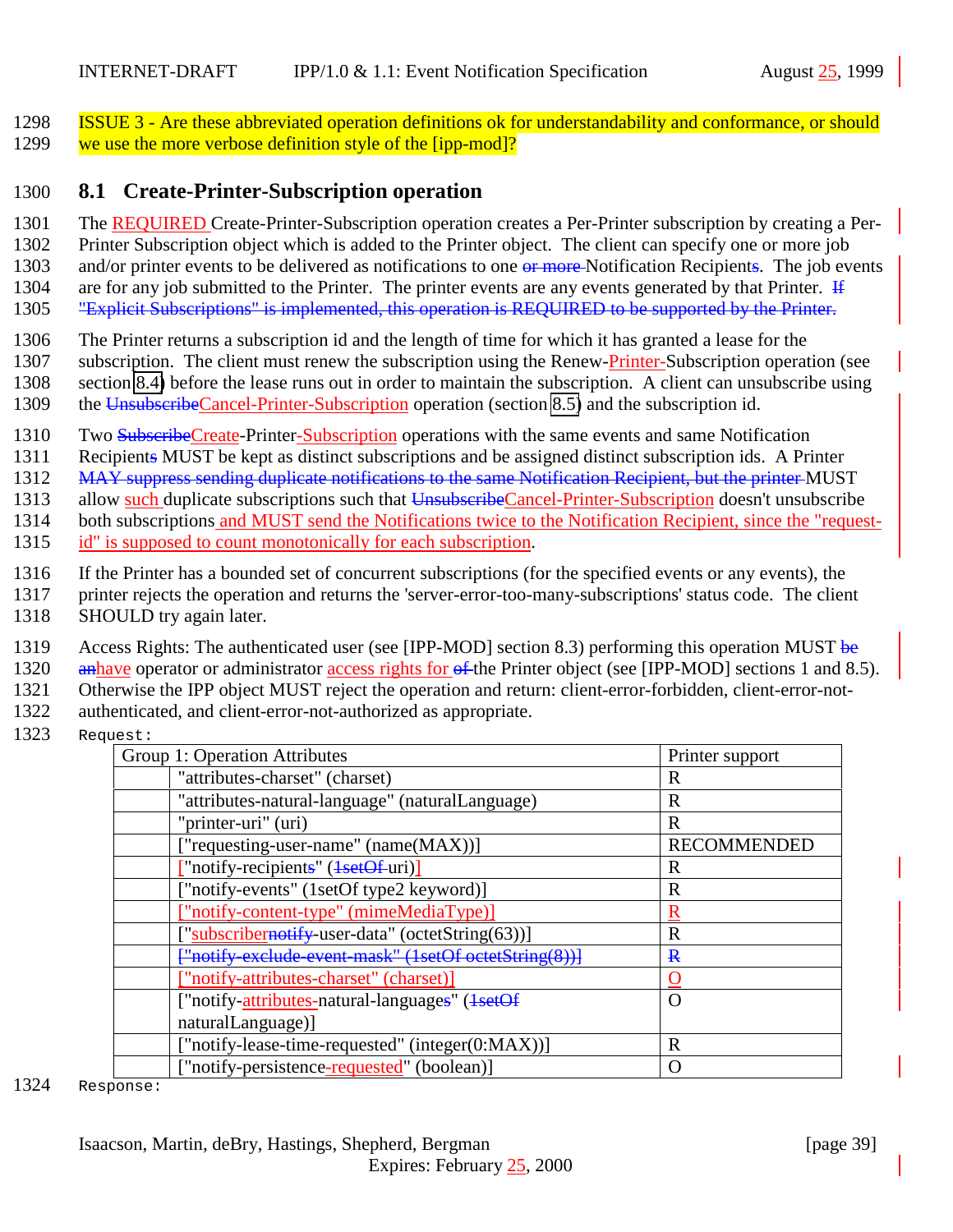| <b>Printer Support</b> |
|------------------------|
| R                      |
| R                      |
| R                      |
| $\left( \right)$       |
| $\Omega$               |
| R                      |
| R                      |
| R                      |
| $\mathbb{R}$           |
| R                      |
|                        |

#### 1325 Attribute Notes:

- 1326 "notify-recipient" (uri) the client MUST supply this attribute in order to have a subscription.
- 1327 "notify-lease-time-requested" (integer(0:MAX) the number of seconds requested for the Per-Printer 1328 subscription lease. A value of 0 indicates a request that the Per-Printer Subscription lease never 1329 expire. Supplying a 0 value MAY require authentication in order to be used, if 0 is supported at all. 1330 If the client does not supply this attribute, the Printer uses its "notify-lease-time-default" value (see 1331 section [5.5.8\)](#page-27-0).
- 1332 "notify-persistence-requested" (boolean) whether or not the Per-Printer Subscription is to be persistent, 1333 i.e., saved across power cycles. Note: Persistent trap registrations is a client option in SNMPv3 1334 [RFC2573].
- 1335 **ISSUE 12 Ok to have added the OPTIONAL "notify-persistence" (boolean) operation attribute to** 1336 the Create-Printer-Subscription operation?
- 1337 "notify-lease-expiration-time" (integer(0:MAX)) The Printer object MUST return this attribute which is 1338 the time in the future at which the subscription lease will expire, i.e., the "printer-up-time" value (in 1339 time ticks -  $\rightarrow$  see [ipp-mod] section 4.4.29) at which the lease will expirePrinter will delete the 1340 Subscription. A value of 0 indicates that the lease subscription will never expire.
- 1341 "notify-lease-time-granted" The Printer object MUST return this attribute which is the number of seconds 1342 of time actually granted. The value of "notify-lease-time-granted" may be less than the requester 1343 requested in the "notify-lease-time-requested" if it was greater than the MAX supported or more 1344 than the requester requested if it was less than the MIN supported, as indicated in the Printer's 1345 "notify-lease-time-supported" (rangeOfInteger(0:MAX)) attribute.
- 1346 "notify-persistence-granted" whether or not this Per-Printer Subscription object instance is persistent. 1347 This attribute MUST be returned whether "notify-persistence-requested" is supported or not, so that 1348 the client knows which.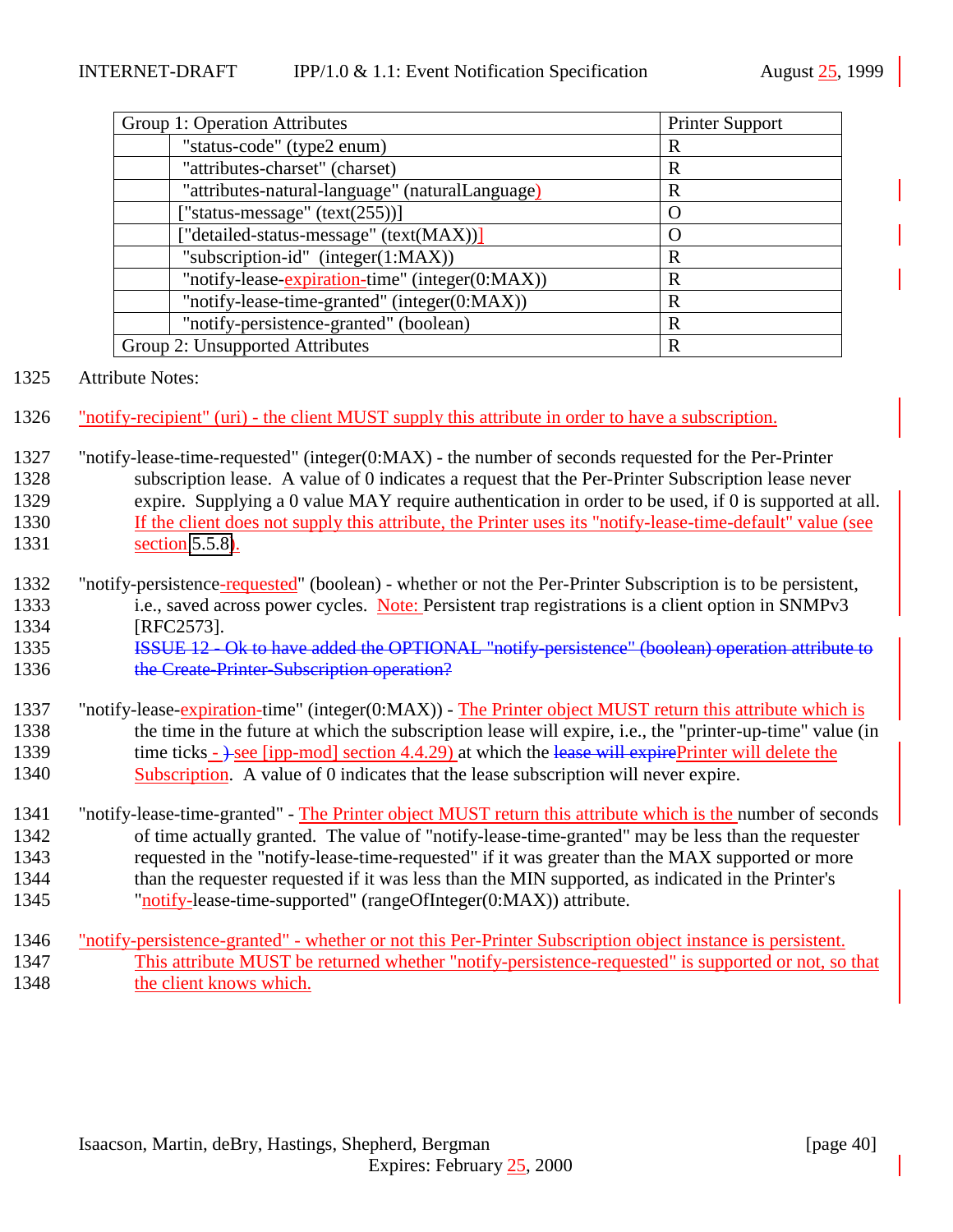#### <span id="page-40-0"></span>1349 **8.2 Get-Printer-Subscription-Attributes operation**

- 1350 The REQUIRED Get-Printer-Subscription-Attributes returns the requested attributes of the identified Per-
- 1351 Printer Subscription object. See sections [5.3](#page-17-0) and [5.4.](#page-24-0)
- 1352 Request:

| Group 1: Operation Attributes                   | Printer support    |
|-------------------------------------------------|--------------------|
| "attributes-charset" (charset)                  |                    |
| "attributes-natural-language" (naturalLanguage) |                    |
| "printer-uri" (uri)                             |                    |
| ["requesting-user-name" (name(MAX))]            | <b>RECOMMENDED</b> |
| "subscription-id" (integer $(1:MAX)$ )          |                    |
| ["requested-attributes" (1setOf type2 keyword)] |                    |

#### 1353 Response:

| UIIDE .                                                                   |   |
|---------------------------------------------------------------------------|---|
| Group 1: Operation Attributes<br>Printer support                          |   |
| "status-code" (type2 enum)                                                | R |
| "attributes-charset" (charset)                                            | R |
| "attributes-natural-language" (naturalLanguage)                           | R |
| ["status-message" $(text(255))]$                                          |   |
| ["detailed-status-message (text(MAX))]                                    |   |
| Group 2: Unsupported Attributes<br>R                                      |   |
| Group 3: <the attributes="" object="" requested="" subscription=""></the> | R |

1354 This operation is similar to the Get-Printer-Attributes operation. If the client omits the "requested-

1355 attributes" operation attribute, the Printer MUST respond as if the client had supplied the 'all' value, i.e., 1356 return all of the attributes supported for the Subscription object.

### 1357 **8.3 Get-Printer-Subscriptions operation**

1358 The REQUIRED Get-Printer-Subscriptions operation returns Per-Printer subscriptions, i.e., Subscription 1359 objects.

1360 Request:

| Group 1: Operation Attributes                   | Printer support    |
|-------------------------------------------------|--------------------|
| "attributes-charset" (charset)                  | R                  |
| "attributes-natural-language" (naturalLanguage) | R                  |
| "printer-uri" (uri)                             | R                  |
| ["requesting-user-name" (name(MAX))]            | <b>RECOMMENDED</b> |
| ["limit" (integer $(1:MAX)$ )]                  | R                  |
| ["requested-attributes" (1setOf type2 keyword)] | R                  |
| ["my-subscriptions" (boolean)]                  | R                  |

1361 Response: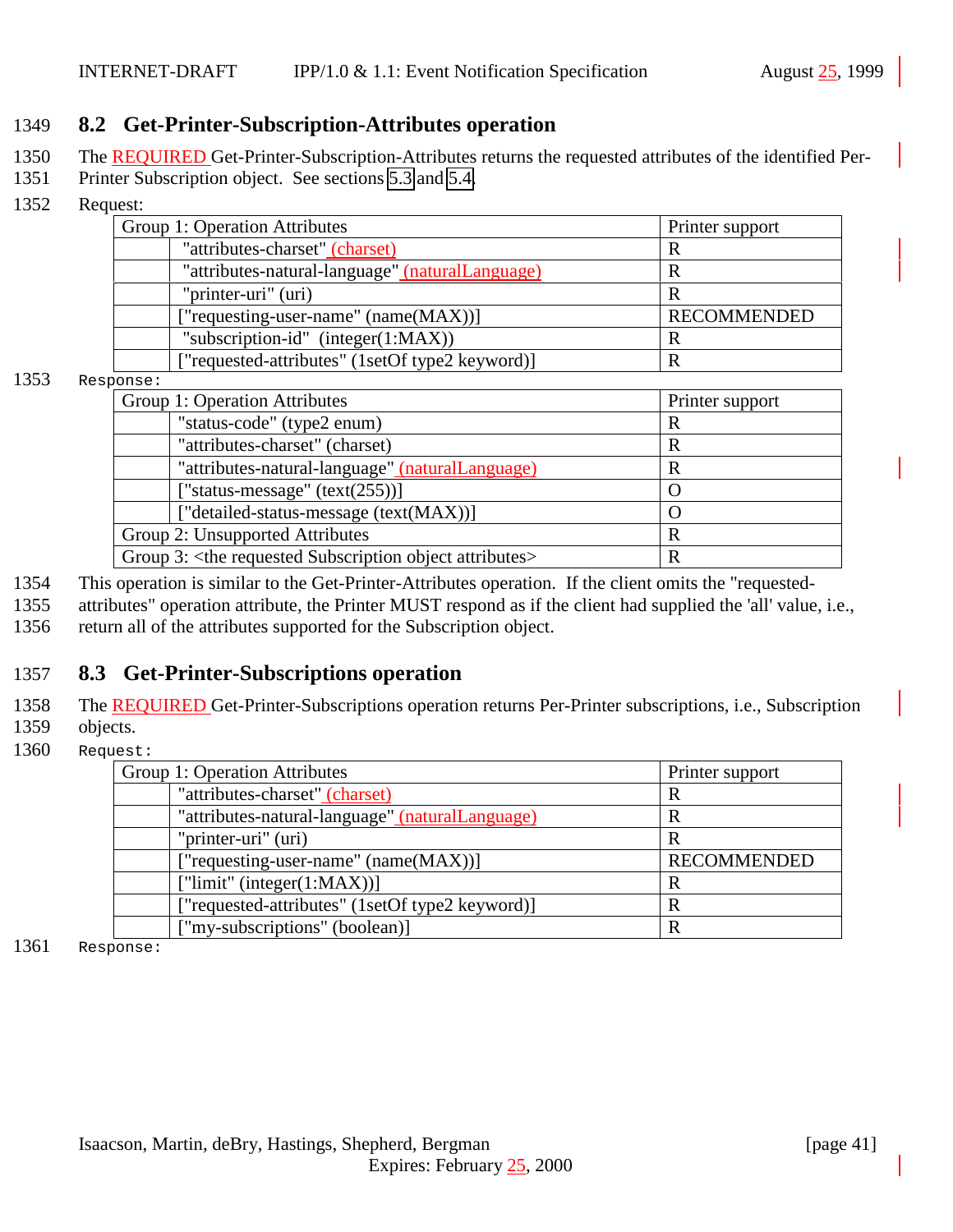<span id="page-41-0"></span>

| Group 1: Operation Attributes                                                           | Printer support |
|-----------------------------------------------------------------------------------------|-----------------|
| "status-code" (type2 enum)                                                              | R               |
| "attributes-charset" (charset)                                                          | R               |
| "attributes-natural-language" (naturalLanguage)                                         | R               |
| ["status-message" (text)]                                                               | O               |
| ["detailed-status-message" (text(MAX))]                                                 | ( )             |
| Group 2: Unsupported Attributes                                                         | R               |
| Group 3 to N: <the attributes="" each<br="" for="" requested="" subscription="">R</the> |                 |
| Subscription object in a separate group>                                                |                 |

1362

1363 Notes: This operation is similar to the Get-Jobs operation (see [ipp-mod]). If the client wants any

1364 attributes returned, including the "subscription-id", it must include the attribute keyword name in the

1365 "requested-attributes" operation attribute. If the "requested-attributes operation attribute is omitted, the

1366 Printer MUST respond as if the client supplied the value: 'subscription-id'. If the client supplies the "my-

1367 subscriptions" with a 'false' value or omits it, the Printer returns all subscriptions, subject to the security

1368 policy in force.

# 1369 **8.4 Renew-Printer-Subscription operation**

1370 The REQUIRED Renew-Printer-Subscription operation permits a client to request the IPP Printer to extend 1371 the lease on a Per-Printer Subscription object instance.

1372 *Access Rights*: The authenticated user (see [IPP-MOD] section 8.3) performing this operation MUST either

1373 be the owner of the Subscription object or be anhave operator or administrator access rights for of the

1374 Printer object (see [IPP-MOD] sections 1 and 8.5). Otherwise the IPP object MUST reject the operation

1375 and return: client-error-forbidden, client-error-not-authenticated, and client-error-not-authorized as

- 1376 appropriate.
- 1377
- 1378 Request:

| Group 1: Operation Attributes                    | Printer support    |
|--------------------------------------------------|--------------------|
| "attributes-charset" (charset)                   | R                  |
| "attributes-natural-language" (naturalLanguage)  | R                  |
| "printer-uri" (uri)                              | R                  |
| ["requesting-user-name" $(name(MAX))$ ]          | <b>RECOMMENDED</b> |
| "subscription-id" $(integer(1:MAX))$             | R                  |
| ["notify-lease-time-requested" (integer(0:MAX))] | R                  |

1379 Response: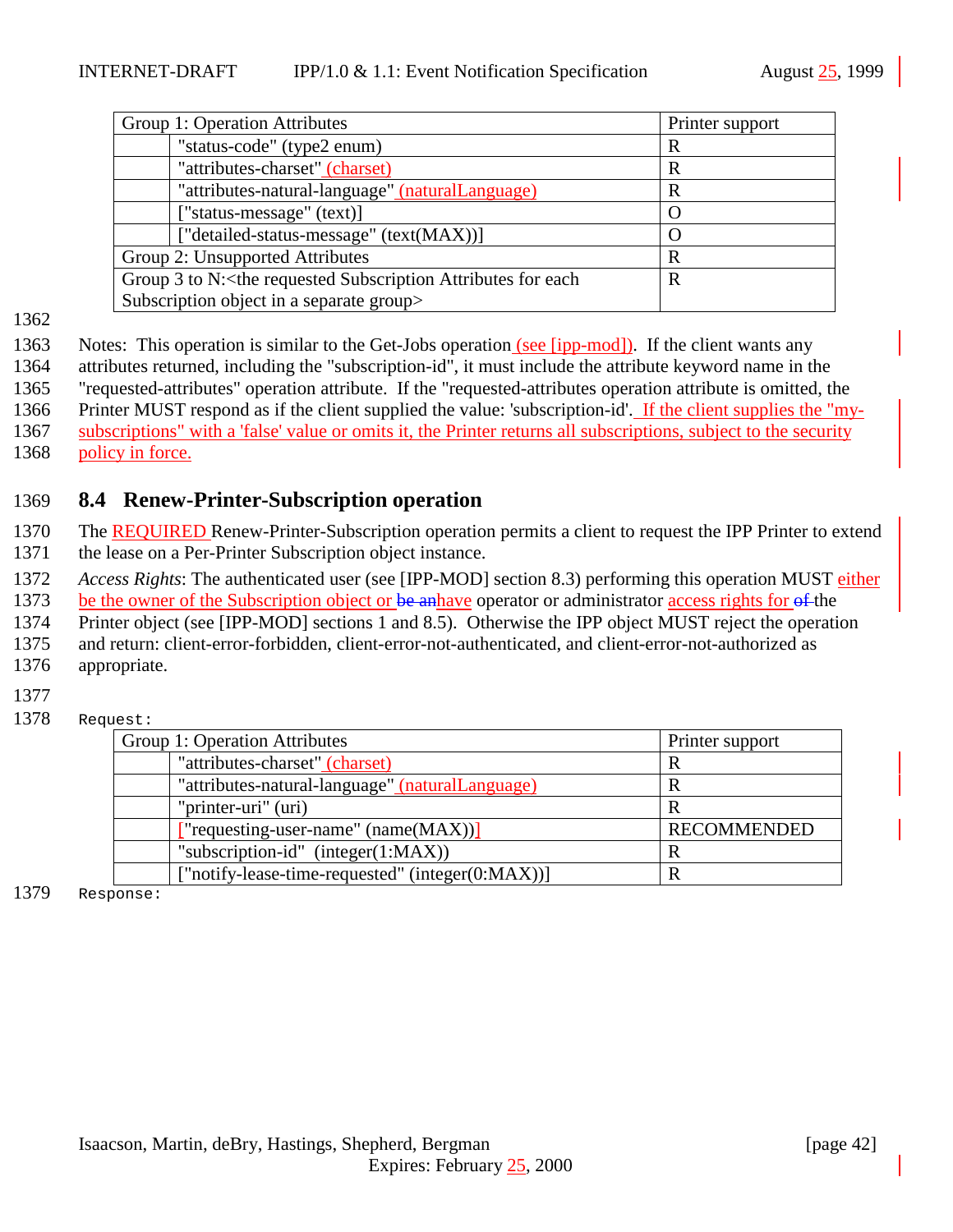| Group 1: Operation Attributes<br>Printer support |   |
|--------------------------------------------------|---|
| "status-code" (type2 enum)                       | R |
| "attributes-charset" (charset)                   | R |
| "attributes-natural-language" (naturalLanguage)  | R |
| ["status-message" $(text(255))]$                 |   |
| ["detailed-status-message" (text(MAX))]          |   |
| "notify-lease-expiration-time" (integer(0:MAX))  | R |
| "notify-lease-time-granted" (integer(0:MAX))     | R |
| Group 2: Unsupported Attributes<br>R             |   |

- 1380 Attribute Notes:
- 1381 "notify-lease-time-requested" (integer(0:MAX) the number of seconds requested for the Per-Printer 1382 subscription lease. Same as Create-Printer-Subscriptions (see section [8.1\)](#page-38-0). A value of 0 indicates a 1383 request that the Per-Printer Subscription lease never expire. Supplying a 0 value MAY require 1384 **authentication in order to be used, if 0 is supported at all.**
- 1385 "notify-lease-expiration-time" The Printer object MUST return the "notify-lease-time-granted" which is 1386 the number of seconds remaining in the lease and the "notify-lease-time" which is the time in the 1387 future when the subscription will expire. Same as for the Create-Printer-Subscription operation 1388 (see section [7.1\)](#page-35-0)., i.e., the value of the Printer's "printer-up-time" (time-ticks) that the notification 1389 will be canceled by the Printer.
- 1390 "notify-lease-time-granted" the lease time (number of seconds) actually granted. Same as for the Create-1391 Printer-Subscription operation (see section [7.1\)](#page-35-0).
- 1392 Note: There is no way to change any of the Subscription object attributes, except the "notify-lease-
- 1393 expiration-time" attribute. In order to change other attributes, a client can create a new Subscription object 1394 and then use the Cancel-Printer-Subscription operation to cancel the old one (or do this in the other order, 1395 in case there is a limit on the number of Subscription object instances, as long as a short window with no
- 1396 Notifications is ok).
- 1397 ISSUE 13 What happens if the client supplies a 0 for the "notify-lease-time-requested" operation
- 1398 attribute? Does that result in a canceling of the Subscription? Is that ok? Ok to keep Cancel-Printer-1399 Subscription operation too?
- 1400 ISSUE 14 Ok that Renew-Printer-Subscription doesn't allow any modification of the Subscription object 1401 attributes, except the "notify-lease-time" attribute? If we need a way to change other attributes would we 1402 add it to this same operation and rename it to Set-Printer-Subscription? Having a Set-Printer-Subscription
- 1403 operation would allow a client/server to set the "notify-events" to 'none' and thereby reserve a slot using the
- 1404 lease time, but not have any Notifications until a subsequence Set-Printer-Subscription operation was done 1405 that set some events.
- 
- 1406 Note: There is no need to renew a Per-Job Subscription, since it is effectively the time that the Job is active 1407 (see section [7.1\)](#page-35-0) has document.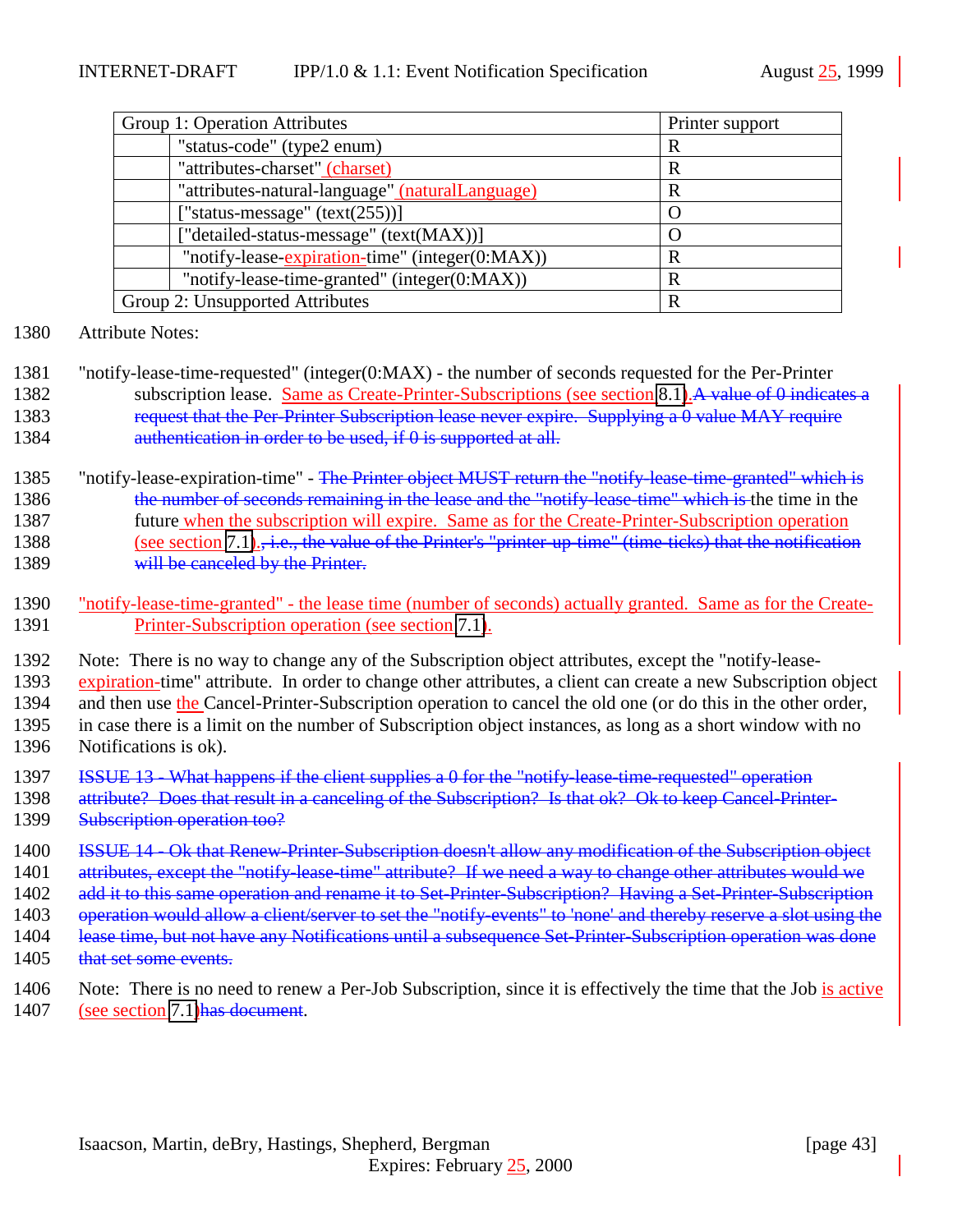### <span id="page-43-0"></span>1408 **8.5 Cancel-Printer-Subscription operation**

- 1409 The REQUIRED Cancel-Printer-Subscription operation allows a client to remove a Per-Printer
- 1410 Subscription object from the Printer. No more Notifications are delivered for that Subscription. Once
- 1411 performed, there is no way to use that Subscription in the future. Subscription-ids should not be reused
- 1412 immediately, so that a stale reference situation is not created. Same as for Cancel-Job and job-ids.
- 1413 *Access Rights*: The authenticated user (see [IPP-MOD] section 8.3) performing this operation MUST either
- 1414 be the owner of the Subscription object or be anhave operator or administrator access rights for of the
- 1415 Printer object (see [IPP-MOD] sections 1 and 8.5). Otherwise the IPP object MUST reject the operation 1416 and return: client-error-forbidden, client-error-not-authenticated, and client-error-not-authorized as
- 1417 appropriate.
- 1418 Request:

| uest.                                           |                    |
|-------------------------------------------------|--------------------|
| Group 1: Operation Attributes                   | Printer support    |
| "attributes-charset" (charset)                  |                    |
| "attributes-natural-language" (naturalLanguage) |                    |
| "printer-uri" (uri)                             |                    |
| ["requesting-user-name" (name(MAX))]            | <b>RECOMMENDED</b> |

"subscription-id" (integer(1:MAX))  $\vert R \vert$ 

#### 1419 Response:

| Group 1: Operation Attributes                   | Printer support |
|-------------------------------------------------|-----------------|
| "status-code" (type2 enum)                      | R               |
| "attributes-charset" (charset)                  | R               |
| "attributes-natural-language" (naturalLanguage) | R               |
| ["status-message" $(text(255))]$                |                 |
| ["detailed-status-message" (text(MAX))]         |                 |
| Group 2: Unsupported Attributes                 | R               |
|                                                 |                 |

#### 1420

# 1421 **9 Comparison of Per-Job Submission Subscriptions versus Explicit Per-**1422 **Printer Subscriptions**

- 1423 Per-Job and Per-Printer subscriptions are quite similar. However, there are some semantic differences 1424 between Per-Job submission subscriptions and explicit Per-Printer subscriptions. A "Per-Job Submission 1425 Subscription<sup>"</sup> is established by the client when submitting a jobbetween the client and the device when a 1426 job create request is made. The attributes as specified in this document are sent to the device and the 1427 response includes attributes telling the client if the subscription was successful or not. An Per-Printer 1428 "Explicit Subscription" is established between a client and a device-Printer using the four-new Create-
- 1429 Printer-Subscription operations: Subscribe-Job, Subscribe-Printer, Unsubscribe, and Renew-Subscription. 1430 Some specific differences are:
- 1431 1. Either type of subscription can register subscribe to for Job events, Printer events, or both.
- 1432 2. For "Per-Job Submission-Subscriptions" and the Subscribe-Job operation, the subscription is only valid
- 1433 while the job is "not-complete" (see sections [1](#page-44-0) and [1\)](#page-45-0).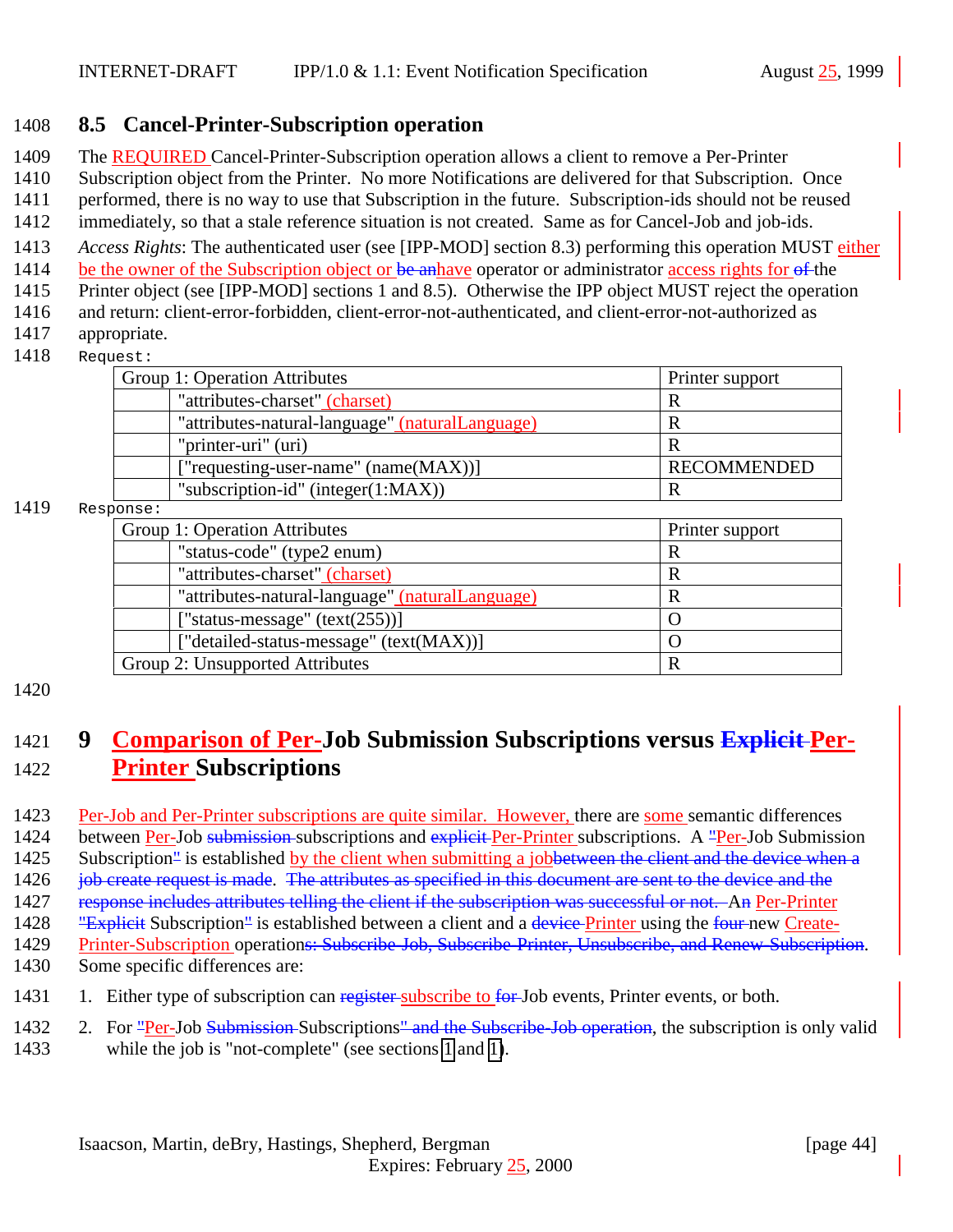- <span id="page-44-0"></span>1434 3. For the Per-Printer Subscriptions Subseribe-Printer operation, the subscription is valid until it is 1435 explicitly canceled with an Unsubscribea Cancel-Printer-Subscription operation or the time (in seconds) 1436 that the Printer returned was specified in the "notify-lease-time-granted" operation attribute expires, 1437 whichever occurs first.
- 1438 4. Job Events in a "Per-Job Submission-Subscription" and Subscribe-Job operation apply only to "one job" 1439 (the Job created by the job creation specified within the create-job or subscribe-job operation).
- 1440 5. Job Events in a Per-Printer-Subscription operation-apply to ALL jobs contained in the IPP Printer 1441 object.
- 1442 6. Printer Events in allboth kinds of subscriptions apply no matter which job is being processed, if any.

# 1443 **10Job Submission Subscription**

- 1444 "Job Submission Subscriptions" are specified by the end-user when submitting a job to the Printer using
- 1445 two new subscription operation attributes described in this section. A client subscribes to events by
- 1446 supplying these attributes in any create request (i.e., a Print-Job Request, Print-URI Request, Validate-Job
- 1447 Request, or a Create-Job Request). These attributes are multi-valued attributes; the client can supply more
- 1448 than one value. If the client does not supply these attributes in the create operation, there is no subscription
- 1449 made (either implicitly or explicitly). However, a client can add a subscription to a previously created Job
- 1450 object using the Subscribe-Job operation (see section 6.1).
- 1451 The following rules apply:
- 1452 1.Any subscription can contain job events, printer events, or both.
- 1453 2.The Job Submission Subscription is only valid while the job is "not-completed". The job is "not-1454 completed" while it is in the 'pending', 'pending-held', 'processing', and 'processing-stopped' states. The 1455 job changes from being "not-completed" to "retained" when it is done processing and enters any of the 1456 'completed', 'canceled', or 'aborted' states. The job becomes "not-completed" again when it is restarted 1457 using the Restart-Job operation (see [ipp-mod]). Since no job is created for the Validate-Job operation, 1458 the only purpose of supplying the subscription operation attributes in the Validate-Job operation is to 1459 validate that the values are supported; the Printer object does not establish a notification subscription as 1460 a result of the Validate-Job operation. 1461 **). The UDP datagram contains the "application/ipp" notification content format (see Section ). The** 1462 notification recipient does not acknowledge receipt of the notification. 1463 1464 If the client specifies a "notify-recipients" URI scheme that is not supported by the printer, the Printer 1465 MUST return the [new] 'client-error-notify-uri-scheme-not-supported' in the IPP response in reply to the
- 1466 ereate request. 1467
- 1468 ISSUE 5 Which URL parameters should we mention (which like SLP) are removed before being used? 1469
	- 1470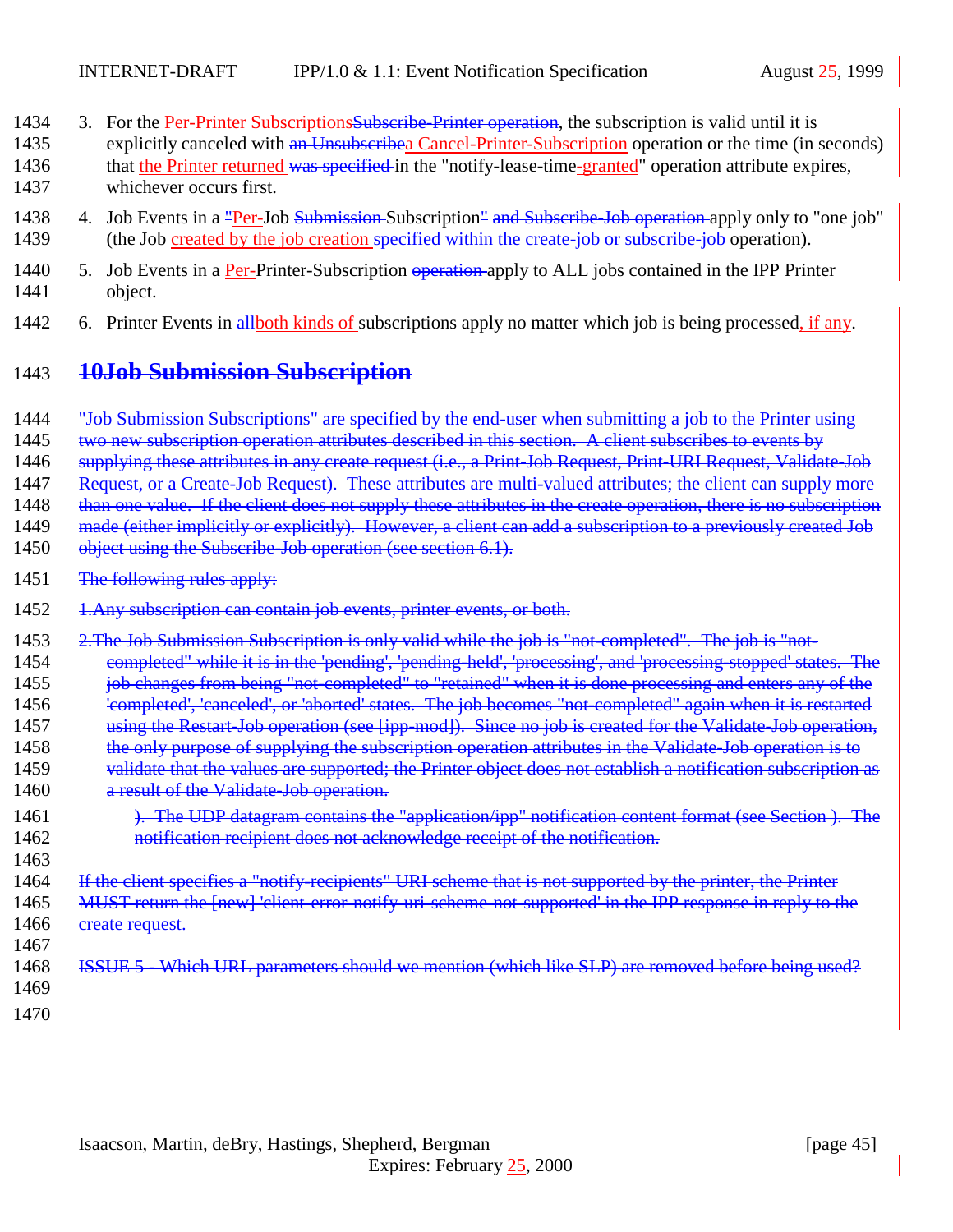### <span id="page-45-0"></span>1471 **7.1.2notify-events (1setOf type2 keyword)**

- 1472 The client OPTIONALLY supplies this operation attribute in a create request. In order to claim
- 1473 conformance to this notification specification, the Printer object MUST support this attribute. This
- 1474 attribute identifies the job and/or printer events that are to be delivered to the Notification Recipients as
- 1475 notifications. If the client does not supply this attribute in a create request, but does supply the "notify-
- 1476 recipients", the Printer object uses its "notify-events-default" attribute value (see section).
- 1477 There are both job events and printer events. Each job and printer event is assigned a keyword to use in
- 1478 this attribute and in the notification.
- 1479 Standard event keyword values are:
- 1480 See the values of the "job-trigger-events" Job Description attribute and the "printer-trigger-events" 1481 Printer Description attribute.
- 1482 ISSUE 6 Should we add a third operation attribute to Job Submission Subscriptions, Subscribe-Job, and
- 1483 Subscript-Printer that is an opaque octet-string that is passed to the Notification Recipient on every
- 1484 notification, as in Jini? This operation attribute would be OPTIONAL for the client to supply and the
- 1485 Printer to support.

# 1486 **11Explicit Subscriptions**

- 1487 "Explicit Subscriptions" are created by performing explicit subscription operations on the Printer or an
- 1488 identified Job object. These operations are: Subscribe-Job, Subscribe-Printer, Renew-Subscription, and
- 1489 Unsubscribe. These operations are like any other IPP operation with respect to common operation
- 1490 attributes (target, charset, "requesting-user-name", natural language, unsupported attributes, etc.).
- 1491 If a printer crashes or is rebooted, an attempt should be made for the Printer object to maintain all of the 1492 subscriptions currently active.
- 1493 ISSUE 7 Rather than adding the Subscribe-Job operation (and possibly corresponding Renew-Job-
- 1494 Subscription and Unsubscribe-Job-Subscription operations), why not go back to the original proposal that
- 1495 has a 1setOf collection for the create job operations. The collection contains the two simple "notify-
- 1496 recipients" (1setOf uri) and "notify-events (1setOf type2 keyword). We could say that only one collection
- 1497 value is sufficient for conformance to help the low end. Supporting additional values would give the same
- 1498 functionality as the Subscribe-Job operation, but would happen when the job was submitted.

## 1499 **8.1Subscribe-Job Operation**

- 1500 This OPTIONAL operation allows a client to add an explicit notification subscription to a Job object after
- 1501 the job has been created, in case the client did not supply a Job Submission Subscription when the job was
- 1502 submitted. Also this operation allows a client to set up multiple Job Subscriptions with different sets of
- 1503 events for different Notification Recipients. With the Job Submission Subscription (section [5\)](#page-44-0) all
- 1504 Notification Recipients receive the same set of events. If this operation is supported, then Job Submission
- 1505 Subscription MUST be supported, as well as the other Explicit Subscription operations (Subscribe-Printer,
- 1506 Renew-Subscription, and Unsubscribe).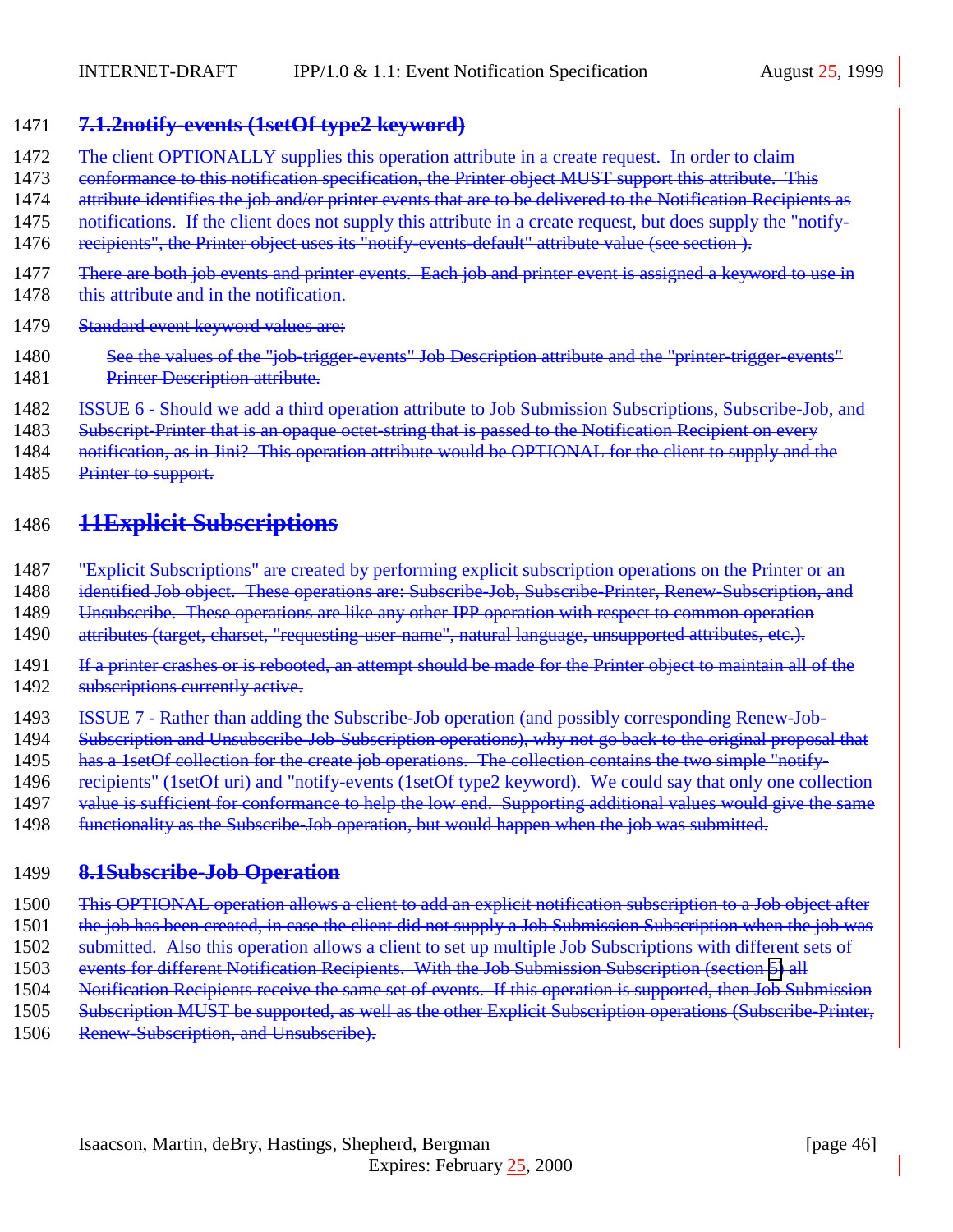- 1507 The Printer returns a subscription id so that a client can unsubscribe to the explicit subscription using the
- 1508 Unsubscribe operation (section [6.4\)](#page-51-0) before the job completes. The Printer does not return a lease time,
- 1509 since the subscription lasts until the job completes.
- 1510 Two Subscribe-Job operations with the same events and same Notification Recipients MUST be kept as
- 1511 distinct subscriptions and be assigned distinct subscription ids. A Printer MAY suppress sending duplicate
- 1512 notifications to the same Notification Recipient, but the printer MUST allow duplicate subscriptions such
- 1513 that Unsubscribe doesn't unsubscribe both subscriptions.
- 1514 The subscription expires after the job completes (enters the 'completed', 'canceled', or 'aborted' job states)
- 1515 just as with the Job Submission Subscription. See section [5](#page-44-0) for more detail.
- 1516 *Access Rights:* The authenticated user (see [ipp-mod] section 8.3) performing this operation must either be
- 1517 the job owner of the current job or an operator or administrator of the Printer object (see [ipp-mod] sections
- 1518 1 and 8.5). Otherwise, the IPP object MUST reject the operation and return: 'client-error-forbidden', 'client-
- 1519 error-not-authenticated', or 'client-error-not-authorized' as appropriate.

| 1520 | <del>11.1.1Subscribe-Job Request</del> |
|------|----------------------------------------|
|------|----------------------------------------|

- 1521 The following groups of attributes are part of the Subscribe Request:
- 1522 Group 1: Operation Attributes
- 1523 Natural Language and Character Set:
- 1524 The "attributes-charset" and "attributes-natural-language" attributes as described in [ipp-mod] 1525 section 3.1.4.1.
- 1527 Target:

1526

1530

1534

1540

- 1528 Either (1) the "printer-uri" (uri) plus "job-id" (integer(1:MAX)) or (2) the "job-uri" (uri) operation 1529 attribute(s) which define the target for this operation as described in [ipp-mod] section 3.1.5.
- 1531 Requesting User Name:
- 1532 The "requesting-user-name" (name(MAX)) attribute SHOULD be supplied by the client as 1533 described in [ipp-mod] section 8.3.
- 1535 "notify-recipients" (1setOf uri):
- 1536 The client MUST supply this attribute. The Printer object MUST support this attribute, if it
- 1537 supports this operation. This attribute describes both where (the address of the Notification 1538 Recipients) and how (the delivery method) notifications are to be delivered as notifications when
- 1539 any of the events specified in the "notify-events" attribute occur. See section [5.1.1.](#page-45-0)
- 1541 "notify-events" (1setOf type2 keyword):
- 1542 The client OPTIONALLY supplies this attribute. The Printer object MUST support this attribute, if 1543 it supports this operation. This attribute identifies the job and/or printer events that are to be 1544 delivered to the Notification Recipients as notifications (see section [5.1.2\)](#page-45-0). If the client does not 1545 supply this attribute, then the Printer object uses its "notify-events-default" attribute value (see 1546 **section 9.9**.
- 1547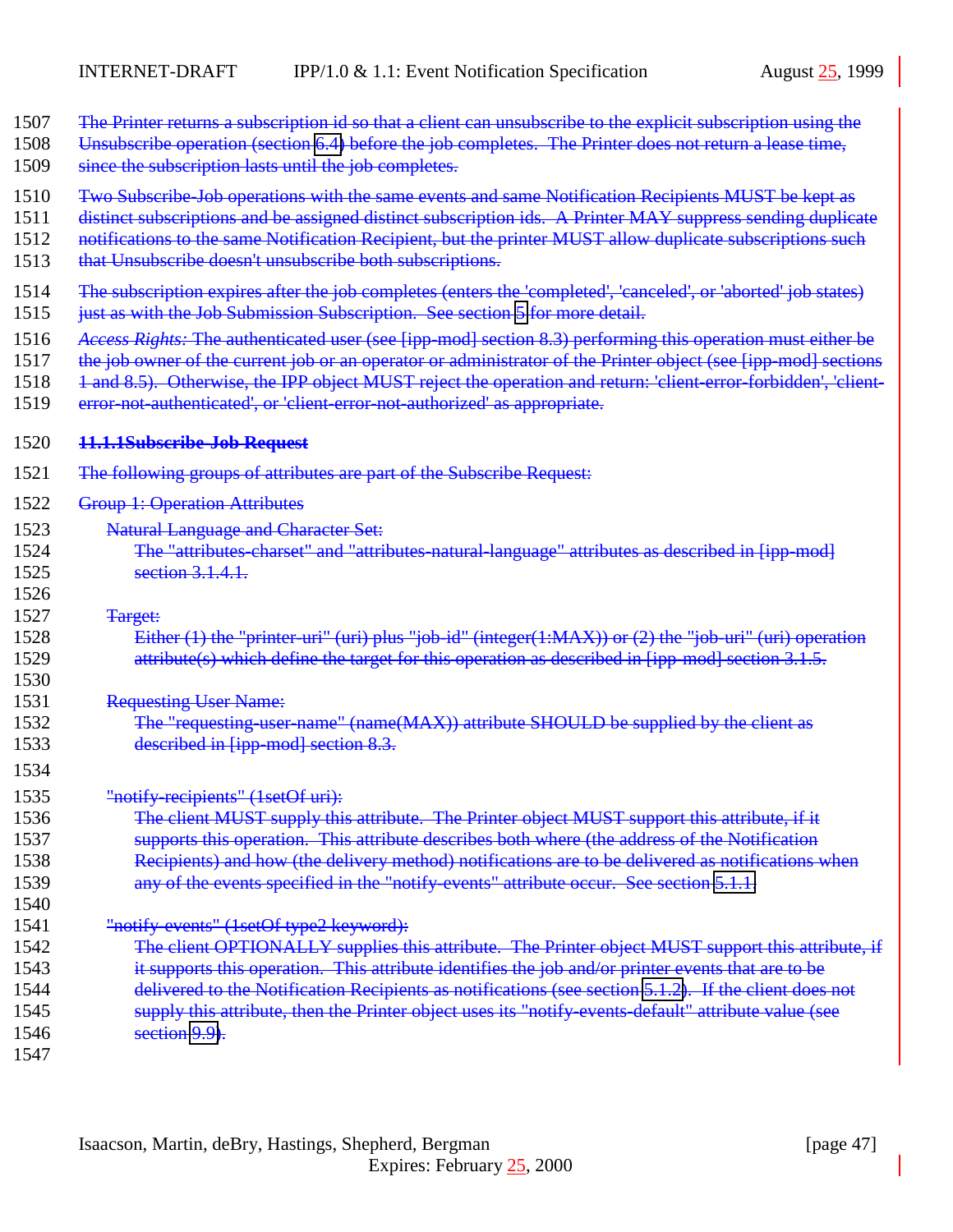| 1548 | 8.1.2Subscribe-Job Response                                                                                   |
|------|---------------------------------------------------------------------------------------------------------------|
| 1549 | The following groups of attributes are part of the Subscribe-Job Response:                                    |
| 1550 | <b>Group 1: Operation Attributes</b>                                                                          |
| 1551 | <b>Status Message:</b>                                                                                        |
| 1552 | In addition to the REQUIRED status code returned in every response, the response OPTIONALLY                   |
| 1553 | includes a "status-message" (text(255)) and/or a "detailed-status-message" (text(MAX)) operation              |
| 1554 | attribute as described in [ipp-mod] sections 13 and 3.1.6.                                                    |
| 1555 |                                                                                                               |
| 1556 | <b>Natural Language and Character Set:</b>                                                                    |
| 1557 | The "attributes-charset" and "attributes-natural-language" attributes as described in [ipp-mod]               |
| 1558 | section 3.1.4.2.                                                                                              |
| 1559 |                                                                                                               |
| 1560 | "subscription-id" (integer(1:MAX)):                                                                           |
| 1561 | The Printer object MUST support this attribute and return it in the response. It contains an integer          |
| 1562 | subscription identifier assigned by the Printer object for use in notifications and Unsubscribe               |
| 1563 | operations. There is no need to renew, since the lease is the same as for Job Submission operations,          |
| 1564 | i.e., until the Job is completed.                                                                             |
| 1565 |                                                                                                               |
| 1566 | <b>Group 2: Unsupported Attributes</b>                                                                        |
| 1567 | See [ipp-mod] section 3.1.7 for details on returning Unsupported Attributes.                                  |
| 1568 |                                                                                                               |
| 1569 | <b>8.2Subscribe-Printer Operation</b>                                                                         |
| 1570 | This OPTIONAL operation allows a client to add an explicit notification subscription to a Printer object at   |
| 1571 | any time, whether or not the client has submitted a job to that Printer. The client can specify one or more   |
| 1572 | job and/or printer events to be delivered as notifications to one or more Notification Recipients. The job    |
| 1573 | events are for any job submitted to the Printer. The printer events are any events generated by that Printer. |

1574 If "Explicit Subscriptions" is implemented, this operation is REQUIRED to be supported by the Printer.

1575 The Printer returns a subscription id and the length of time for which it has granted a lease for the

1576 subscription. The client must renew the subscription using the Renew-Subscription operation (see section

1577 [6.3\)](#page-50-0) before the lease runs out in order to maintain the subscription. A client can unsubscribe using the

- 1578 Unsubscribe operation (section [6.4\)](#page-51-0) and the subscription id.
- 1579 Two Subscribe-Printer operations with the same events and same Notification Recipients MUST be kept as

1580 distinct subscriptions and be assigned distinct subscription ids. A Printer MAY suppress sending duplicate

1581 notifications to the same Notification Recipient, but the printer MUST allow duplicate subscriptions such

- 1582 that Unsubscribe doesn't unsubscribe both subscriptions.
- 1583 If the Printer has a bounded set of concurrent subscriptions (for the specified events or any events), the
- 1584 printer rejects the operation and returns the 'server-error-too-many-subscriptions' status code. The client 1585 SHOULD try again later.
- 1586 Access Rights: The authenticated user (see [IPP-MOD] section 8.3) performing this operation must be an
- 1587 operator or administrator of the printer object (see [IPP-MOD] sections 1 and 8.5). Otherwise the IPP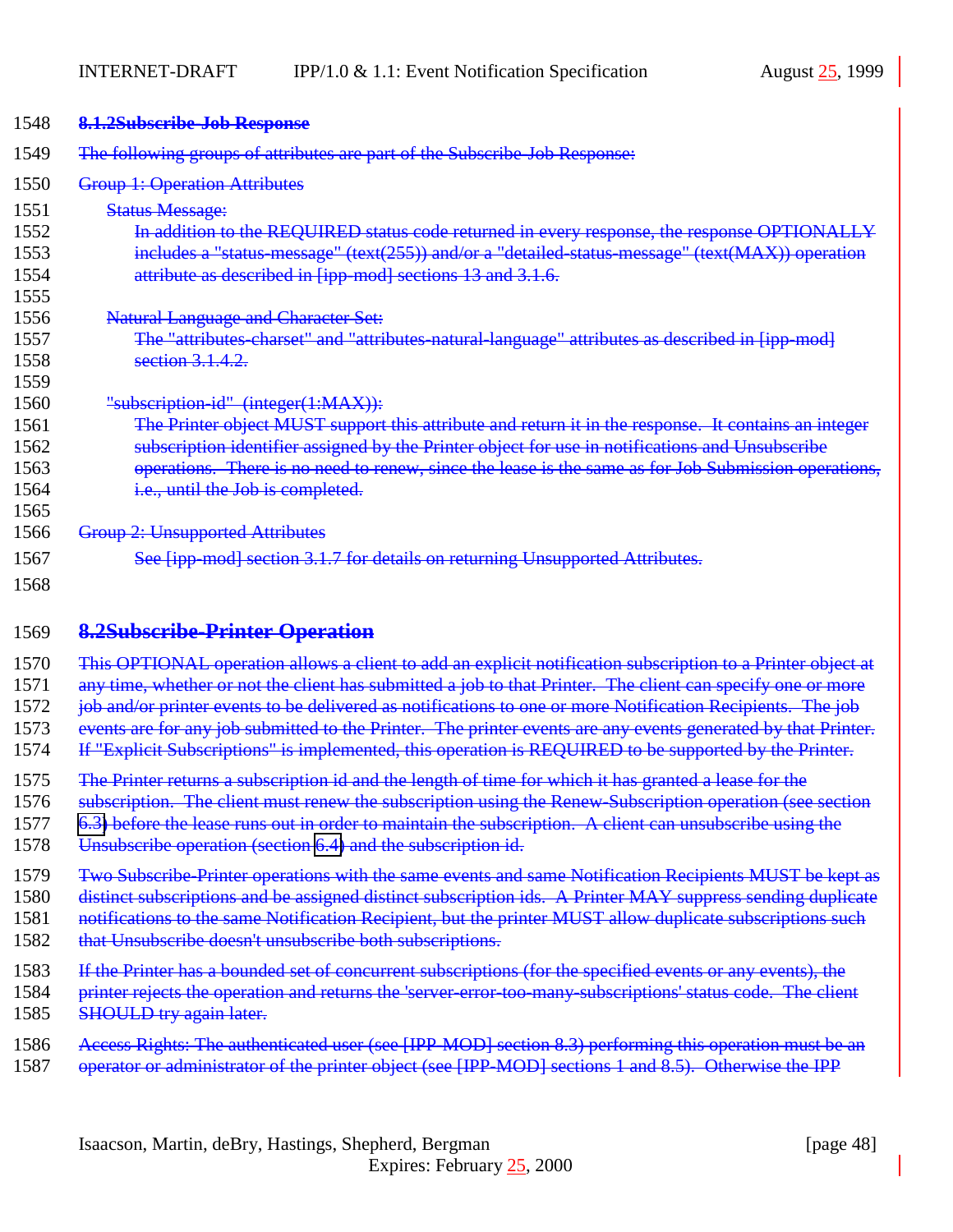<span id="page-48-0"></span>

| 1588<br>1589 | object must reject the operation and return: client-error-forbidden, client-error-not-authenticated, and<br>client-error-not-authorized as appropriate. |
|--------------|---------------------------------------------------------------------------------------------------------------------------------------------------------|
| 1590         | 11.2.1Subscribe-Printer Request                                                                                                                         |
| 1591         | The following groups of attributes are part of the Subscribe Printer Request:                                                                           |
| 1592         | <b>Group 1: Operation Attributes</b>                                                                                                                    |
| 1593         | <b>Natural Language and Character Set:</b>                                                                                                              |
| 1594         | The "attributes-charset" and "attributes-natural-language" attributes as described in [ipp-mod]                                                         |
| 1595         | section 3.1.4.1.                                                                                                                                        |
| 1596         |                                                                                                                                                         |
| 1597         | Target:                                                                                                                                                 |
| 1598         | The "printer-uri" (uri) operation attribute which is the target for this operation as described in [ipp-                                                |
| 1599         | mod] section 3.1.5.                                                                                                                                     |
| 1600         |                                                                                                                                                         |
| 1601         | <b>Requesting User Name:</b>                                                                                                                            |
| 1602         | The "requesting-user-name" (name(MAX)) attribute SHOULD be supplied by the client as                                                                    |
| 1603         | described in [ipp-mod] section 8.3.                                                                                                                     |
| 1604         |                                                                                                                                                         |
| 1605         | "notify recipients" (1setOf uri):                                                                                                                       |
| 1606         | The client MUST supply this attribute. The Printer object MUST support this attribute, if is                                                            |
| 1607         | supports this operation. This attribute describes both where (the address of the Notification                                                           |
| 1608         | Recipients) and how (the delivery method) notifications are to be delivered as notifications when                                                       |
| 1609         | any of the events specified in the "notify-events" attribute occur. See section 5.1.1.                                                                  |
| 1610         |                                                                                                                                                         |
| 1611         | "notify events" (1setOf type2 keyword):                                                                                                                 |
| 1612         | The client OPTIONALLY supplies this attribute. The Printer object MUST support this attribute, if                                                       |
| 1613         | it supports this operation. This attribute identifies the job and/or printer events that are to be                                                      |
| 1614         | delivered to the Notification Recipients as notifications (see section 5.1.2). If the client does not                                                   |
| 1615         | supply the attribute, then the Printer object uses its "notify events default" attribute value (see                                                     |
| 1616         | section 9.9).                                                                                                                                           |
| 1617         |                                                                                                                                                         |
| 1618         | "notify-lease-time" (integer(0:MAX)):                                                                                                                   |
| 1619         | The client OPTIONALLY supplies this attribute. The printer object MUST support this attribute, if                                                       |
| 1620         | it supports this operation. This attribute requests a lease time for the subscription, i.e., the number                                                 |
| 1621         | of seconds before the subscription expires.                                                                                                             |
| 1622         |                                                                                                                                                         |
| 1623         | There is no way to query the outstanding subscriptions. Instead, every subscription has a lease time,                                                   |
| 1624         | so that no subscription can be carried too long and become a dead subscription because the                                                              |
| 1625         | Notification Recipient has gone away.                                                                                                                   |
| 1626         |                                                                                                                                                         |
| 1627         | If the client does not supply this attribute in the request, the Printer object uses its "notify-lease-                                                 |
| 1628         | time-default" attribute value (see section 9.12).                                                                                                       |
| 1629         |                                                                                                                                                         |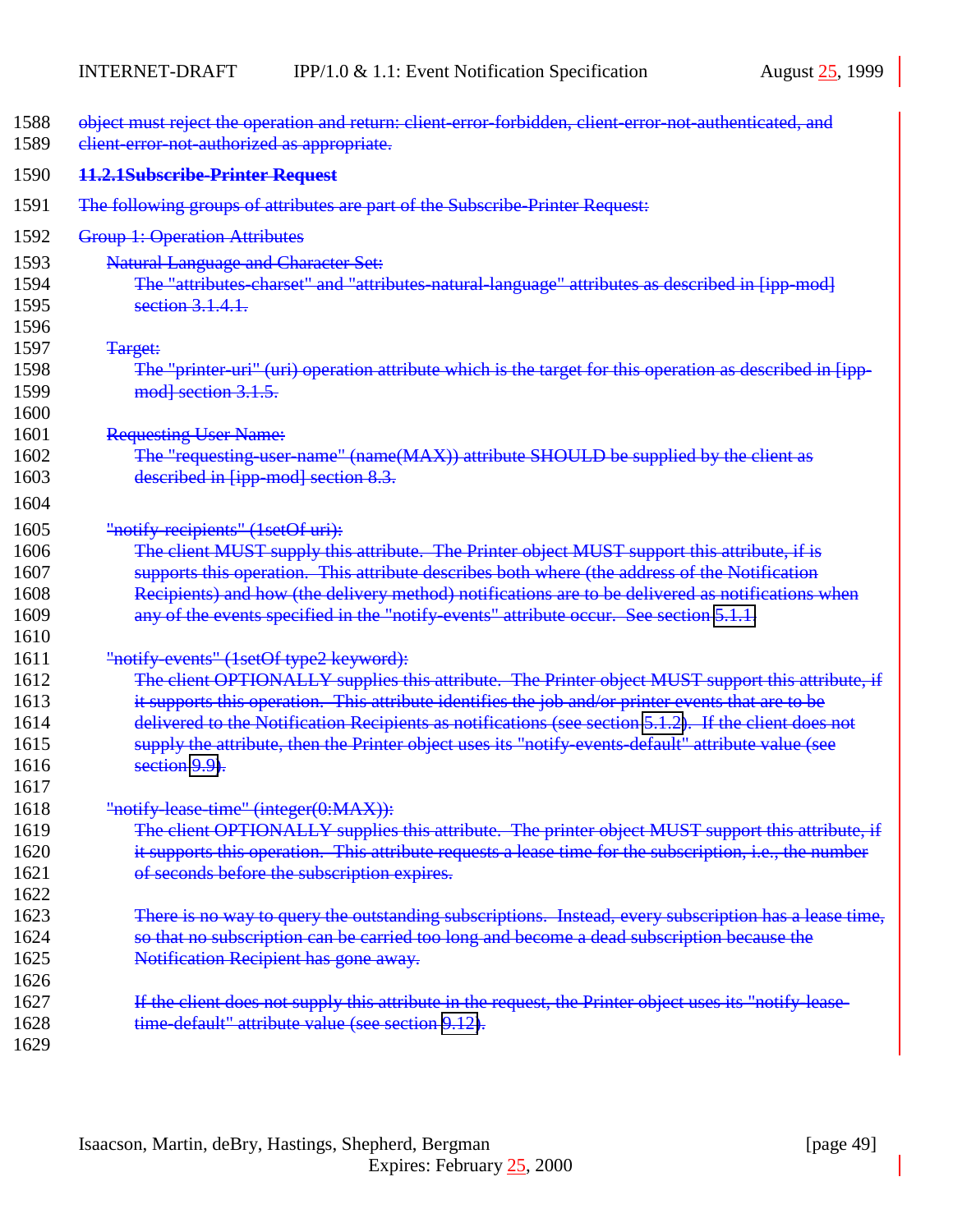<span id="page-49-0"></span>

| 1630 | "printer-message-from-operator":                                                                       |
|------|--------------------------------------------------------------------------------------------------------|
| 1631 | If the client supplies this attribute, the Printer copies its value to the Printer's "printer-message- |
| 1632 | from operator" Printer Description attribute.                                                          |
| 1633 |                                                                                                        |
| 1634 | 8.2.2Subscribe-Printer Response                                                                        |
| 1635 | The following groups of attributes are part of the Subscribe-Printer Response:                         |
| 1636 | <b>Group 1: Operation Attributes</b>                                                                   |
| 1637 | <b>Status Message:</b>                                                                                 |
| 1638 | In addition to the REQUIRED status code returned in every response, the response OPTIONALLY            |
| 1639 | includes a "status-message" (text) operation attribute as described in [ipp-mod] section 3.1.6.        |
| 1640 |                                                                                                        |
| 1641 | <b>Natural Language and Character Set:</b>                                                             |
| 1642 | The "attributes-charset" and "attributes-natural-language" attributes as described in [ipp-mod]        |
| 1643 | section 3.1.4.1.                                                                                       |
| 1644 |                                                                                                        |
| 1645 |                                                                                                        |
| 1646 | "subscription-id" (integer(1:MAX)):                                                                    |
| 1647 | The Printer object MUST support this attribute and return it in the response. It contains an integer   |
| 1648 | subscription identifier assigned by the Printer object for use in notifications and Renew-             |
| 1649 | Subscription/Unsubscribe operations.                                                                   |
| 1650 |                                                                                                        |
| 1651 | "notify-lease-time" (integer(0:MAX)):                                                                  |
| 1652 | The Printer object MUST support this attribute and return it in the response. It contains the actual   |
| 1653 | lease time granted, which MUST be in the range specified by the Printer's "notify lease time-          |
| 1654 | supported" attribute. If the client supplied a value that is less than the minimum or greater than the |
| 1655 | maximum, the Printer sets the actual lease time to the minimum or maximum value, respectively,         |
| 1656 | but otherwise accepts and performs the operation normally and no special status code is returned. It   |
| 1657 | is up to the client to check this returned value, if it cares.                                         |
| 1658 |                                                                                                        |
| 1659 | "initial-sequence-numbers" (1setOf integer(1:MAX)):                                                    |
| 1660 | The Printer object MUST support this attribute and return it in the response. It contains the          |
| 1661 | sequence number values that will be sent in the first notification for each of the events in the       |
| 1662 | "notify events" operation attribute in the request. The order of the values of this attribute          |
| 1663 | correspond to the order of the values in the "notify events" operation attribute. Since the event      |
| 1664 | sequence numbers are associated with the event, not the subscription, there is a single sequence       |
| 1665 | number attribute for the Printer for each event, which is counting monotonically for each event        |
| 1666 | separately. Therefore, a Notification Recipient that is concerned about missing notifications, needs   |
| 1667 | to know the first value to expect.                                                                     |
| 1668 | Note: The subscribing client needs to convey this value to the Notification Recipient, in case the     |
| 1669 | <b>Notification Recipient cares.</b>                                                                   |
| 1670 |                                                                                                        |
| 1671 | ISSUE 8 - Should the event sequence number be associated with the event (see section 7.1) as in        |
| 1672 | Jini, or with the Subscription object? If the latter, then notification batching could happen for the  |
| 1673 | same subscription. Then "xxx-trigger event" could be changed back to 1setOf to agree with the          |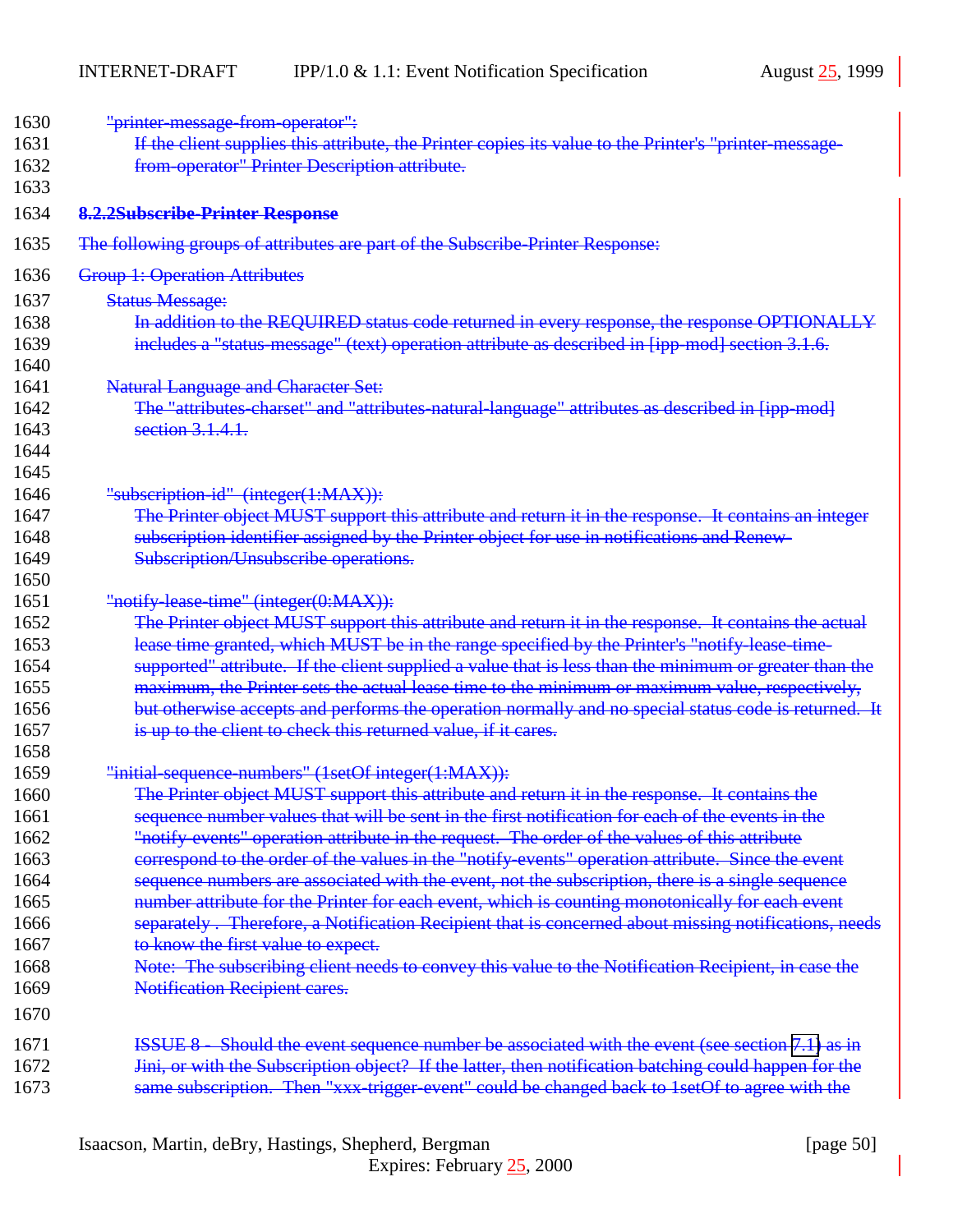<span id="page-50-0"></span>

| 1674 | "notify-events" operation, Job Description, and Printer Description attributes. Then event sequence          |
|------|--------------------------------------------------------------------------------------------------------------|
| 1675 | numbers always start with 1 for Explicit Printer Subscriptions, just like for Explicit Job and Job           |
| 1676 | Submission Subscriptions and there is no need to return the starting sequence number for Printer             |
| 1677 | events.                                                                                                      |
| 1678 | "detailed-status-message" (text(MAX))                                                                        |
| 1679 | The OPTIONAL "detailed-status-message" operation attribute provides additional more detailed                 |
| 1680 | technical and implementation-specific information about the operation. The "detailed-status-                 |
| 1681 | message" attribute's syntax is "text(MAX)". See [ipp-mod] section 3.1.6.3 for more information.              |
| 1682 |                                                                                                              |
| 1683 | <b>Group 2: Unsupported Attributes</b>                                                                       |
| 1684 | See [ipp-mod] section 3.1.7 for details on returning Unsupported Attributes.                                 |
| 1685 | 8.3 Renew-Subscription                                                                                       |
| 1686 | This OPTIONAL operation allows a client to renew the lease time on an already established explicit           |
| 1687 | subscription. The client supplies the "subscription-id" for this operation that was returned in the previous |
| 1688 | Subscribe Job or Subscribe Printer operation that created the subscription. If "Explicit Subscriptions" is   |
| 1689 | implemented, this operation is REQUIRED to be supported by the Printer.                                      |
| 1690 | The Subscription-id MUST NOT change upon renewal of the lease.                                               |
| 1691 | 11.3.1Renew-Subscription Request                                                                             |
| 1692 | The following groups of attributes are part of the Subscribe Request:                                        |
| 1693 | <b>Group 1: Operation Attributes</b>                                                                         |
| 1694 | <b>Natural Language and Character Set:</b>                                                                   |
| 1695 | The "attributes-charset" and "attributes-natural-language" attributes as described in [ipp-mod]              |
| 1696 | section 3.1.4.1.                                                                                             |
| 1697 |                                                                                                              |
| 1698 | Target:                                                                                                      |
| 1699 | The "printer-uri" (uri) operation attribute which is the target for this operation as described in [ipp-     |
| 1700 | mod] section 3.1.5.                                                                                          |
| 1701 |                                                                                                              |
| 1702 | ISSUE 9 A "printer uri" plus "subscription id" isn't enough to target an Explicit Job Subscription?          |
| 1703 | Do we really need both Renew-Printer-Subscription and Renew-Job-Subscription, both which                     |
| 1704 | require a "subscription-id", but the former has a Printer object target and the latter has a Job object      |
| 1705 | target?                                                                                                      |
| 1706 |                                                                                                              |
| 1707 | <b>Requesting User Name:</b>                                                                                 |
| 1708 | The "requesting user name" (name(MAX)) attribute SHOULD be supplied by the client as                         |
| 1709 | described in [ipp-mod] section 8.3.                                                                          |
| 1710 |                                                                                                              |
| 1711 | "subscription-id" (integer(1:MAX)):                                                                          |
| 1712 | The client MUST supply this attribute. The printer object MUST support this attribute. It identifies         |
| 1713 | the subscription to be renewed, i.e., it is the integer subscription identifier returned by the Printer      |
| 1714 | object in a previous Subscribe or Renew-Subscription operation.                                              |
| 1715 |                                                                                                              |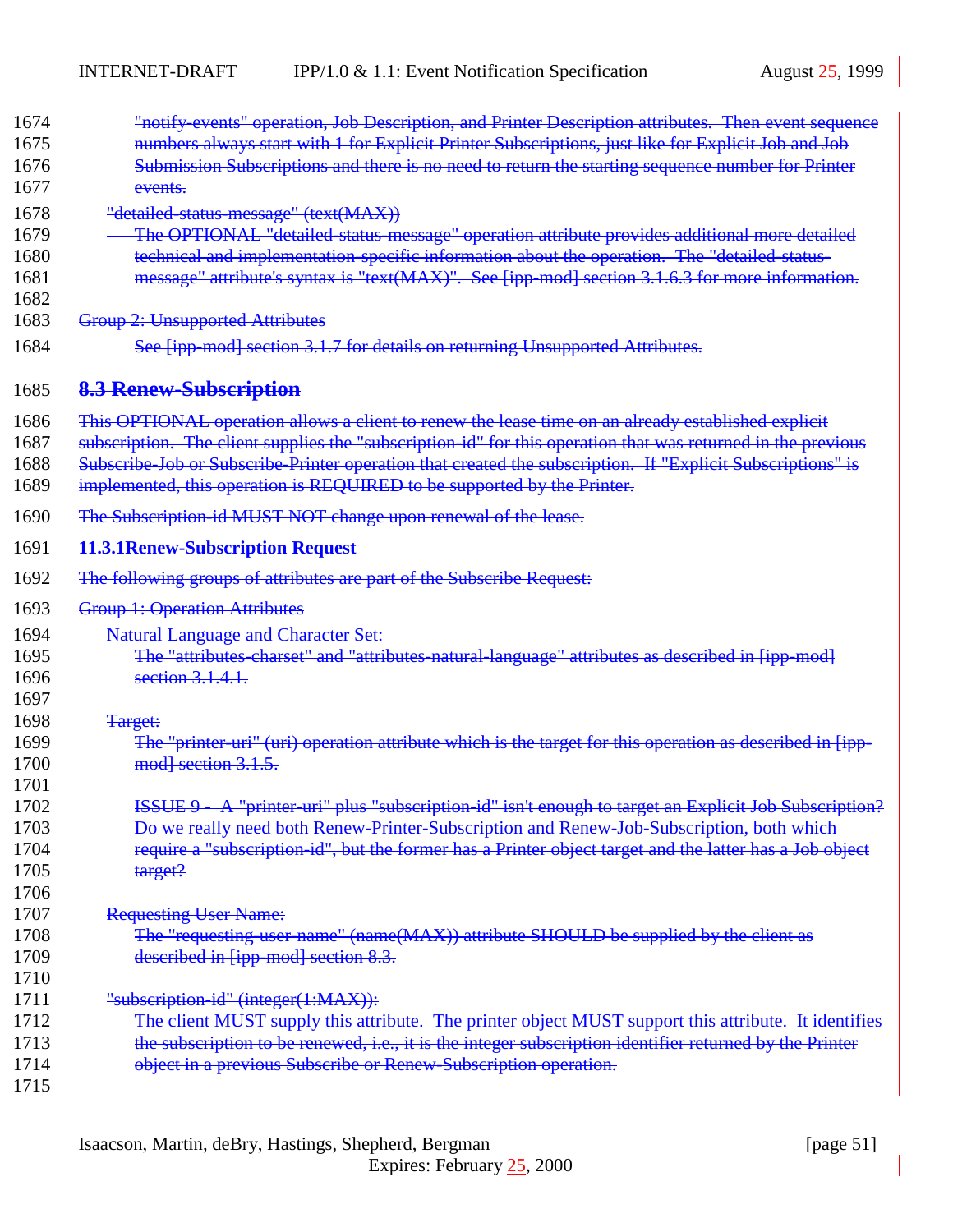<span id="page-51-0"></span>

| 1716 | The Printer returns a 'client-error-not-found' status code, if the subscription id is not found (or has        |
|------|----------------------------------------------------------------------------------------------------------------|
| 1717 | expired).                                                                                                      |
| 1718 |                                                                                                                |
| 1719 | "notify lease time" (integer(0:MAX)):                                                                          |
| 1720 | See the description of "notify-lease-time" for the Subscribe operation request in Section .6.2.1.              |
| 1721 |                                                                                                                |
| 1722 |                                                                                                                |
| 1723 | 8.3.2Renew-Subscription Response                                                                               |
| 1724 | The following groups of attributes are part of the Subscribe Response:                                         |
| 1725 | <b>Group 1: Operation Attributes</b>                                                                           |
| 1726 | <b>Status Message:</b>                                                                                         |
| 1727 | In addition to the REQUIRED status code returned in every response, the response OPTIONALLY                    |
| 1728 | includes a "status-message" (text) operation attribute as described in [ipp-mod] section 3.1.6.                |
| 1729 |                                                                                                                |
| 1730 | <b>Natural Language and Character Set:</b>                                                                     |
| 1731 | The "attributes-charset" and "attributes-natural-language" attributes as described in [ipp-mod]                |
| 1732 | section $3.1.4.1$ .                                                                                            |
| 1733 |                                                                                                                |
| 1734 | "notify lease time" (integer(0:MAX)):                                                                          |
| 1735 | See the description of "notify-least-time" for the Subscribe operation response in Section 6.2.2.              |
| 1736 |                                                                                                                |
| 1737 | <b>Group 2: Unsupported Attributes</b>                                                                         |
| 1738 | See section 3.1.7 for details on returning Unsupported Attributes.                                             |
| 1739 |                                                                                                                |
| 1740 | Access Rights: The authenticated user (see [IPP-MOD] section 8.3) performing this operation must be an         |
| 1741 | operator or administrator of the printer object (see [IPP-MOD] sections 1 and 8.5). Otherwise the IPP          |
| 1742 | object must reject the operation and return: client-error-forbidden, client-error-not-authenticated, and       |
| 1743 | client error not authorized as appropriate.                                                                    |
| 1744 | ISSUE 10 Can't we have authentication for subscriptions as we have for jobs? Then the owner of the             |
| 1745 | subscription, i.e., the user that performed the Explicit Subscription can Renew or Unsubscribe.                |
|      |                                                                                                                |
| 1746 | 8.4Unsubscribe                                                                                                 |
| 1747 | This OPTIONAL operation allows a client to unsubscribe explicit notification subscription. The                 |
| 1748 | "subscription id" is required to perform this operation. Once a client performs an Unsubscribe operation,      |
| 1749 | the Printer (or an associated notification service) immediately stops sending notifications to the associated  |
| 1750 | Notification Recipient(s) for that subscription. If "Explicit Subscriptions" is implemented, this operation is |
| 1751 | REQUIRED to be supported by the Printer.                                                                       |
| 1752 | ISSUE 11 - Add way to the Unsubscribe operation to unsubscribe all subscriptions? all "my"                     |
| 1753 | subscriptions?                                                                                                 |
|      |                                                                                                                |
| 1754 | Access Rights: The authenticated user (see [IPP-MOD] section 8.3) performing this operation must be an         |
| 1755 | operator or administrator of the printer object (see [IPP MOD] sections 1 and 8.5). Otherwise the IPP          |
| 1756 | object must reject the operation and return: client-error-forbidden, client-error-not-authenticated, and       |
| 1757 | client-error-not-authorized as appropriate.                                                                    |
|      |                                                                                                                |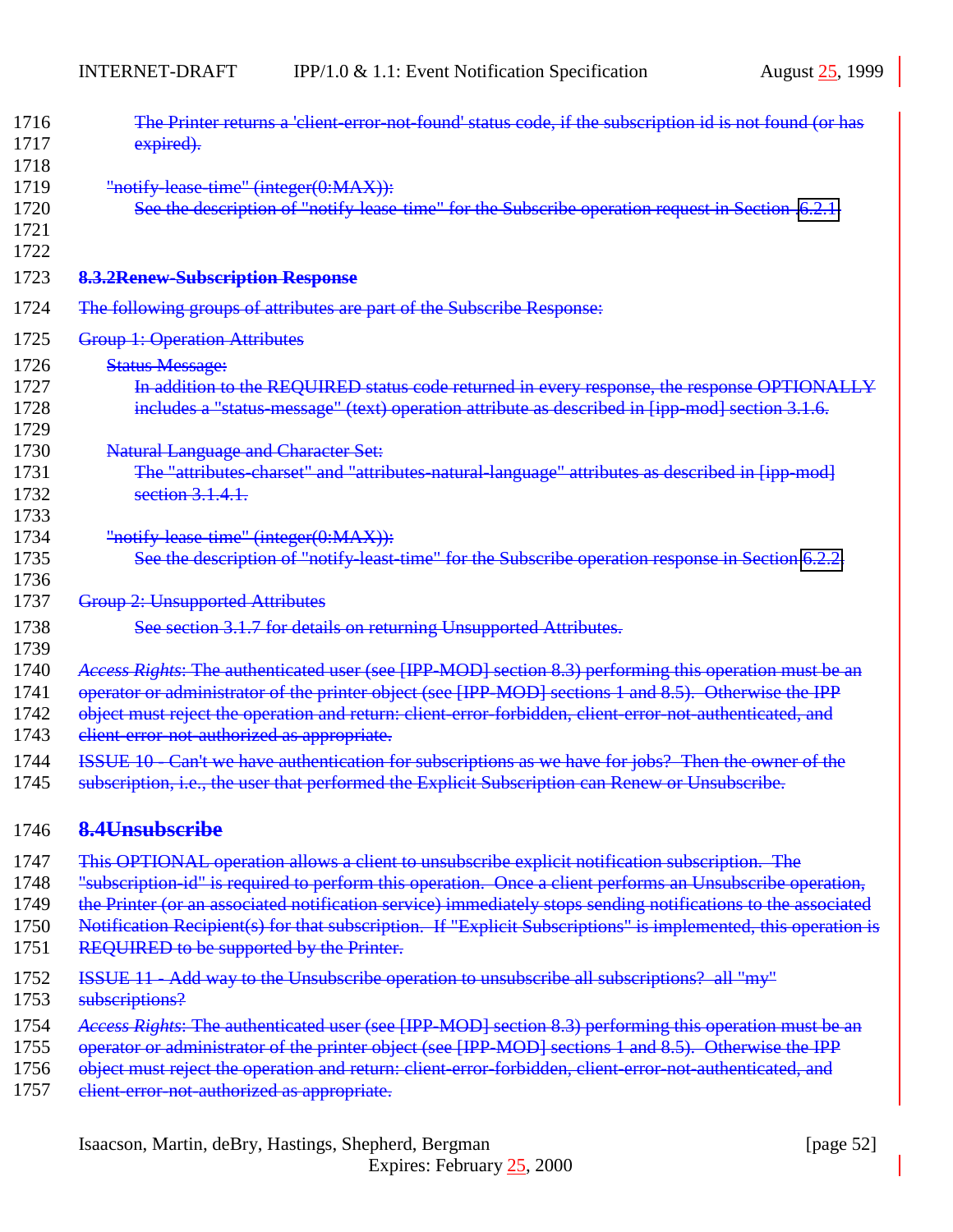| 1758<br>1759<br>1760 | ISSUE 12 - Can't we have authentication for subscriptions as we have for jobs? Then the owner of the<br>subscription, i.e., the user that performed the Explicit Subscription can Renew or Unsubscribe. Or does the<br>lease and sequence number concepts mean that only operators need to be able to Unsubscribe? |
|----------------------|--------------------------------------------------------------------------------------------------------------------------------------------------------------------------------------------------------------------------------------------------------------------------------------------------------------------|
| 1761                 | 11.4.1Unsubscribe Request                                                                                                                                                                                                                                                                                          |
| 1762                 | The following groups of attributes are part of the Unsubscribe Request:                                                                                                                                                                                                                                            |
| 1763                 | <b>Group 1: Operation Attributes</b>                                                                                                                                                                                                                                                                               |
| 1764                 | <b>Natural Language and Character Set:</b>                                                                                                                                                                                                                                                                         |
| 1765                 | The "attributes-charset" and "attributes-natural-language" attributes as described in [ipp-mod]                                                                                                                                                                                                                    |
| 1766                 | section $3.1.4.1$ .                                                                                                                                                                                                                                                                                                |
| 1767                 |                                                                                                                                                                                                                                                                                                                    |
| 1768                 | Target:                                                                                                                                                                                                                                                                                                            |
| 1769                 | The "printer-uri" (uri) operation attribute which is the target for this operation as described in [ipp-                                                                                                                                                                                                           |
| 1770                 | mod] section 3.1.5.                                                                                                                                                                                                                                                                                                |
| 1771                 |                                                                                                                                                                                                                                                                                                                    |
| 1772                 | ISSUE 13 - A "printer-uri" plus "subscription-id" isn't enough to target an Explicit Job                                                                                                                                                                                                                           |
| 1773                 | Subscription? Do we really need both Unsubscribe-Printer and Unsubscribe-Job, both which                                                                                                                                                                                                                           |
| 1774                 | require a "subscription-id", but the former has a Printer object target and the latter has a Job object                                                                                                                                                                                                            |
| 1775                 | target?                                                                                                                                                                                                                                                                                                            |
| 1776                 |                                                                                                                                                                                                                                                                                                                    |
| 1777                 | <b>Requesting User Name:</b>                                                                                                                                                                                                                                                                                       |
| 1778                 | The "requesting-user-name" (name(MAX)) attribute SHOULD be supplied by the client as                                                                                                                                                                                                                               |
| 1779                 | described in [ipp-mod] section 8.3.                                                                                                                                                                                                                                                                                |
| 1780                 |                                                                                                                                                                                                                                                                                                                    |
| 1781                 | "subscription-id" (integer(1:MAX)):                                                                                                                                                                                                                                                                                |
| 1782                 | The client MUST supply this attribute. The printer object MUST support this attribute. It identifies                                                                                                                                                                                                               |
| 1783                 | the subscription to be removed, i.e., it is the integer subscription identifier returned by the Printer                                                                                                                                                                                                            |
| 1784                 | object in a previous Subscribe or Renew-Subscription operation.                                                                                                                                                                                                                                                    |
| 1785                 |                                                                                                                                                                                                                                                                                                                    |
| 1786                 | The Printer returns a 'client error-not-found' status code, if the subscription id is not found (or has                                                                                                                                                                                                            |
| 1787                 | expired).                                                                                                                                                                                                                                                                                                          |
| 1788                 |                                                                                                                                                                                                                                                                                                                    |
| 1789                 | <b>8.4.2Unsubscribe Response</b>                                                                                                                                                                                                                                                                                   |
| 1790                 | The following groups of attributes are part of the Unsubscribe Response:                                                                                                                                                                                                                                           |
| 1791                 | <b>Group 1: Operation Attributes</b>                                                                                                                                                                                                                                                                               |
| 1792                 | <b>Status Message:</b>                                                                                                                                                                                                                                                                                             |
| 1793                 | In addition to the REQUIRED status code returned in every response, the response OPTIONALLY                                                                                                                                                                                                                        |
| 1794                 | includes a "status-message" (text) operation attribute as described in [ipp-mod] section 3.1.6.                                                                                                                                                                                                                    |
| 1795                 |                                                                                                                                                                                                                                                                                                                    |
| 1796                 | <b>Natural Language and Character Set:</b>                                                                                                                                                                                                                                                                         |
| 1797                 | The "attributes-charset" and "attributes-natural-language" attributes as described in [ipp-mod]                                                                                                                                                                                                                    |
| 1798                 | section 3.1.4.1.                                                                                                                                                                                                                                                                                                   |
| 1799                 |                                                                                                                                                                                                                                                                                                                    |
| 1800                 | <b>Group 2: Unsupported Attributes</b>                                                                                                                                                                                                                                                                             |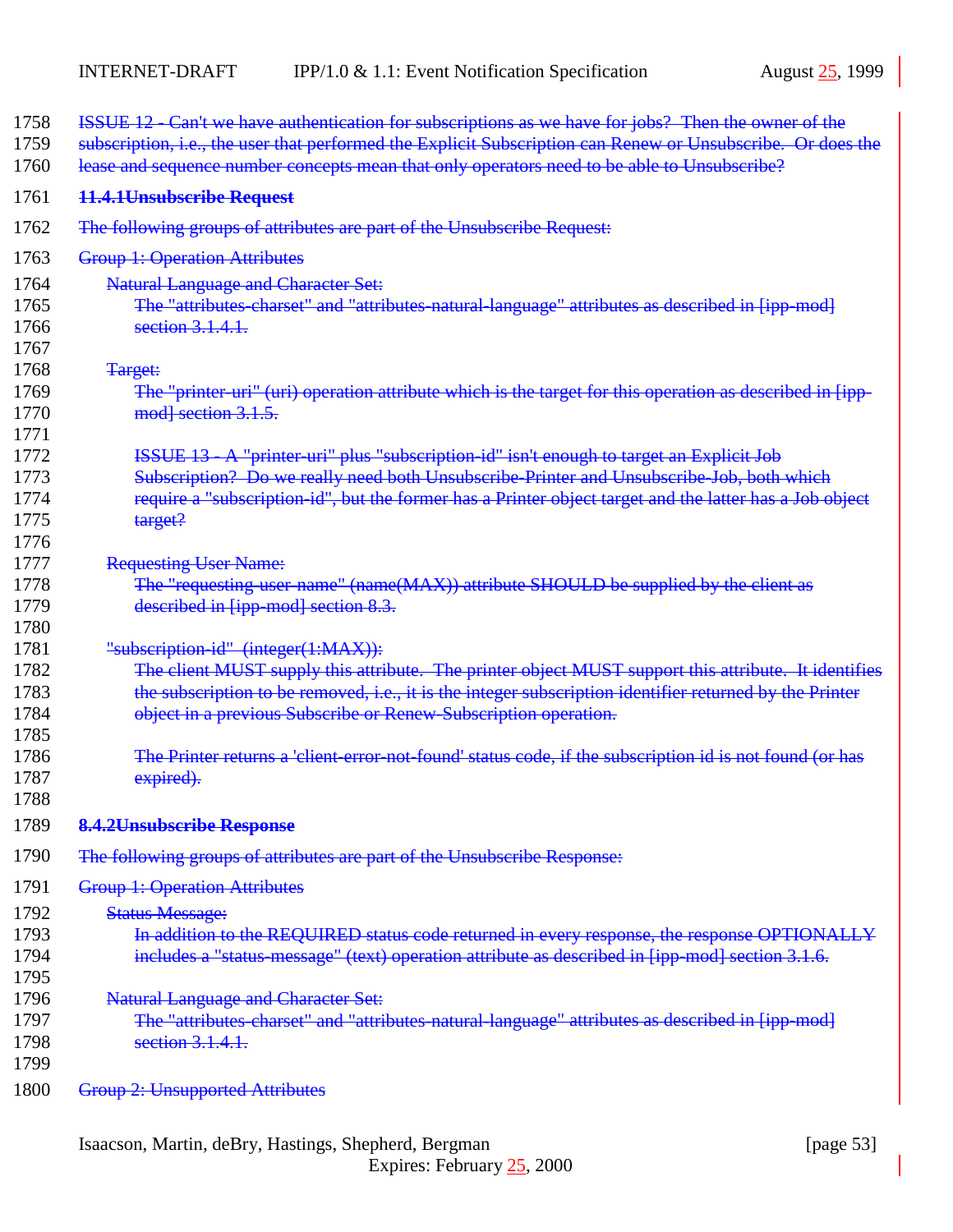<span id="page-53-0"></span>

| 1801 | See section $3.1.7$ for details on returning Unsupported Attributes                                       |
|------|-----------------------------------------------------------------------------------------------------------|
|      | $\frac{1}{100}$ section 3.1.7 for details on returning on supported $\frac{1}{100}$ and $\frac{1}{100}$ . |

- 1802
- 1803 ISSUE 14 Do we need a Get-Printer-Subscriptions operation that returns a list of explicit subscriptions to
- 1804 the Printer object? Jini has such an operation. This operation could be used by a client that has forgotten
- 1805 the subscription id of a long standing subscription. On the other hand, the lease concept was introduced to
- 1806 eliminate the need for a Get-Printer-Subscriptions operation. Also the sequence number mechanism also
- 1807 helps with filtering out duplicate subscriptions that send the same event more than once, since the same
- 1808 sequence number is send in each. If we do add a Get-Printer-Subscriptions operation, then probably need 1809 to include a "which-subscriptions" operation attribute with values: 'my-subscriptions' and 'all-subscriptions',
- 
- 1810 just like Get-Jobs?

# 1811 **10Job Description Attributes**

1812 The following Job Description attributes are defined for use with notification:

# 1813 **10.1notify-recipients (1setOf uri)**

- 1814 This REQUIRED READ-ONLY attribute describes both where (the address) and how (the delivery
- 1815 method) notifications are to be delivered when any of the events specified in the "notify-events" attribute
- 1816 occur. The Printer object MUST populate this Job Description attribute from the corresponding Operation
- 1817 attribute supplied by the client in t for more description of this attribute.
- 1818 Note: There is no way to query the recipients that have been subscribed using the Subscribe-Job operation.
- 1819 ISSUE 18 How many individuals, recipients can be established to be notified of a particular event? The
- 1820 number of recipients should have a minimum number required for support. We did not agree on a such a
- 1821 number. This needs more discussion. If the maximum number required is 1, then clients might not bother
- 1822 supporting more than one recipient in a subscription.

# 1823 **10.2notify-events (1setOf type2 keyword)**

1824 for the behavior if the client-supplied value is outside this range.

# 1825 **11.12notify-lease-time-default (integer(0:MAX))**

- 1826 This Printer attribute specifies the value of the lease time that the Printer object has been configured to
- 1827 assume if the client does not supply a "notify-lease-time" operation attribute in the Subscribe-Printer or
- 1828 Renew-Subscription operations. A Printer MUST support this attribute if it supports the Subscribe-Printer
- 1829 operation.

# 1830 **11.13number-of-subscriptions-supported (integer(1:MAX))**

- 1831 This OPTIONAL attribute identifies the number of explicit subscriptions using the Subscribe-Printer
- 1832 operation that this Printer object can handle at once. The Printer object MUST support this Printer
- 1833 Description attribute, if is supports the Subscribe-Printer operation.
- 1834 NOTE: An event for subscription expiration is not defined. It is the client's responsibility to set up a renew
- 1835 timer. Such a timer will not depend on the reliability of notification delivery, and so will be more reliable.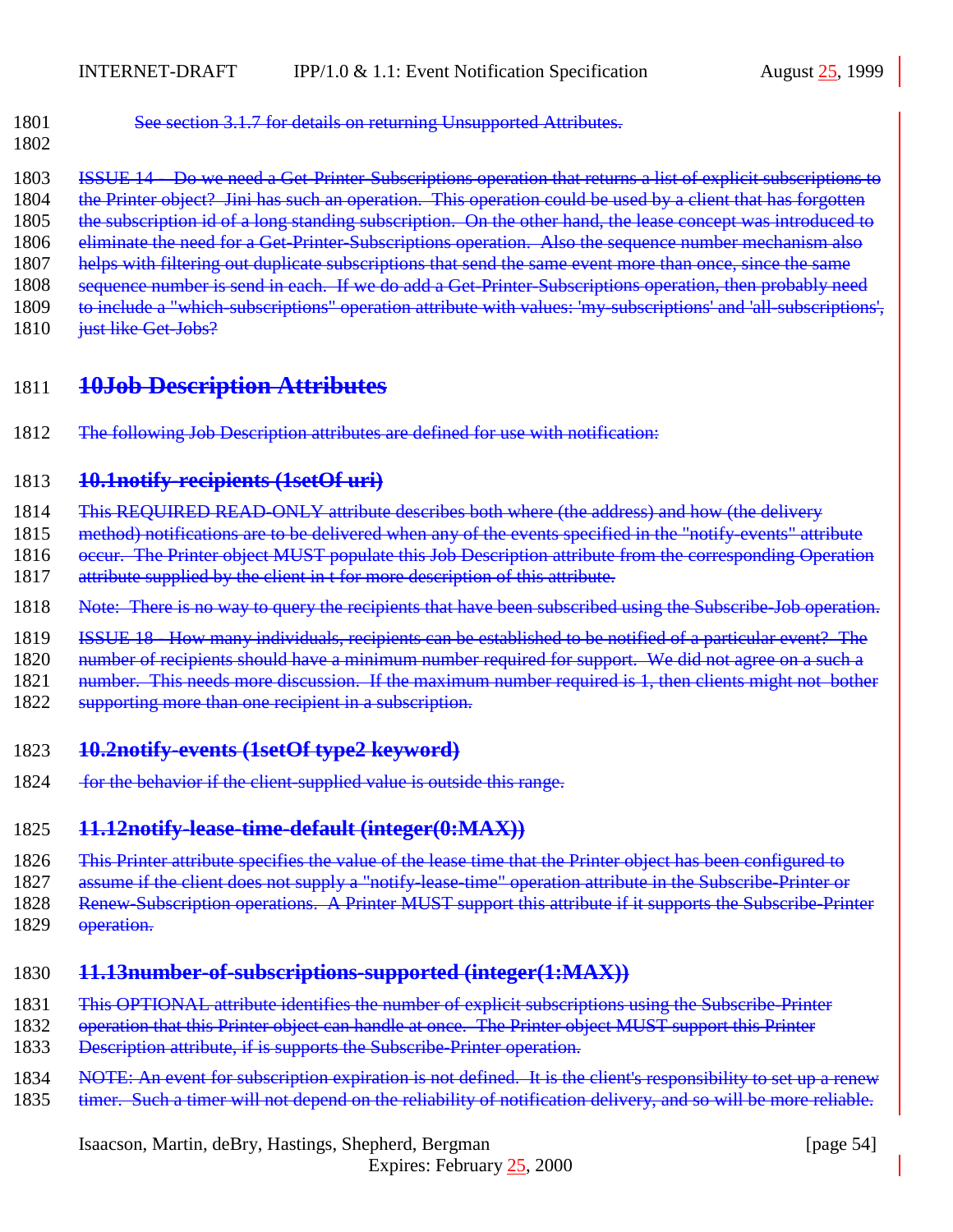# <span id="page-54-0"></span>1836 **10 Conformance Requirements**

- 1837 This section further enhances the Conformance Requirements detailed in [IPP-MOD] section 5. Extensions
- 1838 made to the events herein must be made such that new events or event attributes are backward compatible
- 1839 to clients who implemented early versions of this notification specification.
- 1840 It is OPTIONAL to implement this Event Notification specification. If implemented, IPP objects MUST 1841 support all of the REQUIRED object attributes as defined in this document in the indicated sections.
- 1842 If an object supports an attribute, it MUST support only those values specified in this document or through 1843 the extension mechanism described in [IPP-MOD] section 5.2.4.
- 1844 If IPP Notification is implemented, it is OPTIONAL to support the "Explicit Subscriptions" operations. If
- 1845 "Explicit Subscriptions" is implemented, the operations described in this document must be supported as
- 1846 described in Table 10:

#### 1847 **Table 10 - Conformance Requirements for Operations**

| Attribute                                                 | Conformance requirements |
|-----------------------------------------------------------|--------------------------|
| "job-notify" in Job Creation operations (section 1)       | <b>REQUIRED</b>          |
| Set-Job-Attributes (see [ipp-set2])                       | <b>OPTIONAL</b>          |
| Subscribe-Job (section 6.1)                               | <b>OPTIONAL</b>          |
| <b>SubscribeCreate-Printer-Subscription</b> (section 8.1) | <b>REQUIRED</b>          |
| Get-Printer-Subscription-Attributes (section 8.2)         | <b>REOUIRED</b>          |
| Get-Printer-Subscriptions (section 8.3)                   | <b>REOUIRED</b>          |
| Renew-Printer-Subscription (section 8.4)                  | <b>REQUIRED</b>          |
| UnsubscribeCancel-Printer-Subscription (section 8.5)      | <b>REOUIRED</b>          |

1848

1849 ISSUE 26 - Can there be registered event extensions as well as private event extensions?

# 1850 **11 IANA Considerations**

- 1851 IANA will be called on to register URL schemes for notification delivery for use in the "notification-
- 1852 recipient" attribute, using the same procedures outlined in [ipp-mod].

# 1853 **12 Internationalization Considerations**

- 1854 This IPP notification specification continues the internationalization of [ipp-mod] for attributes containing
- 1855 text strings and names. A subscribing client can specify a different natural language and charset for each 1856 Notification content delivered to a Notification Recipient.
- 1857 The Human Consumable Notification content is a 'text/plain; charset=utf-8' by default where the
- 1858 Notification Sender has localized the text message as requested by the subscriber for the intended
- 1859 Notification Recipient.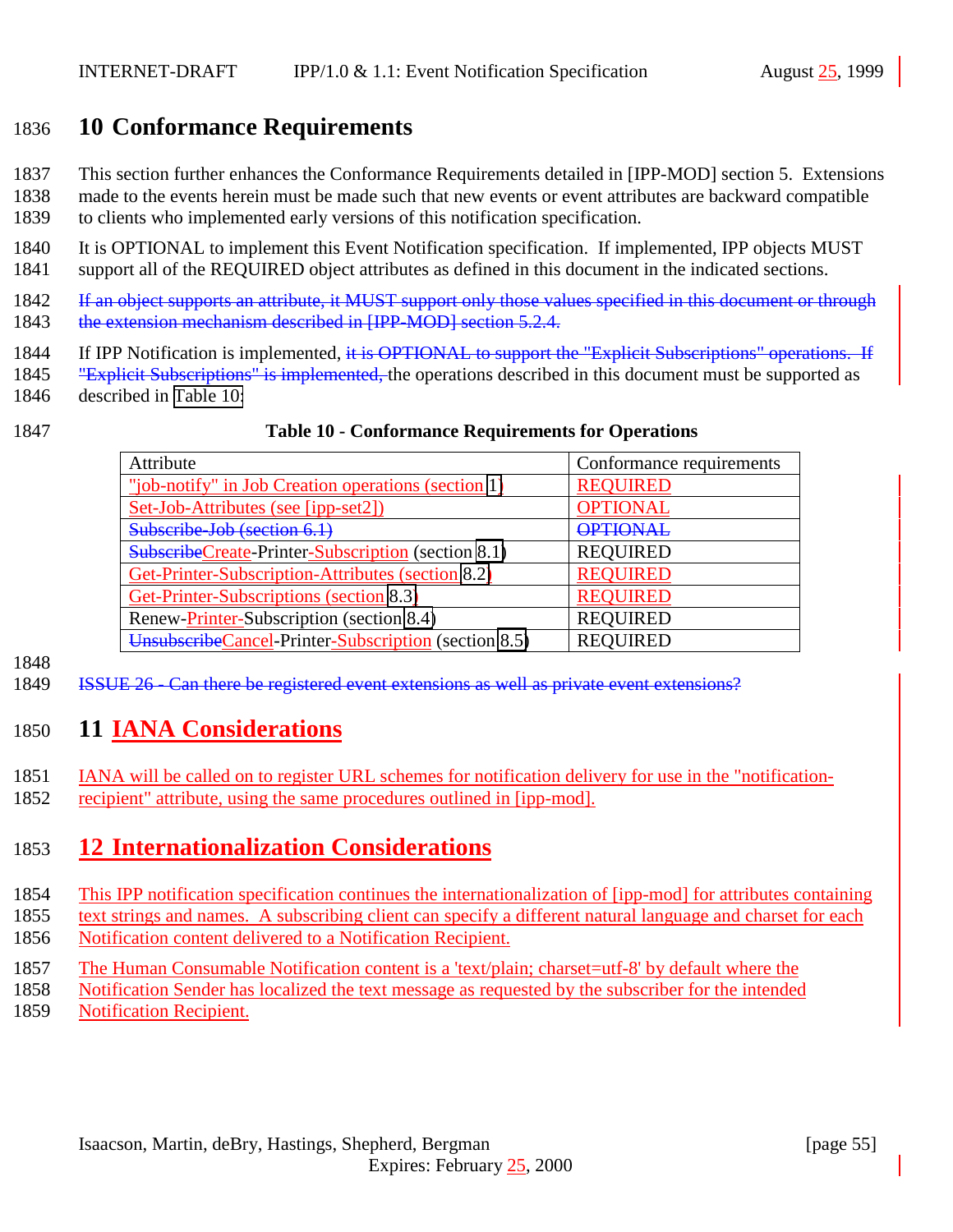# <span id="page-55-0"></span>**13 Security Considerations**

- By far the biggest security concern is the abuse of notification: sending unwanted notifications to third
- parties (i.e., spam). The problem is made worse by notification addresses that may be redistributed to
- multiple parties (e.g. mailing lists). There exist scenarios where third party notification is required (see
- Scenario #2 and #3 in [ipp-not-req]). The fully secure solution would require active agreement of all
- recipients before sending out anything. However, requirement #9 in [ipp-req] ("There is no requirement for IPP Printer receiving the print request to validate the identity of an event recipient") argues against this.
- Certain systems may decide to disallow third party notifications (a traditional fax model).
- Clients submitting notification requests to the IPP Printer has the same security issues as submitting an
- IPP/1.1 print job request. The same mechanisms used by IPP/1.1 can therefore be used by the client
- notification submission. Operations that require authentication can use the HTTP authentication.
- Operations that require privacy can use the HTTP/TLS privacy.
- The notification access control model should be similar to the IPP access control model for Jobs. Creating
- 1873 a Per-Printer Notification Subscription object is associated with a user. Only the creator or an operator can
- cancel the subscription. The system may limit the listing of items to only those items owned by the user.
- Some subscriptions (e.g. those that have a lifetime longer than a job) can be done only by privileged users
- (users having operator and/or administrator access rights), if that is the authorization policy.
- The standard security concerns (delivery to the right user, privacy of content, tamper proof content) apply
- to the notification delivery. IPP should use the security mechanism of the delivery method used. Some
- 1879 delivery mechanisms are more secure than others. Therefore, sensitive notifications should use the delivery
- method that has the strongest security.
- ISSUE 27 Waiting for security requirements in the IPP/1.1 Notification Requirements, such as
- 1882 authorization and authentication for Renew-Subscription and Unsubscribe.

# **14 Status Codes**

1884 Add-The following status codes are defined as extensions for notification:

# **14.1 client-error-uri-notification-scheme-not-supported (0x04??)**

- The scheme of the client-supplied URI in a "notify-recipients" operation attribute in a Create-Printer-1887 Subscription create job, Subscribe-Job, or Subscribe-Printer operation is not supported. See [ipp-mod]
- section 3.1.7.
- Note: There is no corresponding Per-Job subscription error, since the Printer object MUST ignore any errors in the "job-notify" operation attribute and perform the Job Creation operation (see section [5.1\)](#page-15-0), since
- 1891 the job can still be printed.
- ISSUE 4 The client-error-uri-scheme-not-supported is already an IPP/1.1 status code and section 3.1.6.1 indicates that the "document-uri" attribute NEED NOT be returned in the Unsupported Attributes group,
- 1894 otherwise, we could use that error code and REQUIRE that offending "xxx-uri" attribute(s) to be returned.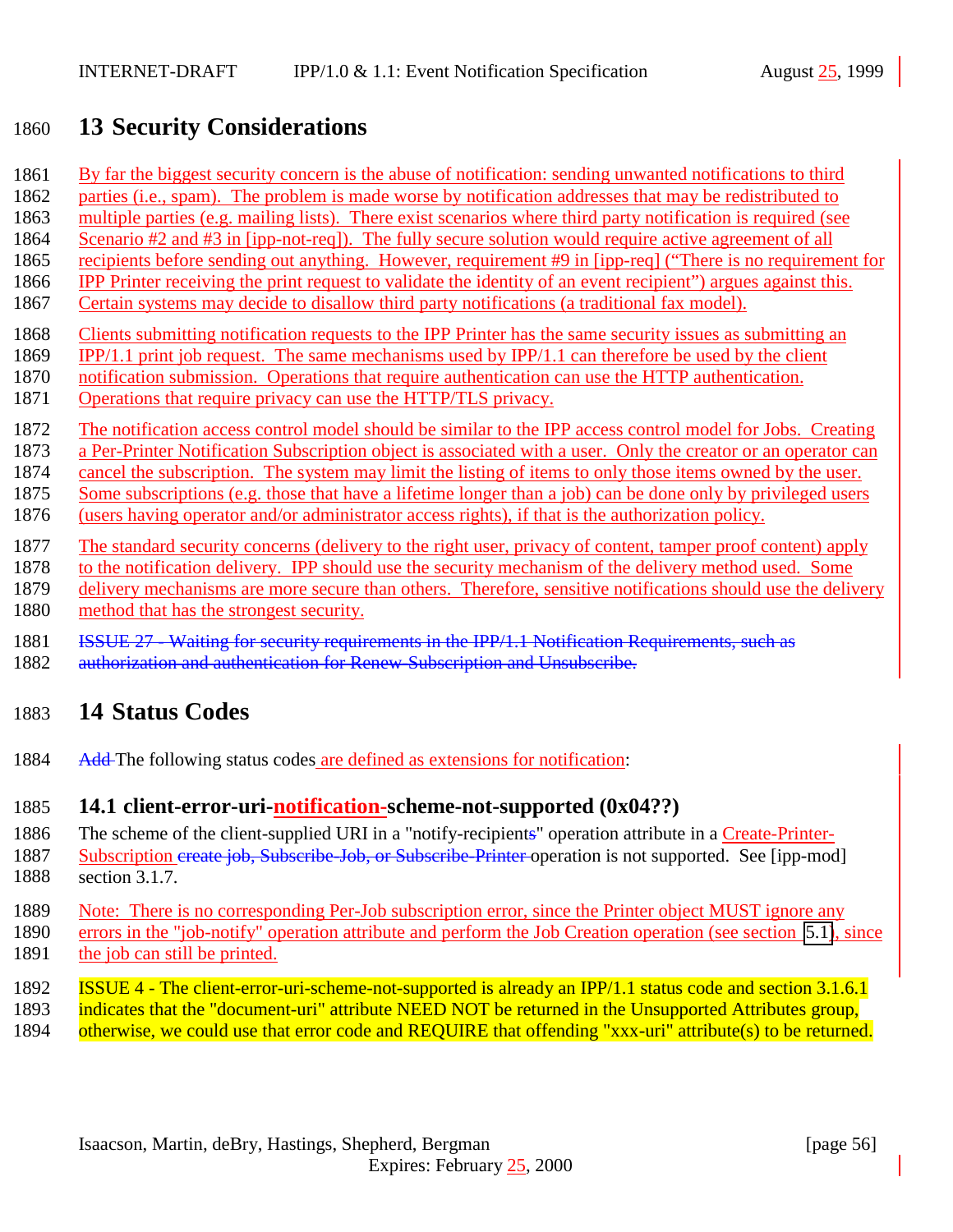#### <span id="page-56-0"></span>1895 **14.2 server-error-too-many-subscriptions (0x04??)**

- 1896 The bounded set of concurrent Per-Printer subscriptions supported byon the Printer object would be 1897 exceeded if this request were accepted.
- 1898 Note: There is no corresponding Per-Job subscription error, since the Printer object MUST ignore any
- 1899 errors in the "job-notify" operation attribute and perform the Job Creation operation (see section [5.1\)](#page-15-0), since 1900 the job can still be printed.

#### 1901 **14.3 server-error-too-many-events (0x04??)**

- 1902 The client supplied more events in the "notify-events" operation attribute in a Create-Printer-Subscription 1903 that the Printer supports, as indicated in its "max-events-supported" attribute (see section [5.5.4\)](#page-26-0).
- 1904 Note: There is no corresponding Per-Job subscription error, since the Printer object MUST ignore any
- 1905 errors in the "job-notify" operation attribute and perform the Job Creation operation (see section [5.1\)](#page-15-0), since
- 1906 the job can still be printed.
- 1907 ISSUE 5 Should the entire "job-notify" operation attribute be ignored, if one of its member attributes has 1908 a problem, or should just that member attribute be ignored? If the latter, then is just the member attribute
- 1909 returned in the Unsupported Attributes group?

# 1910 **15 References**

#### 1911 <del>[draft-prtmib]</del>

- 1912 Turner, R., "Printer MIB", <draft-ietf-printmib-mib-info-04.txt>, work in progress, January 22,
- 1913 **1999.**

#### 1914 [ipp-coll]

1915 deBry, R., , Hastings, T., Herriot, R., "Internet Printing Protocol/1.0 & 1.1: collection attribute 1916 syntax", <draft-ietf-ipp-collection.doc>, work in progress, August 22, 1999.

#### 1917 [ipp-mod]

1918 deBry, R., , Hastings, T., Herriot, R., Isaacson, S., Powell, P., "Internet Printing Protocol/1.1: Model 1919 and Semantics", < draft-ietf-ipp-model-v11-04.txt>, work in progress, June 23, 1999.

#### 1920 [ipp-not-hist]

1921 deBry, R., Lewis, H., Hastings, T., "Internet Printing Protocol/1.1: Requirements for IPP 1922 Notifications", <draft-ietf-ipp-not-change-history-00.doc>, work in progress, August 22, 1999.

#### 1923 [ipp-not-req]

1924 deBry, R., Lewis, H., Hastings, T., "Internet Printing Protocol/1.1: Requirements for IPP 1925 Notifications", <draft-ietf-ipp-not-03.txt>, work in progress, August 11, 1999.

#### 1926  $[pp-set2adm]$

- 1927 Kugler, C., , Hastings, T., "Internet Printing Protocol/1.0 & 1.1: Additional Administrative 1928 Operations, Set 2", <draft-ietf-ipp-ops-set2admin-990719.txt>, work in progress, July 19August 22,
- 1929 1999.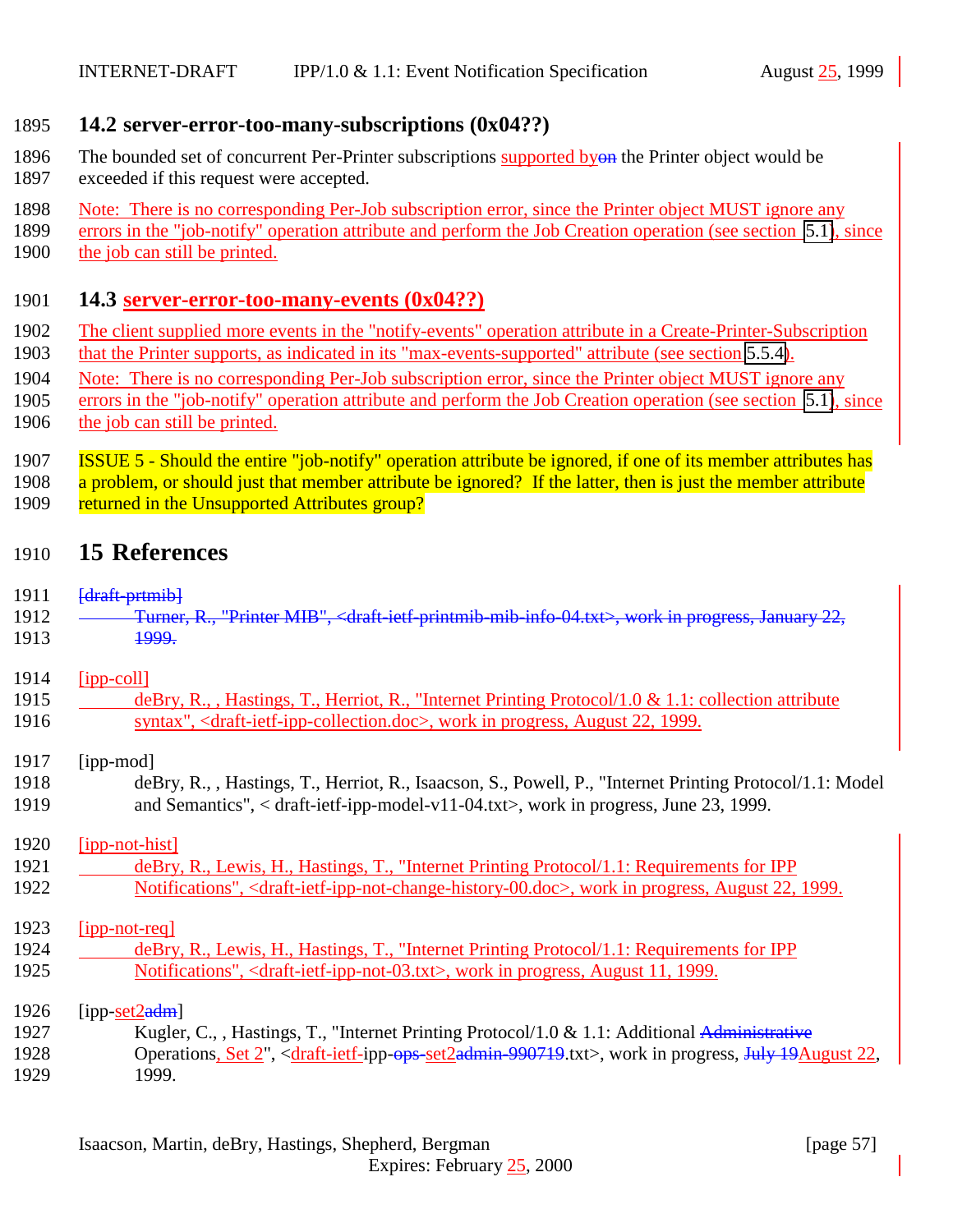<span id="page-57-0"></span>

| 1930 | [ipp-prog]                                                                                                                    |
|------|-------------------------------------------------------------------------------------------------------------------------------|
| 1931 | Hastings, T., Bergman, R., Lewis, H., "Proposed Job Progress Attributes for IPP", <draft-ietf-ipp-< td=""></draft-ietf-ipp-<> |
| 1932 | $\frac{1}{10}$ prog-attr 990518.txt work in progress, May 18, 1999.                                                           |
| 1933 | <b>IRFC17591</b>                                                                                                              |
| 1934 | Smith, R., Wright, F., Hastings, T., Zilles, S., and Gyllenskog, J., "Printer MIB", RFC 1759, March                           |
| 1935 | <del>1995.</del>                                                                                                              |
| 1936 | <b>{RFC1892}</b>                                                                                                              |
| 1937 | Vaudreuil, G., "The Multipart/Report Content Type for the Reporting of Mail System                                            |
| 1938 | Administrative Messages, RFC 1892, January 1996.                                                                              |
| 1939 | [RFC2046]                                                                                                                     |
| 1940 | Multipurpose Internet Mail Extensions (MIME) Part Two: Media Types. N. Freed & N. Borenstein.                                 |
| 1941 | November 1996. (Obsoletes RFC1521, RFC1522, RFC1590), RFC 2046.                                                               |
| 1942 | [RFC2119]                                                                                                                     |
| 1943 | S. Bradner, "Key words for use in RFCs to Indicate Requirement Levels", RFC 2119, March 1997                                  |
| 1944 | [RFC2566]                                                                                                                     |
| 1945 | deBry, R., , Hastings, T., Herriot, R., Isaacson, S., Powell, P., "Internet Printing Protocol/1.0: Model                      |
| 1946 | and Semantics", RFC 2566, April 1999.                                                                                         |
| 1947 | $\leftarrow$                                                                                                                  |
| 1948 | Martin, J. et all., "System Event Notification System Environment (SENSE)",                                                   |
| 1949 | ftp://ftp.pwg.org/pub/pwg/sense/, work in progress, Spring 1996.                                                              |
| 1950 |                                                                                                                               |
|      |                                                                                                                               |

# **16 Author's Addresses**

- Scott A. Isaacson (Editor)
- Novell, Inc.
- 1954 122 E 1700 S
- Provo, UT 84606
- Phone: 801-861-7366
- Fax: 801-861-2517
- e-mail: [sisaacson@novell.com](mailto:sisaacson@novell.com)
- Tom Hastings
- Xerox Corporation
- 737 Hawaii St. ESAE 231
- El Segundo, CA 90245
- Phone: 310-333-6413
- Fax: 310-333-5514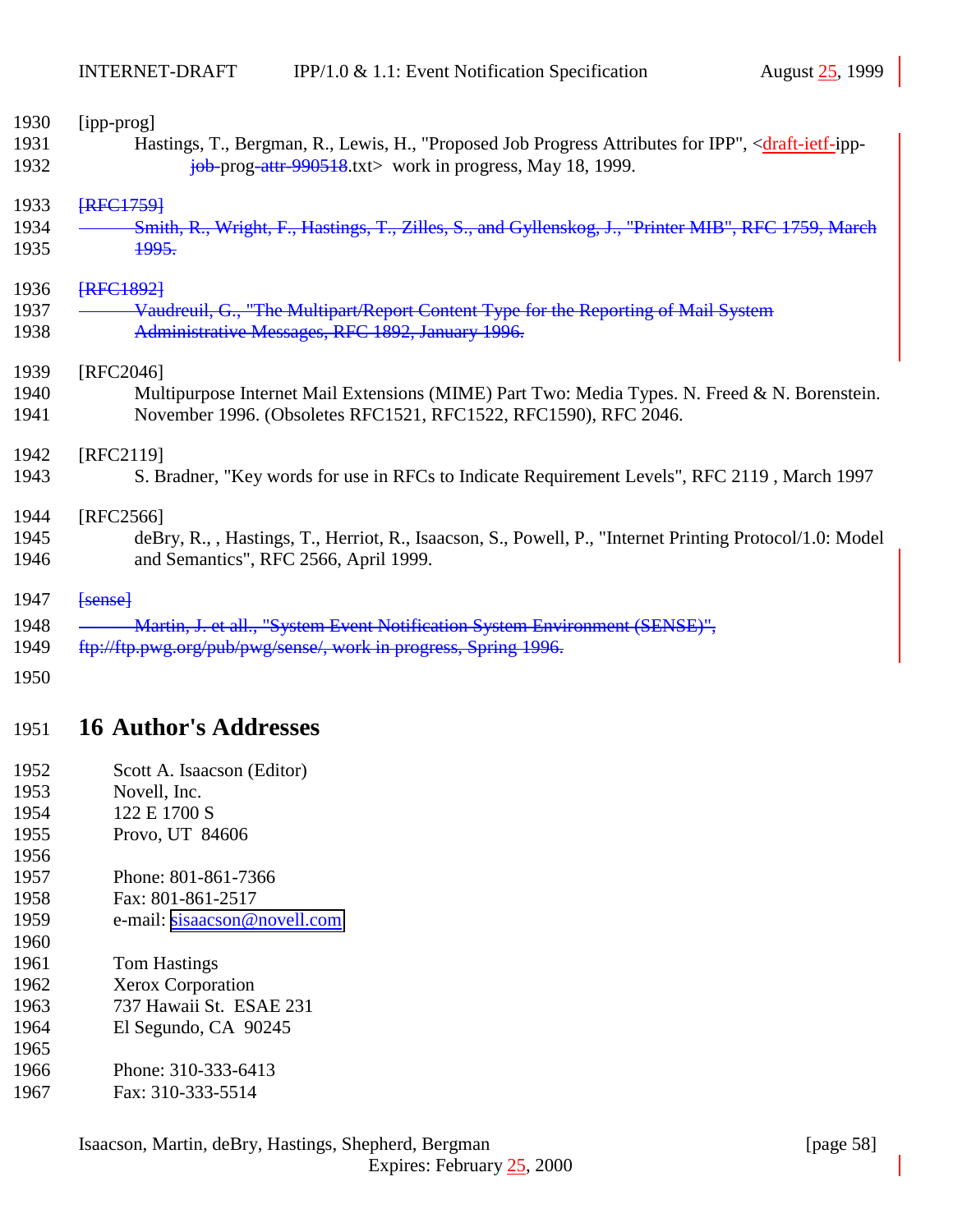<span id="page-58-0"></span>

| 1968 | e-mail: hastings@cp10.es.xerox.com                                          |
|------|-----------------------------------------------------------------------------|
| 1969 |                                                                             |
| 1970 | Roger deBry                                                                 |
| 1971 | <b>Utah Valley State College</b>                                            |
| 1972 | Orem, UT 84058                                                              |
| 1973 |                                                                             |
| 1974 | Phone: (801) 222-8000                                                       |
| 1975 | EMail: debryro@uvsc.edu                                                     |
| 1976 |                                                                             |
| 1977 | <b>Jay Martin</b>                                                           |
| 1978 | e-mail: jkm@underscore.com                                                  |
| 1979 |                                                                             |
| 1980 | Michael Shepherd                                                            |
| 1981 | <b>Xerox Corporation</b>                                                    |
| 1982 | 800 Phillips Road MS 128-51E                                                |
| 1983 | Webster, NY 14450                                                           |
| 1984 |                                                                             |
| 1985 | Phone: 716-422-2338                                                         |
| 1986 | Fax: 716-265-8871                                                           |
| 1987 | e-mail: mshepherd@crt.xerox.com                                             |
| 1988 |                                                                             |
| 1989 | Ron Bergman (Editor)                                                        |
| 1990 | Dataproducts Corp.                                                          |
| 1991 | 1757 Tapo Canyon Road                                                       |
| 1992 | Simi Valley, CA 93063-3394                                                  |
| 1993 |                                                                             |
| 1994 | Phone: 805-578-4421                                                         |
| 1995 | Fax: 805-578-4001                                                           |
| 1996 | Email: $rbegin@ifnextchar[{\@model{thm}}{\mathbf{c} \times \mathbf{c}}$ Com |
| 1997 |                                                                             |
|      |                                                                             |

# **17Appendix A: Registration Forms to be filled out and submitted to IANA**

**16.2Registration of ipp-udp-notify scheme for use with IPP**

2000 This appendix contains the information that IANA requires for registering a URL scheme for use with the 2001 "application/ipp" MIME media type. The information following this paragraph will be forwarded to IANA 2002 to register 'ipp-udp-notify' whose contents are defined in Section 5.1.1 "notify-recipients (1setOf uri)" in 2003 this document:

- **TBD**
- 
- **Required parameters:** none
- **Optional parameters:** none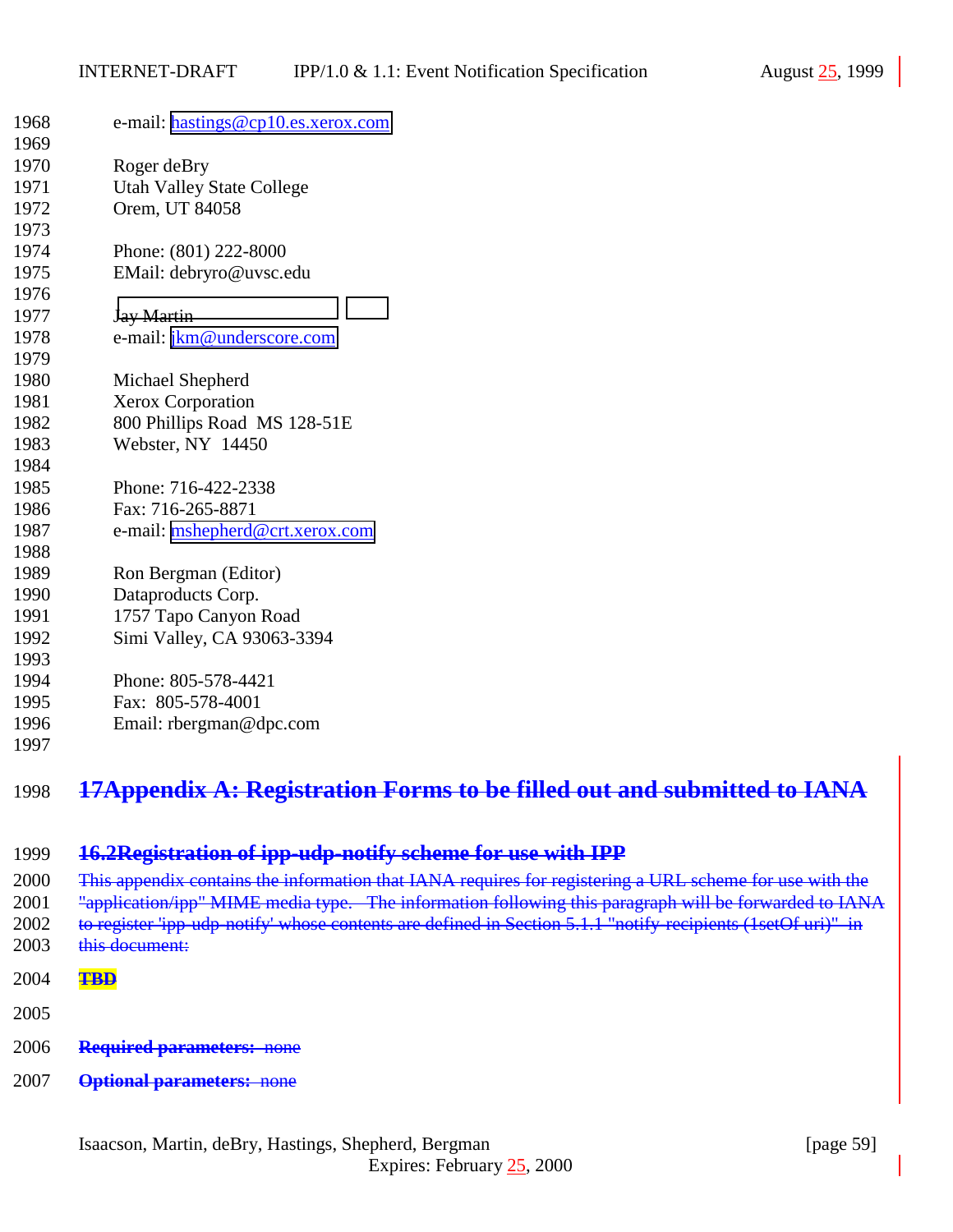<span id="page-59-0"></span>

| 2008                                 | <b>Encoding considerations:</b>                                                                                                                                                                                                                                                |
|--------------------------------------|--------------------------------------------------------------------------------------------------------------------------------------------------------------------------------------------------------------------------------------------------------------------------------|
| 2009                                 | <b>Security considerations:</b>                                                                                                                                                                                                                                                |
| 2010<br>2011<br>2012                 | IPP/1.0 protocol requests/responses do not introduce any security risks not already inherent in the<br>underlying transport protocols. Protocol mixed-version interworking rules in [ipp-mod] as well as protocol<br>encoding rules in [ipp-pro] are complete and unambiguous. |
| 2013                                 | <b>Interoperability considerations:</b>                                                                                                                                                                                                                                        |
| 2014                                 | <b>TBD</b>                                                                                                                                                                                                                                                                     |
| 2015                                 |                                                                                                                                                                                                                                                                                |
| 2016                                 | <b>Published specification:</b>                                                                                                                                                                                                                                                |
| 2017<br>2018                         | [ipp-not] Isaacson, S., Martin, J., deBry, R., Hastings, T., Shepherd, M., "Internet Printing Protocol/1.0 &<br>1.1: IPP Event Notification" draft-ietf-ipp-not-02.txt, May, 1999.                                                                                             |
| 2019                                 | <b>Applications which use this URL scheme:</b>                                                                                                                                                                                                                                 |
| 2020                                 | <b>TBD</b>                                                                                                                                                                                                                                                                     |
| 2021                                 | <b>Person &amp; email address to contact for further information:</b>                                                                                                                                                                                                          |
| 2022<br>2023<br>2024<br>2025<br>2026 | <b>Thomas N. Hastings</b><br><b>Xerox Corporation</b><br>737 Hawaii St.<br>El Segundo, CA 90245                                                                                                                                                                                |
| 2027                                 | Phone: (310) 333-6413                                                                                                                                                                                                                                                          |
| 2028                                 | Fax: (310) 333-5514                                                                                                                                                                                                                                                            |
| 2029                                 | Email: hastings@cp10.es.xerox.com                                                                                                                                                                                                                                              |
| 2030                                 | 16.3Registration of multipart/report type, 'print-notification'                                                                                                                                                                                                                |
| 2031<br>2032<br>2033                 | We may have to register a particular report sub-type for use with 'multipart/report' [RFC 1892]. See RFC<br>2298 for a similar kind of registration. The use of 'multipart/report' needs more understanding and work.                                                          |

# 2034 **A. Appendix - Summary of Notification Attribute Usage**

2035 This appendix summarizes the usage of Notification attributes in the Job operation attribute collection, Job 2036 object, Subscription object, Notification content, Job operations, and Subscriptions operations.

2037 ISSUE 6 - Should this appendix be kept in the spec or moved to the Implementer's Guide?

2038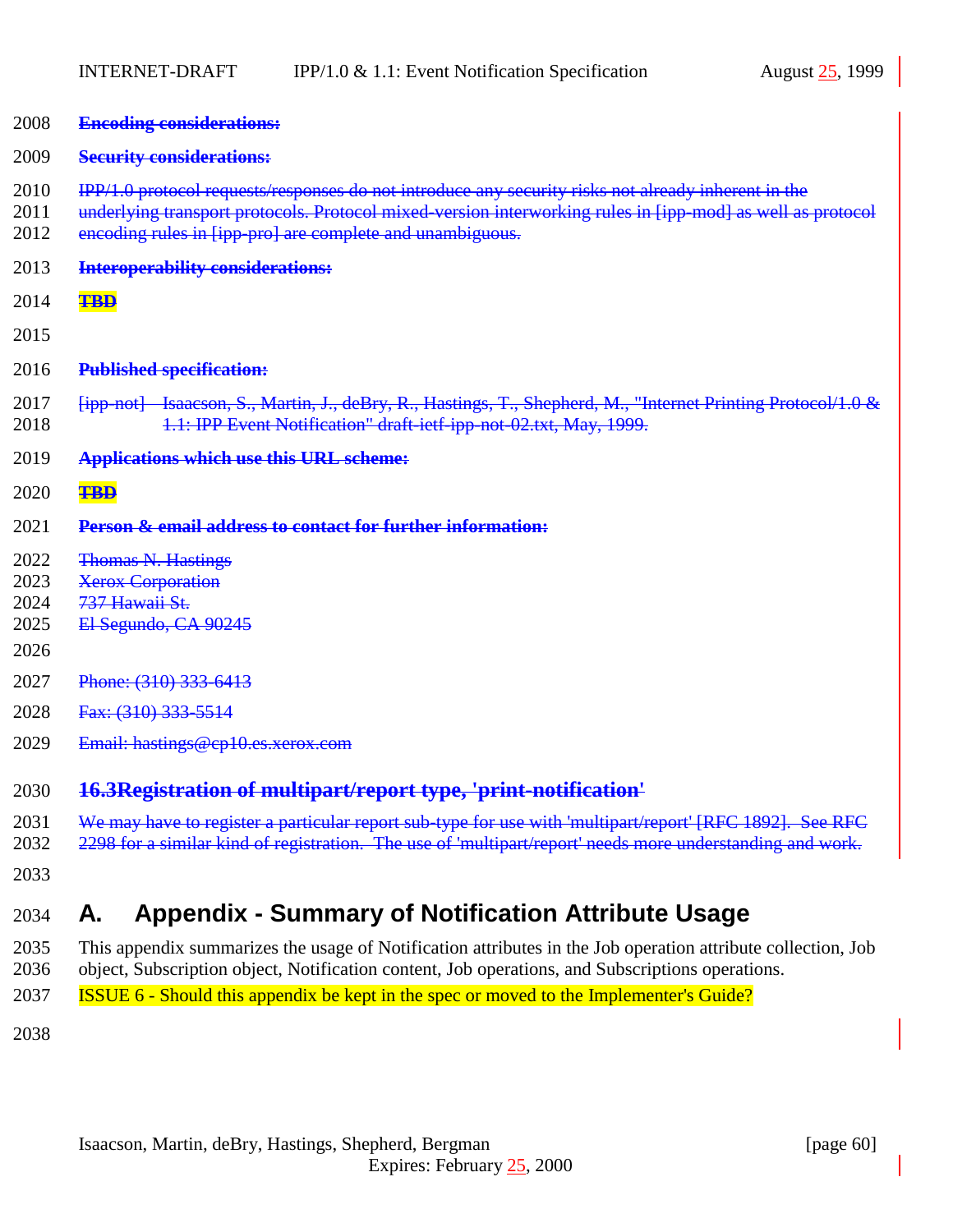<span id="page-60-0"></span>

|                                                               |                   | Objects                    | Notification content               |                                        | Job operations                      |                                  | Subscription operations                 |                           |                            |
|---------------------------------------------------------------|-------------------|----------------------------|------------------------------------|----------------------------------------|-------------------------------------|----------------------------------|-----------------------------------------|---------------------------|----------------------------|
| <b>Attributes</b>                                             | Job<br>obje<br>ct | Subscr<br>iption<br>object | Job<br>Notificat<br>ion<br>Content | Printer<br>Notificat<br>ion<br>Content | Job<br>Creation<br>Validate<br>-Job | Set-<br>Job-<br>Subscri<br>ption | Create-<br>Printer-<br>Subscri<br>ption | Renew<br>Subscr<br>iption | Cancel<br>Subscr<br>iption |
| notify-recipients (1setOf-uri)                                | $\mathbf R$       | $\mathbf R$                |                                    |                                        | [R]                                 | [R]                              | [R]                                     |                           |                            |
| 2.<br>notify-events (1setOf type2 keyword)                    | $\mathbf R$       | $\mathbf R$                |                                    | 100                                    | [R]                                 | [R]                              | [R]                                     |                           |                            |
| notify-content-type (mimeMediaType)<br>3.                     | $\mathbf R$       | $\mathbf R$                |                                    |                                        | [R]                                 | [R]                              | [R]                                     |                           |                            |
| subscribernotify-user-data (octetString(63))<br>4.            | $\mathbf R$       | $\mathbf R$                | $\mathbf R$                        | $\mathbf R$                            | [R]                                 | [R]                              | [R]                                     |                           |                            |
| attributes-charset (charset)<br>5.                            | $R_{-}^*$         |                            | R(6)                               | R(6)                                   | $\mathbf R$                         | $\mathbf R$                      | $\mathbf R$                             | $\mathbf R$               | $\mathbf R$                |
| notify-attributes-charset (charset)<br>6.                     | $\mathbf R$       | <b>OR</b>                  | $\overline{\mathbf{R}}$            | $\overline{\mathbf{R}}$                | [O]                                 | [O]                              | [O]                                     |                           |                            |
| attributes-natural-language (naturalLanguage)<br>7.           | $R_{-}^{*}$       | $\mathbf{R}$               | R(8)                               | R(8)                                   | ${\bf R}$                           | $\mathbf R$                      | $\mathbf R$                             | $\mathbf R$               | $\mathbf R$                |
| notify-attributes-natural-language<br>8.<br>(naturalLanguage) | $\mathbf R$       | <b>OR</b>                  | $\mathbf{R}$                       | $\mathbf{R}$                           | [O]                                 | [O]                              | [O]                                     |                           |                            |
| 9. notify-lease-time-requested (integer(0:MAX))               |                   |                            |                                    |                                        |                                     |                                  | [R]                                     | [R]                       |                            |
| 10. notify-lease-time-granted (integer(0:MAX))                |                   |                            |                                    |                                        |                                     |                                  | Return                                  | Return                    |                            |
| 11. notify-lease-expiration-time (integer(0:MAX))             |                   | $\mathbf R$                |                                    |                                        |                                     |                                  | Return                                  | Return                    |                            |
| 12. notify-persistence-requested (boolean)                    |                   |                            |                                    |                                        |                                     |                                  | [O]                                     |                           |                            |
| 13. notify-persistence-granted (boolean)                      |                   |                            |                                    |                                        |                                     |                                  | Return                                  | Return                    |                            |
| 14. trigger-event (type2 keyword)                             |                   |                            | R(2)                               | R(2)                                   |                                     |                                  |                                         |                           |                            |
| 15. trigger-time (integer(MIN:MAX))                           |                   |                            | $\mathbf R$                        | ${\bf R}$                              |                                     |                                  |                                         |                           |                            |
| 16. trigger-date-time (dateTime)                              |                   |                            | $\left[ \ \right]$                 | $\left[ \ \right]$                     |                                     |                                  |                                         |                           |                            |
| 17. request-id (integer $(Q_1 : MAX)$ )                       | $\mathbf R$       | ${\bf R}$                  | $\mathbf R$                        | ${\bf R}$                              |                                     |                                  |                                         |                           |                            |
| 18. subscription-id (integer(1:MAX))                          | **                | $\mathbf R$                | $\mathbf R$                        | $\mathbf R$                            |                                     |                                  | Return                                  | $\mathbf R$               | $\mathbf R$                |

INTERNET-DRAFT IPP/1.0  $\ell$ -1.1: Event Notification Specification August 25, 1000

2039 Legend: "R" - REQUIRED for Printer to support; "O" - OPTIONAL for Printer to support; "[ ]" - OPTIONAL for sender to send;

2040 Return - Printer MUST return; "Per-Pr" - REQUIRED if Notification from a Per-Printer subscription; \* - Job object, not collection;

Isaacson, Martin, deBry, Hastings, Shepherd, Bergman [page 61] Expires: February 25, 2000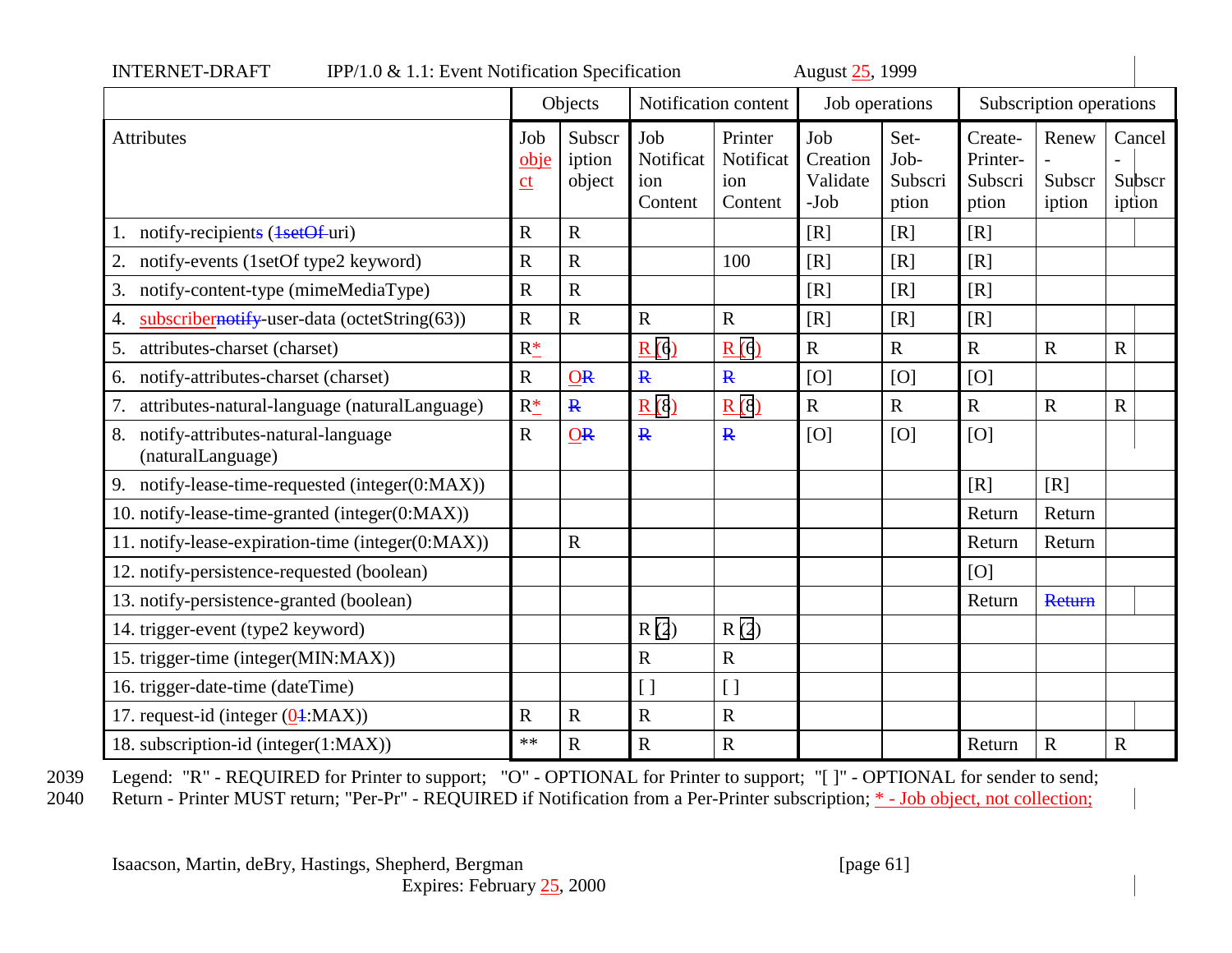### INTERNET-DRAFT IPP/1.0 & 1.1: Event Notification Specification August 25, 1999

2041 "Per-Job" - REQUIRED if Notification from a Per-Job subscription; (nn) indicates source of value in a Notification;<br>2042 \*\* - 1setOf collection index is the implicit subscription-id for a Per-Job subscription and is s

\*\* - 1setOf collection index is the implicit subscription-id for a Per-Job subscription and is sent in the Notification.

2043

|                                                             | Objects           |                                          | Notification            |                             | Job operations                        |                                  | Subscription operations                 |                           |                            |
|-------------------------------------------------------------|-------------------|------------------------------------------|-------------------------|-----------------------------|---------------------------------------|----------------------------------|-----------------------------------------|---------------------------|----------------------------|
| <b>Attributes</b>                                           | Job<br>obje<br>ct | Subsc<br>riptio<br>$\mathbf n$<br>object | Job<br>Notific<br>ation | Printer<br>Notific<br>ation | Job<br>Creation<br>Validate<br>$-Job$ | Set-<br>Job-<br>Subscr<br>iption | Create-<br>Printer-<br>Subscri<br>ption | Renew<br>Subscr<br>iption | Cancel<br>Subscr<br>iption |
| 19. version-number (integer (0:32767))                      |                   |                                          | $\mathbf R$             | $\mathbf R$                 |                                       |                                  |                                         |                           |                            |
| 20. status-code (integer (0:32767))                         |                   |                                          | (600)                   | (601)                       |                                       |                                  |                                         |                           |                            |
| 21. job-printer-uri (uri)                                   | $\mathbf R$       |                                          | R(22)                   |                             |                                       |                                  |                                         |                           |                            |
| 22. printer-uri (uri)                                       |                   | $\mathbf R$                              | $\mathbf R$<br>(21)     | $R(-21)$                    | $\mathbf R$                           | $\mathbf R$                      | $\mathbf R$                             | $\mathbf R$               | R                          |
| 23. printer-name $(name(127))$                              |                   |                                          | $\overline{R}$          | $\mathbf R$                 |                                       |                                  |                                         |                           |                            |
| 24. job-id (integer(1:MAX))                                 | $\mathbf R$       |                                          | $\mathbf R$             | Per-Jb                      |                                       |                                  |                                         |                           |                            |
| 25. job-name (name(MAX)) [SNMP can truncate]                | $\mathbf R$       |                                          | $\mathbf R$             | Per-Jb                      |                                       |                                  |                                         |                           |                            |
| 26. requesting-user-name (name(MAX))                        | $\mathbf R$       |                                          |                         |                             |                                       |                                  |                                         |                           |                            |
| 27. subscriber-user-name (name(MAX))                        |                   | $\mathbf R$                              | R(26)                   | R(26)                       |                                       |                                  |                                         |                           |                            |
| 28. job-state (type1 enum)                                  | $\mathbf R$       |                                          | $\mathbf R$             |                             |                                       |                                  |                                         |                           |                            |
| 29. job-state-reasons (1setOf type2 keyword)                | $\overline{R}$    |                                          | $\overline{R}$          |                             |                                       |                                  |                                         |                           |                            |
| 30. notify-printer-up-time (integer(1:MAX))                 |                   | $\underline{R}$                          |                         |                             |                                       |                                  |                                         |                           |                            |
| 31. job-k-octets-processed (integer(0:MAX))                 | $\mathbf{O}$      |                                          | [pg/cp]                 |                             |                                       |                                  |                                         |                           |                            |
| 32. job-impressions-completed (integer(0:MAX))              | $\mathbf O$       |                                          | [pg/cp]                 |                             |                                       |                                  |                                         |                           |                            |
| 33. job-media-sheets-completed (integer(0:MAX))             | $\mathbf O$       |                                          | [pg/cp]                 |                             |                                       |                                  |                                         |                           |                            |
| 34. job-collation-type (type2 enum)                         | $\overline{O}$    |                                          | [pg/cp]                 |                             |                                       |                                  |                                         |                           |                            |
| 35. sheet-completed-copy-number (integer(-2:MAX))           | $\mathbf O$       |                                          | [pg/cp]                 |                             |                                       |                                  |                                         |                           |                            |
| 36. sheet-completed-document-number(integer(-               | $\overline{O}$    |                                          | [pg/cp]                 |                             |                                       |                                  |                                         |                           |                            |
| 2:MAX)                                                      |                   |                                          |                         |                             |                                       |                                  |                                         |                           |                            |
| 37. impressions-interpreted (integer(-2:MAX))               | $\mathbf O$       |                                          | [pg/cp]                 |                             |                                       |                                  |                                         |                           |                            |
| 38. impressions-completed-current-copy (integer(-<br>2:MAX) | $\Omega$          |                                          | [pg/cp]                 |                             |                                       |                                  |                                         |                           |                            |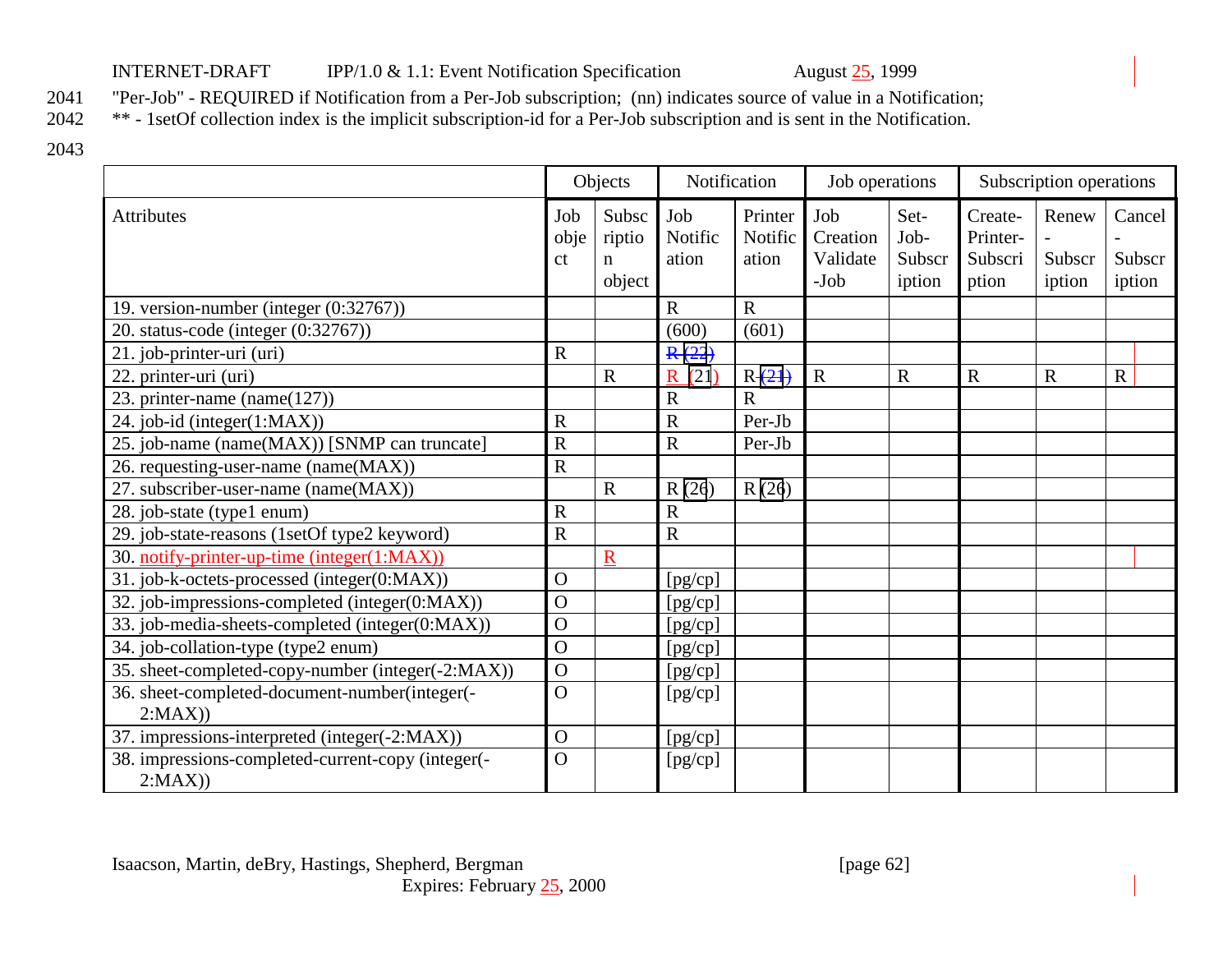#### INTERNET-DRAFT IPP/1.0 & 1.1: Event Notification Specification August 25, 1999

- 2044 Legend: "R" REQUIRED for Printer to support; "O" OPTIONAL for Printer to support; [ ]" OPTIONAL for sender to send;
- 2045 "Return Printer MUST return; "Per-Pr" REQUIRED if Notification from a Per-Printer subscription;
- 2046 "Per-Jb" REQUIRED if Notification from a Per-Job subscription;
- 2047 "[pg/cp]" OPTIONAL in a 'job-progress' or 'job-completed' notification; (nn) an alternate source of the data in a Notification.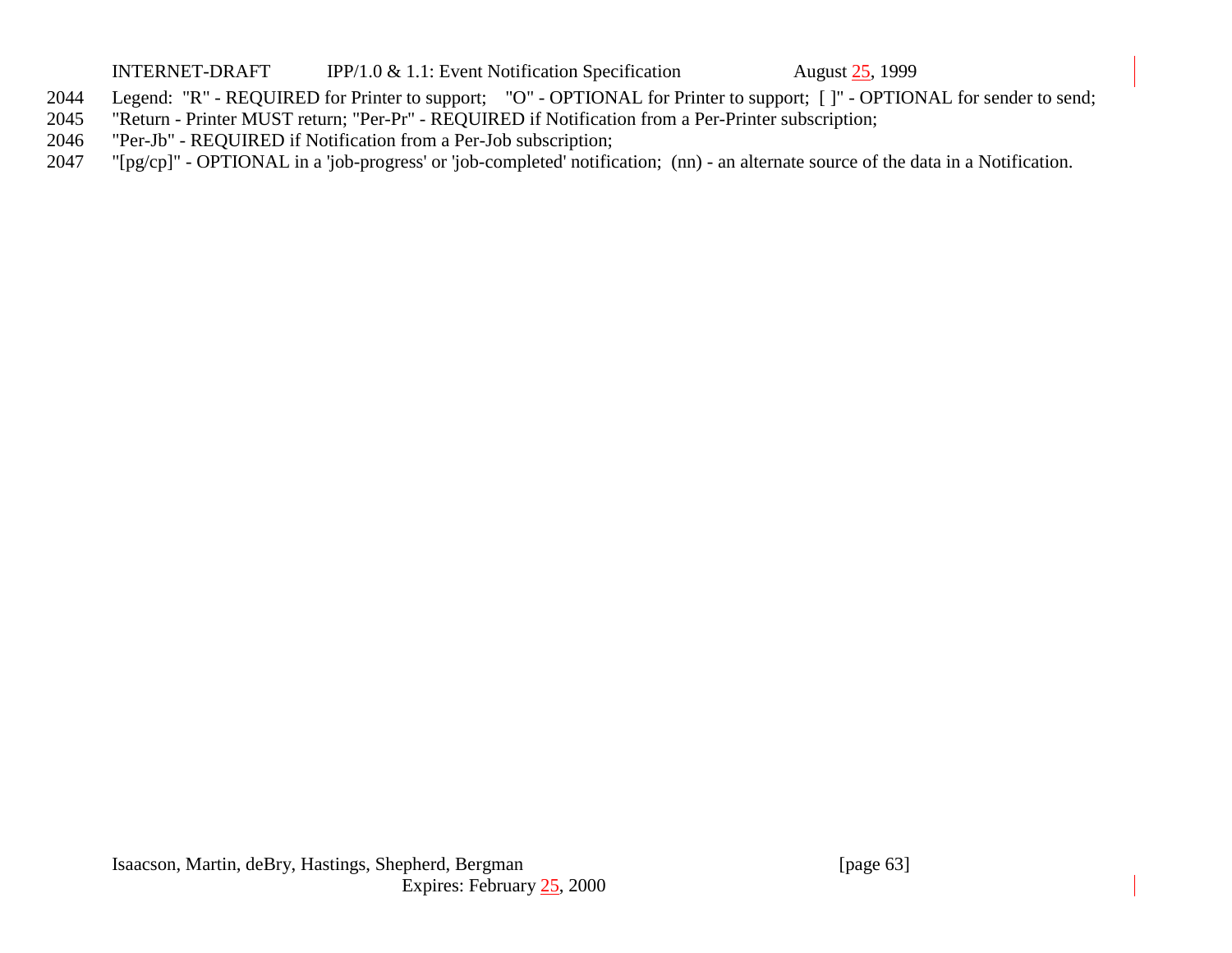| IPP/1.0 $\&$ 1.1: Event Notification Specification<br><b>INTERNET-DRAFT</b> |                              |                         |                         |                               | August 25, 1999                       |                                  |                                         |                           |                            |
|-----------------------------------------------------------------------------|------------------------------|-------------------------|-------------------------|-------------------------------|---------------------------------------|----------------------------------|-----------------------------------------|---------------------------|----------------------------|
|                                                                             | Objects                      |                         | Notification            |                               | Job operations                        |                                  | Subscription operations                 |                           |                            |
| <b>Attributes</b>                                                           | Job<br>obje<br><sub>ct</sub> | Printe<br>r<br>object   | Job<br>Notific<br>ation | Printer<br>Notific  <br>ation | Job<br>Creation<br>Validate<br>$-Job$ | Set-<br>Job-<br>Subscr<br>iption | Create-<br>Printer-<br>Subscri<br>ption | Renew<br>Subscr<br>iption | Cancel<br>Subscr<br>iption |
| 39. printer-state (type1 enum)                                              |                              | R                       |                         | $\mathbf R$                   |                                       |                                  |                                         |                           |                            |
| 40. printer-state-reasons (1setOf type2 keyword)                            |                              | R                       |                         | $\mathbf R$                   |                                       |                                  |                                         |                           |                            |
| 41. printer-is-accepting-jobs (boolean)                                     |                              | R                       |                         | $\mathbf R$                   |                                       |                                  |                                         |                           |                            |
| 42. notify-schemes-supported (1setOf uriScheme)                             |                              | R                       |                         |                               |                                       |                                  |                                         |                           |                            |
| notify content types supported (1setOf collection)                          |                              | $\mathbf{R}$            |                         |                               |                                       |                                  |                                         |                           |                            |
| 43. notify-events-default (1setOf type2 keyword)                            |                              | R                       |                         |                               |                                       |                                  |                                         |                           |                            |
| 44. notify-events-supported (1setOf type2 keyword)                          |                              | R                       |                         |                               |                                       |                                  |                                         |                           |                            |
| 45. max-events-supported (integer(5:MAX))                                   |                              | R                       |                         |                               |                                       |                                  |                                         |                           |                            |
| 46. max-job-subscriptions-supported (integer(1:MAX))                        |                              | R                       |                         |                               |                                       |                                  |                                         |                           |                            |
| 47. max-printer-subscriptions-supported<br>interger(0:MAX))                 |                              | $\overline{\text{R}}$   |                         |                               |                                       |                                  |                                         |                           |                            |
| 48. notify-lease-time-supported<br>(rangeOfInteger(0:MAX))                  |                              | $\overline{\text{R}}$   |                         |                               |                                       |                                  |                                         |                           |                            |
| 49. notify-lease-time-default (integer(0:MAX))                              |                              | $\overline{\mathrm{R}}$ |                         |                               |                                       |                                  |                                         |                           |                            |
| 50. persistent-jobs-supported (boolean)                                     |                              | $Q_{R}$                 |                         |                               |                                       |                                  |                                         |                           |                            |
| 51. persistent-subscriptions-supported (boolean)                            |                              | $\overline{O}$          |                         |                               |                                       |                                  |                                         |                           |                            |
| 52. printer-state-change-time (integer(1MIN:MAX))                           |                              | $\overline{O}$          |                         |                               |                                       |                                  |                                         |                           |                            |
| 53. printer-state-change-date-time (dateTime)                               |                              | $\mathbf O$             |                         |                               |                                       |                                  |                                         |                           |                            |

2048 Legend: "R" - REQUIRED for Printer to support; "O" - OPTIONAL for Printer to support; "[ ]" - OPTIONAL for sender to send;

2049 Return - Printer MUST return; "Per-Pr" - REQUIRED if Notification from a Per-Printer subscription;

2050 "Per-Jb" - REQUIRED if Notification from a Per-Job subscription;

2051 "[pg/cp]" - OPTIONAL in a 'job-progress' or 'job-completed' notification; (nn) - an alternate source of the data in a Notification.